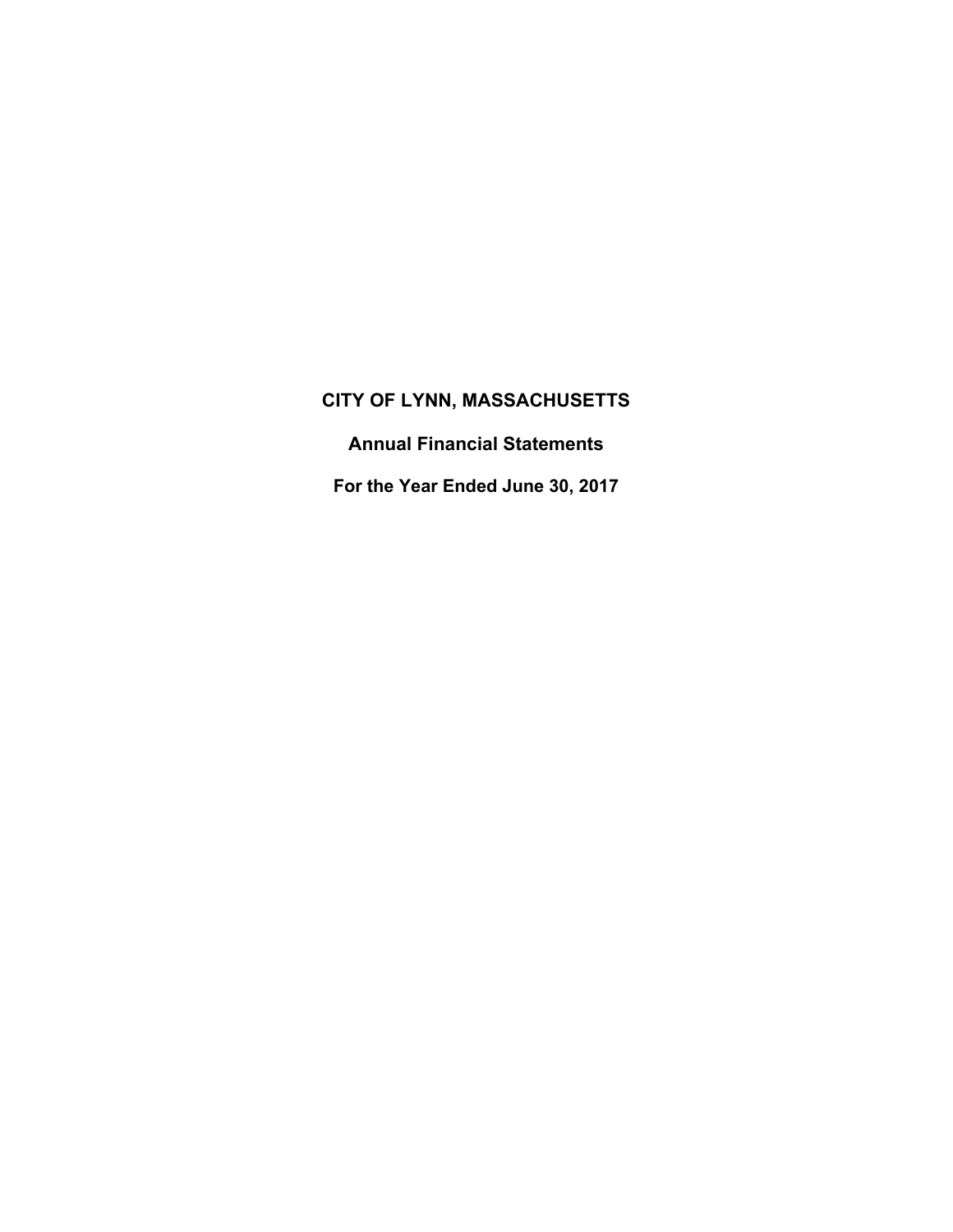# **TABLE OF CONTENTS**

|                                                                                                                                                    | <b>PAGE</b> |
|----------------------------------------------------------------------------------------------------------------------------------------------------|-------------|
| <b>INDEPENDENT AUDITORS' REPORT</b>                                                                                                                | 1           |
| <b>MANAGEMENT'S DISCUSSION AND ANALYSIS</b>                                                                                                        | 4           |
| <b>BASIC FINANCIAL STATEMENTS:</b>                                                                                                                 |             |
| <b>Government-wide Financial Statements:</b>                                                                                                       |             |
| <b>Statement of Net Position</b>                                                                                                                   | 11          |
| <b>Statement of Activities</b>                                                                                                                     | 12          |
| <b>Fund Financial Statements:</b>                                                                                                                  |             |
| <b>Governmental Funds:</b>                                                                                                                         |             |
| <b>Balance Sheet</b>                                                                                                                               | 13          |
| Reconciliation of Total Governmental Fund Balances to<br>Net Position of Governmental Activities in the Statement<br>of Net Position               | 14          |
| Statement of Revenues, Expenditures, and Changes<br>in Fund Balances                                                                               | 15          |
| Reconciliation of the Statement of Revenues, Expenditures,<br>and Changes in Fund Balances of Governmental Funds to<br>the Statement of Activities | 16          |
| Statement of Revenues and Other Sources, and Expenditures<br>and Other Uses - Budget and Actual - General Fund                                     | 17          |
| <b>Proprietary Funds:</b>                                                                                                                          |             |
| <b>Statement of Net Position</b>                                                                                                                   | 18          |
| Statement of Revenues, Expenses, and Changes in Fund<br><b>Net Position</b>                                                                        | 19          |
| <b>Statement of Cash Flows</b>                                                                                                                     | 20          |
| <b>Fiduciary Funds:</b>                                                                                                                            |             |
| <b>Statement of Fiduciary Net Position</b>                                                                                                         | 21          |
| Statement of Changes in Fiduciary Net Position                                                                                                     | 22          |
| <b>Notes to Financial Statements</b>                                                                                                               | 23          |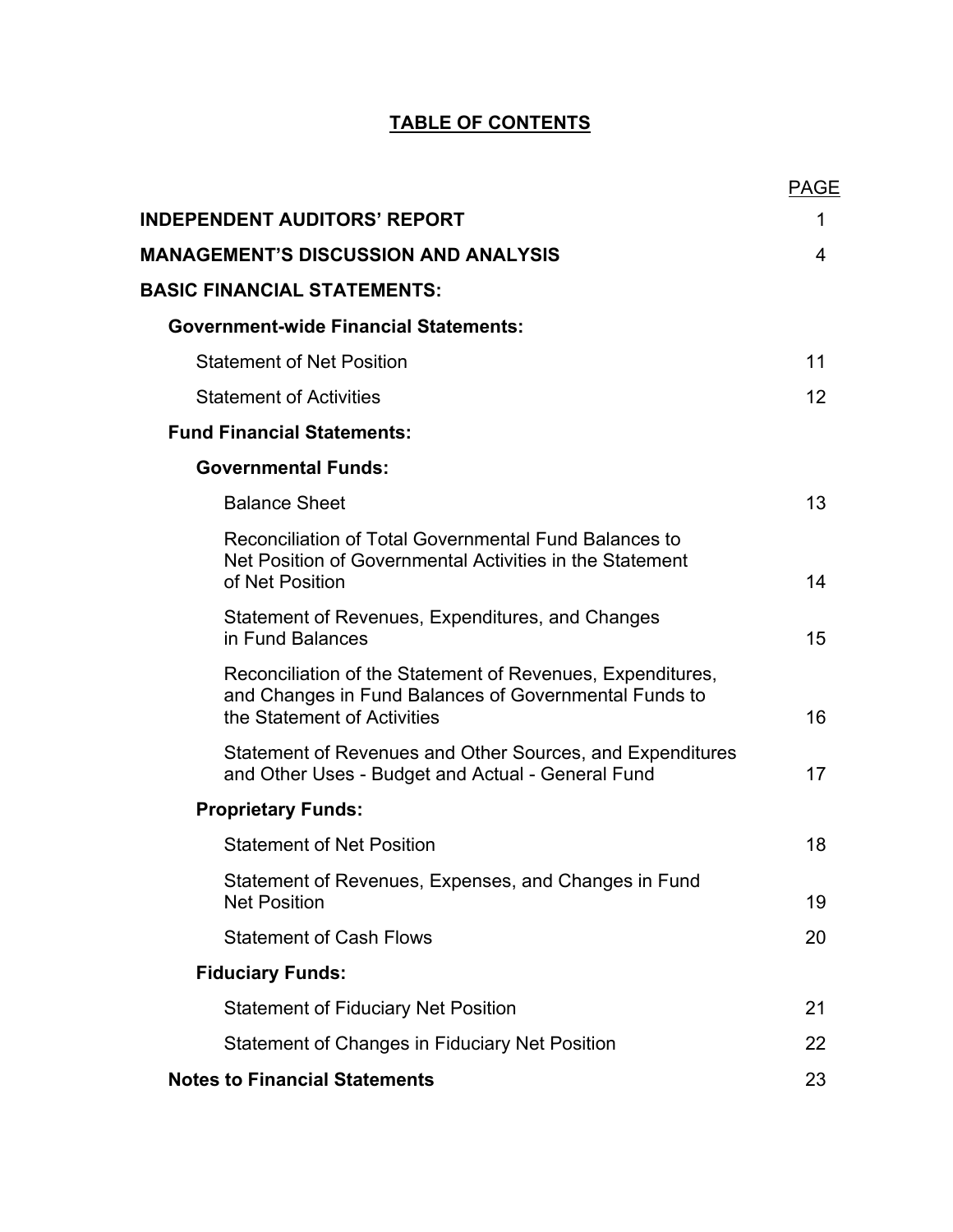# **SUPPLEMENTARY INFORMATION:**

# Pension:

| Schedule of Proportionate Share of the Net Pension<br>Liability (GASB 68)              | 61 |
|----------------------------------------------------------------------------------------|----|
| Schedule of Pension Contributions (GASB 68)                                            | 62 |
| Schedule of Changes in Net Pension Liability (GASB 67)                                 | 63 |
| Schedules of Net Pension Liability, Contributions, and<br>Investment Returns (GASB 67) | 64 |
| OPEB:                                                                                  |    |
| Schedule of OPEB Funding Progress (GASB 45)                                            | 65 |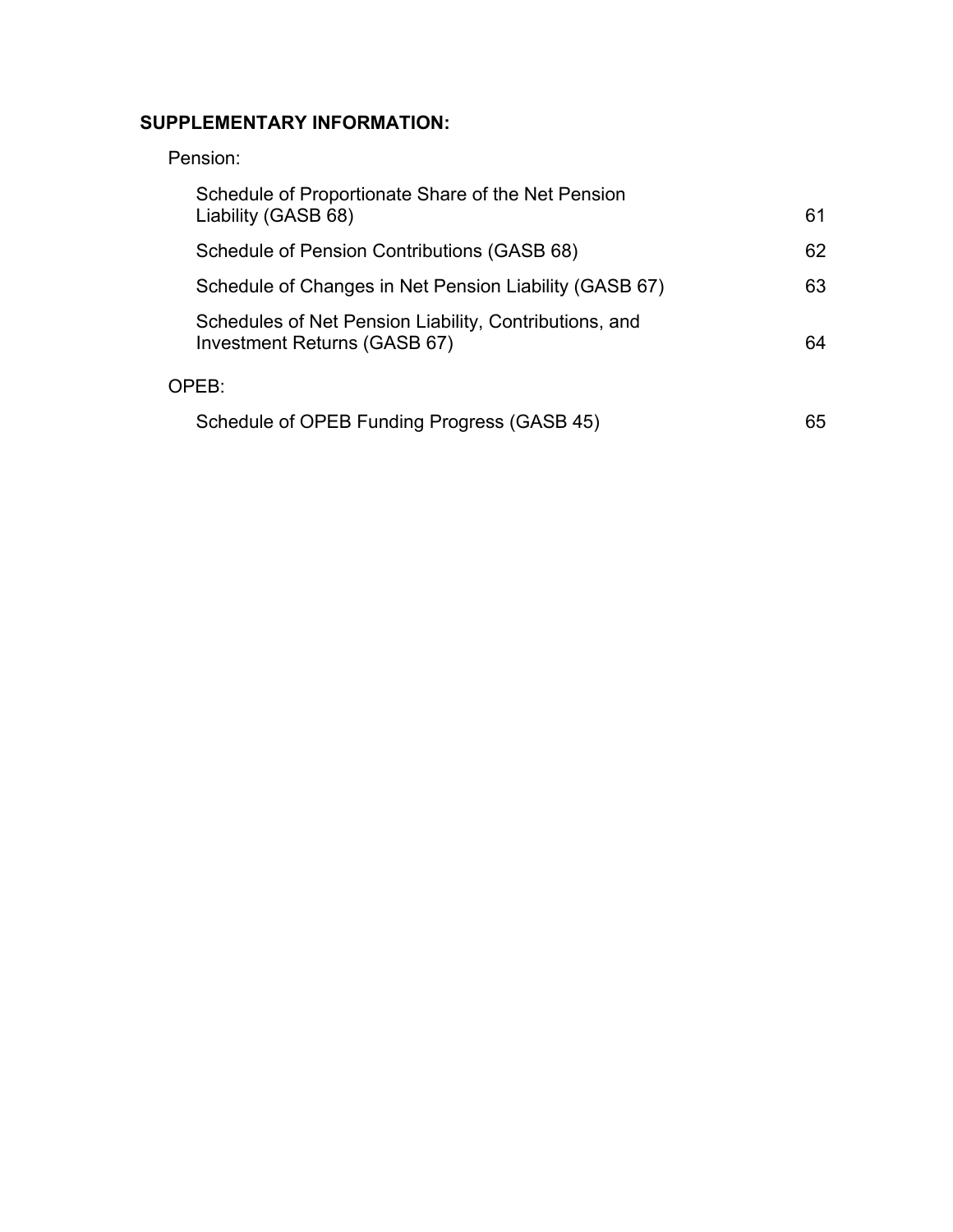

10 New England Business Center Dr. • Suite 107 Andover, MA 01810 (978)749-0005 melansonheath.com

# INDEPENDENT AUDITORS' REPORT

To the Honorable Mayor and City Council City of Lynn, Massachusetts

#### **Report on the Financial Statements**

We have audited the accompanying financial statements of the governmental activities, the business-type activities, each major fund, and the aggregate remaining fund information of the City of Lynn, Massachusetts, as of and for the year ended June 30, 2017 (except for the Lynn Contributory Retirement System which is as of and for the year ended December 31, 2016), and the related notes to the financial statements, which collectively comprise the City's basic financial statements as listed in the Table of Contents.

#### **Management's Responsibility for the Financial Statements**

The City's management is responsible for the preparation and fair presentation of these financial statements in accordance with accounting principles generally accepted in the United States of America; this includes the design, implementation, and maintenance of internal control relevant to the preparation and fair presentation of financial statements that are free from material misstatement, whether due to fraud or error.

# **Auditors' Responsibility**

Our responsibility is to express opinions on these financial statements based on our audit. We conducted our audit in accordance with auditing standards generally accepted in the United States of America and the standards applicable to financial audits contained in *Government Auditing Standards*, issued by the Comptroller General of the United States. Those standards require that we plan and perform the audit to obtain reasonable assurance about whether the financial statements are free from material misstatement.

An audit involves performing procedures to obtain audit evidence about the amounts and disclosures in the financial statements. The procedures selected depend on the auditors' judgment, including the assessment of the risks of material misstatement of the financial statements, whether due to fraud or error. In making those risk assess-

Additional Offices: Nashua, NH Manchester, NH Greenfield, MA Ellsworth, ME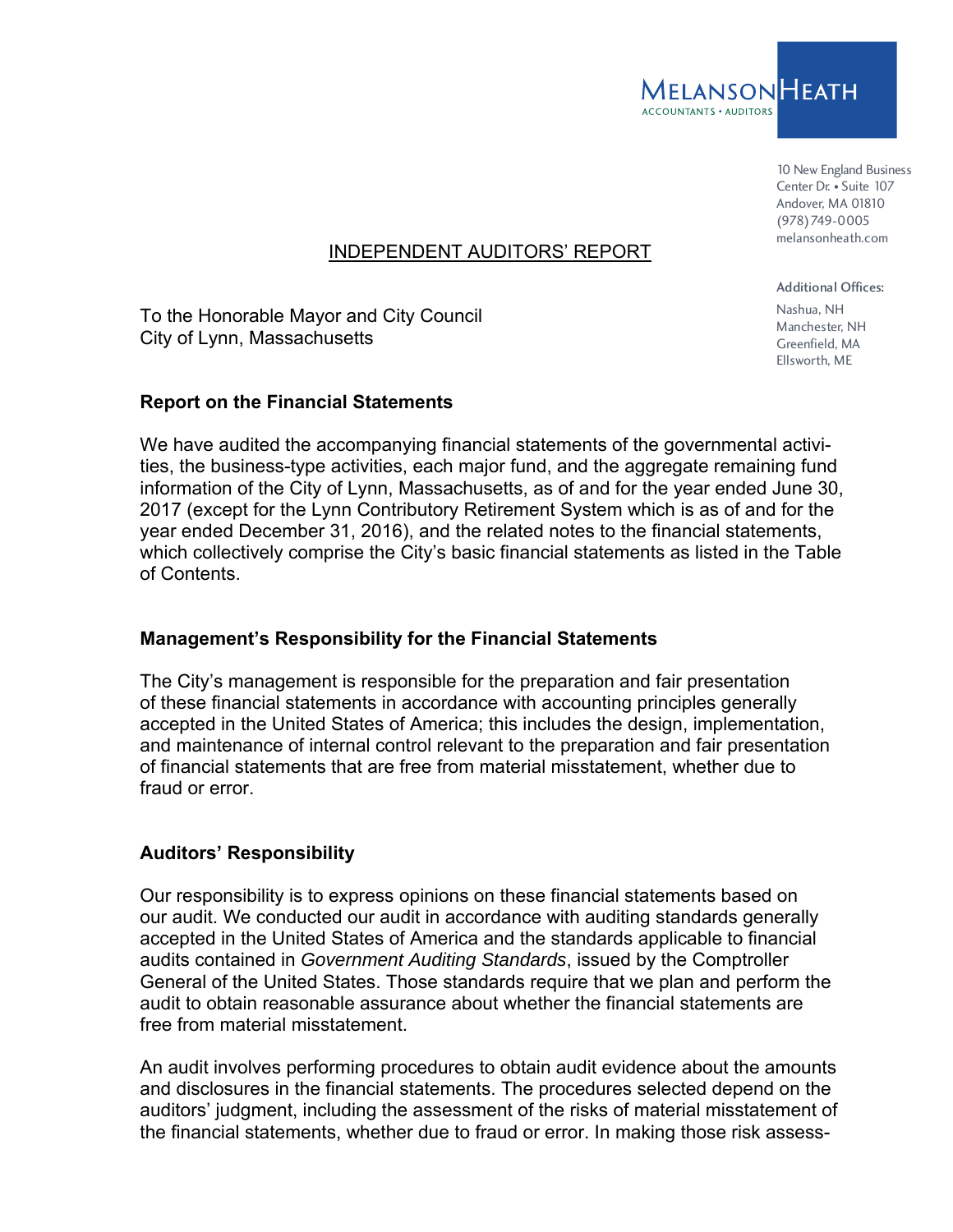ments, the auditor considers internal control relevant to the entity's preparation and fair presentation of the financial statements in order to design audit procedures that are appropriate in the circumstances, but not for the purpose of expressing an opinion on the effectiveness of the entity's internal control. Accordingly, we express no such opinion. An audit also includes evaluating the appropriateness of accounting policies used and the reasonableness of significant accounting estimates made by management, as well as evaluating the overall presentation of the financial statements.

We believe that the audit evidence we have obtained is sufficient and appropriate to provide a basis for our audit opinions.

# **Opinions**

In our opinion, the financial statements referred to above present fairly, in all material respects, the respective financial position of the governmental activities, the businesstype activities, each major fund, and the aggregate remaining fund information of the City of Lynn, Massachusetts, as of June 30, 2017 (except for the Lynn Contributory Retirement System, which is as of and for the year ending December 31, 2016), and the respective changes in financial position and, where applicable, cash flows thereof and the respective budgetary comparison for the general fund for the year then ended in accordance with accounting principles generally accepted in the United States of America.

# **Emphasis of Matter**

As discussed in Note 17 to the financial statements, in March 2018, special legislation was filed with the Commonwealth of Massachusetts to, among other things, permit the City borrow up to \$14,000,000 in bonds to balance the budgets for fiscal years 2018 and 2019. Our opinion is not modified with respect to this matter.

#### **Other Matters**

#### *Required Supplementary Information*

Accounting principles generally accepted in the United States of America require that Management's Discussion and Analysis, and the Pension and OPEB Schedules appearing on pages 61 through 65 be presented to supplement the basic financial statements. Such information, although not a part of the basic financial statements, is required by the *Governmental Accounting Standards Board*, who considers it to be an essential part of financial reporting for placing the basic financial statements in an appropriate operational, economic, or historical context. We have applied certain limited procedures to the required supplementary information in accordance with auditing standards generally accepted in the United States of America, which consisted of inquiries of management about the methods of preparing the information and comparing the information for consistency with management's responses to our inquiries, the basic financial statements, and other knowledge we obtained during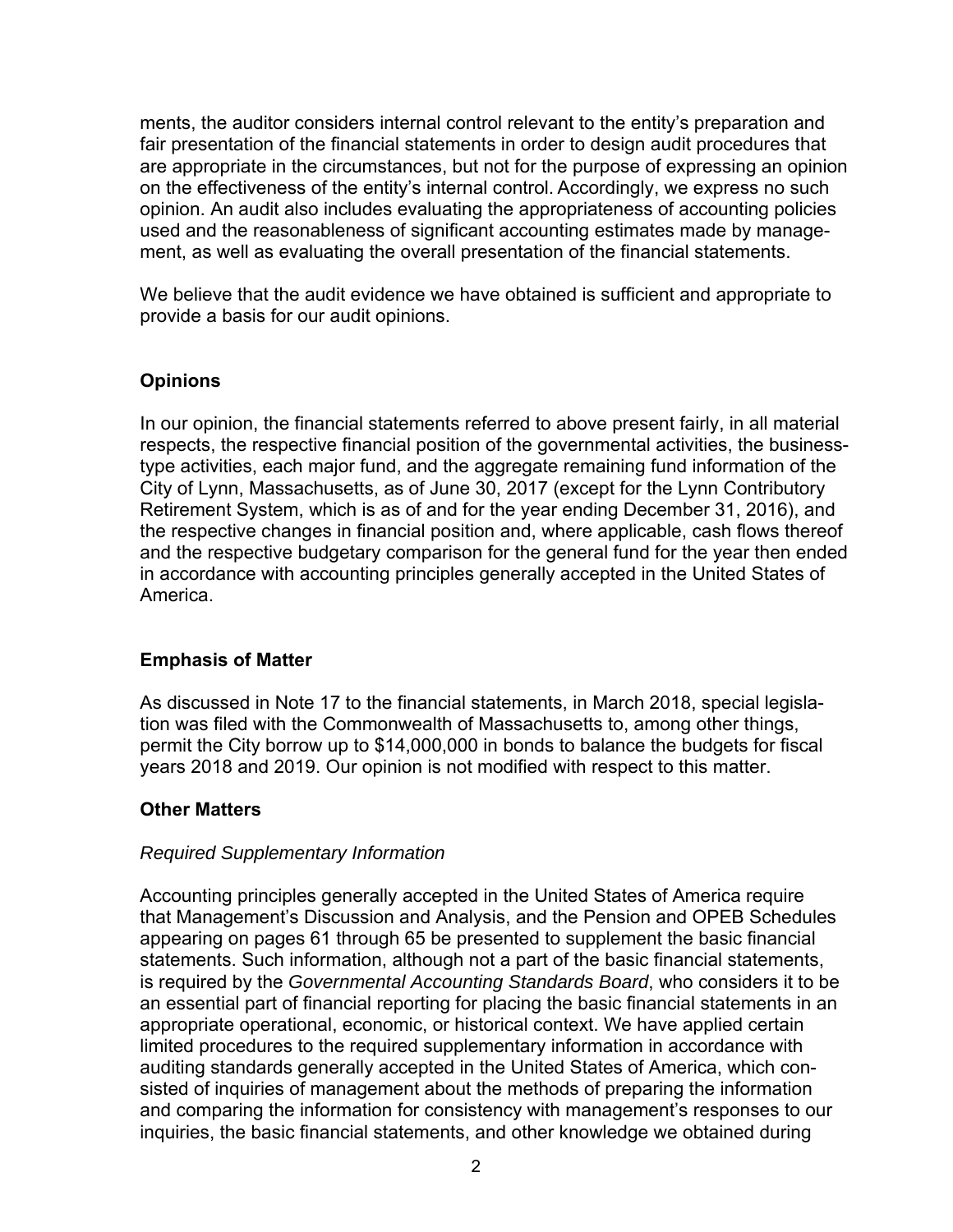our audit of the basic financial statements. We do not express an opinion or provide any assurance on the information because the limited procedures do not provide us with evidence sufficient to express an opinion or provide any assurance.

# **Other Reporting Required by** *Government Auditing Standards*

In accordance with *Government Auditing Standards*, we have also issued our report dated April 9, 2018 on our consideration of the City's internal control over financial reporting and on our tests of its compliance with certain provisions of laws, regulations, contracts, and grant agreements and other matters. The purpose of that report is to describe the scope of our testing of internal control over financial reporting and compliance and the results of that testing, and not to provide an opinion on internal control over financial reporting or on compliance. That report is an integral part of an audit performed in accordance with *Government Auditing Standards* in considering the City's internal control over financial reporting and compliance.

Melanson Heath

April 9, 2018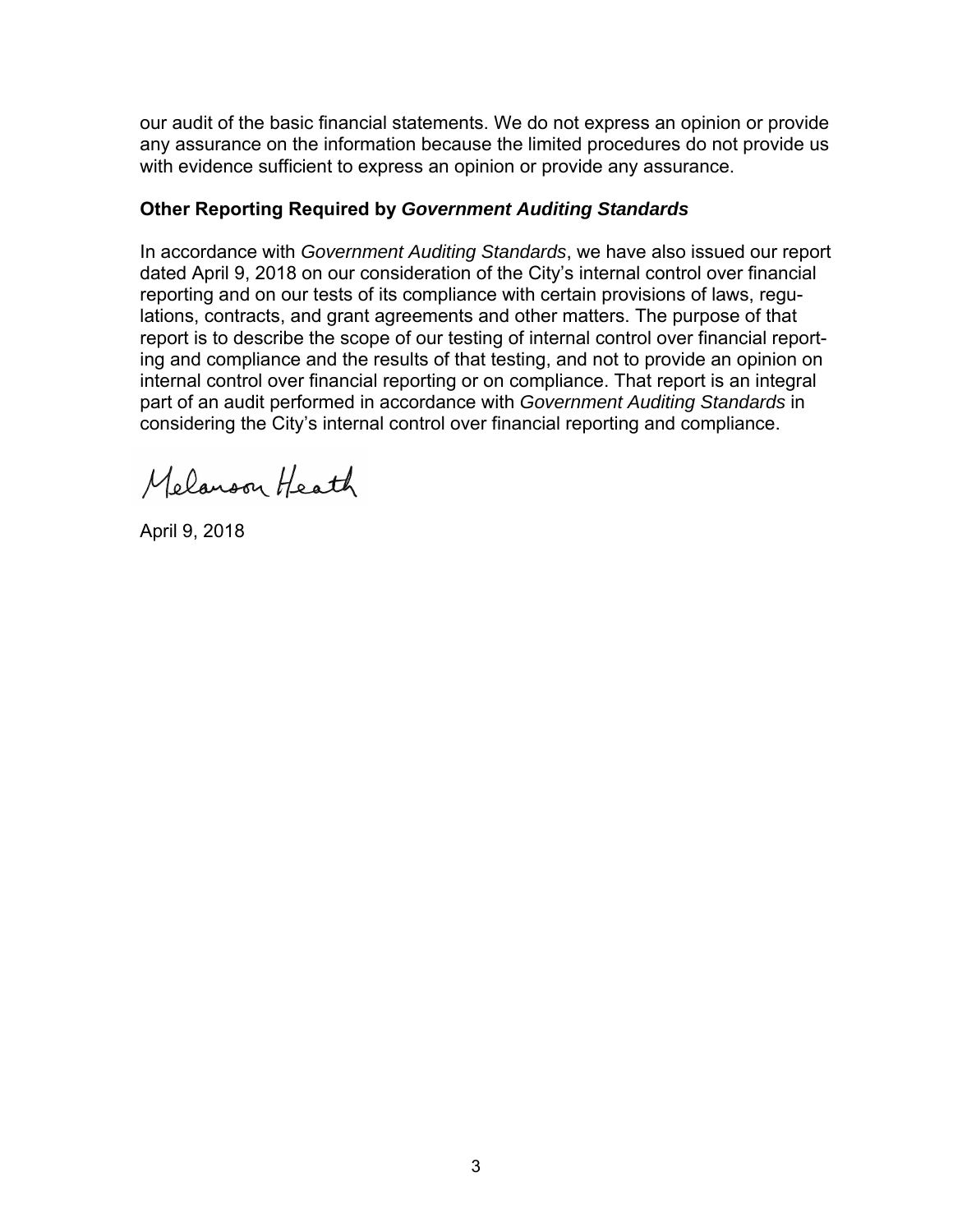#### **MANAGEMENT'S DISCUSSION AND ANALYSIS**

As management of the City of Lynn, we offer readers this narrative overview and analysis of the financial activities of the City of Lynn for the fiscal year ended June 30, 2017. All amounts are expressed in thousands of dollars.

# **A. OVERVIEW OF THE FINANCIAL STATEMENTS**

This discussion and analysis is intended to serve as an introduction to the basic financial statements. The basic financial statements are comprised of three components: (1) government-wide financial statements, (2) fund financial statements, and (3) notes to financial statements. This report also contains other supplementary information in addition to the basic financial statements themselves.

**Government-wide financial statements.** The government-wide financial statements are designed to provide readers with a broad overview of our finances in a manner similar to a private-sector business.

The Statement of Net Position presents information on all assets, liabilities, and deferred outflows/inflows of resources, with the difference reported as net position. Over time, increases or decreases in net position may serve as a useful indicator of whether the financial position is improving or deteriorating.

The Statement of Activities presents information showing how the City's net position changed during the most recent fiscal year. All changes in net position are reported as soon as the underlying event giving rise to the change occurs, regardless of the timing of related cash flows. Thus, revenues and expenses are reported in this statement for some items that will only result in cash flows in future fiscal periods (e.g., uncollected taxes and earned but unused vacation leave).

Both of the government-wide financial statements distinguish functions that are principally supported by taxes and intergovernmental revenues (governmental activities) from other functions that are intended to recover all or a significant portion of their costs through user fees and charges (business-type activities). The governmental activities include general government, public safety, education, public works, health and human services, culture and recreation, employee benefits, debt service interest, and intergovernmental. The business-type activities include the marina activities.

**Fund financial statements.** A fund is a grouping of related accounts that is used to maintain control over resources that have been segregated for specific activities or objectives. Fund accounting is used to ensure and demonstrate compliance with finance-related legal requirements. All of the funds can be divided into three categories: governmental funds, proprietary funds and fiduciary funds.

**Governmental funds***.* Governmental funds are used to account for essentially the same functions reported as governmental activities in the government-wide financial statements. However, unlike the government-wide financial statements,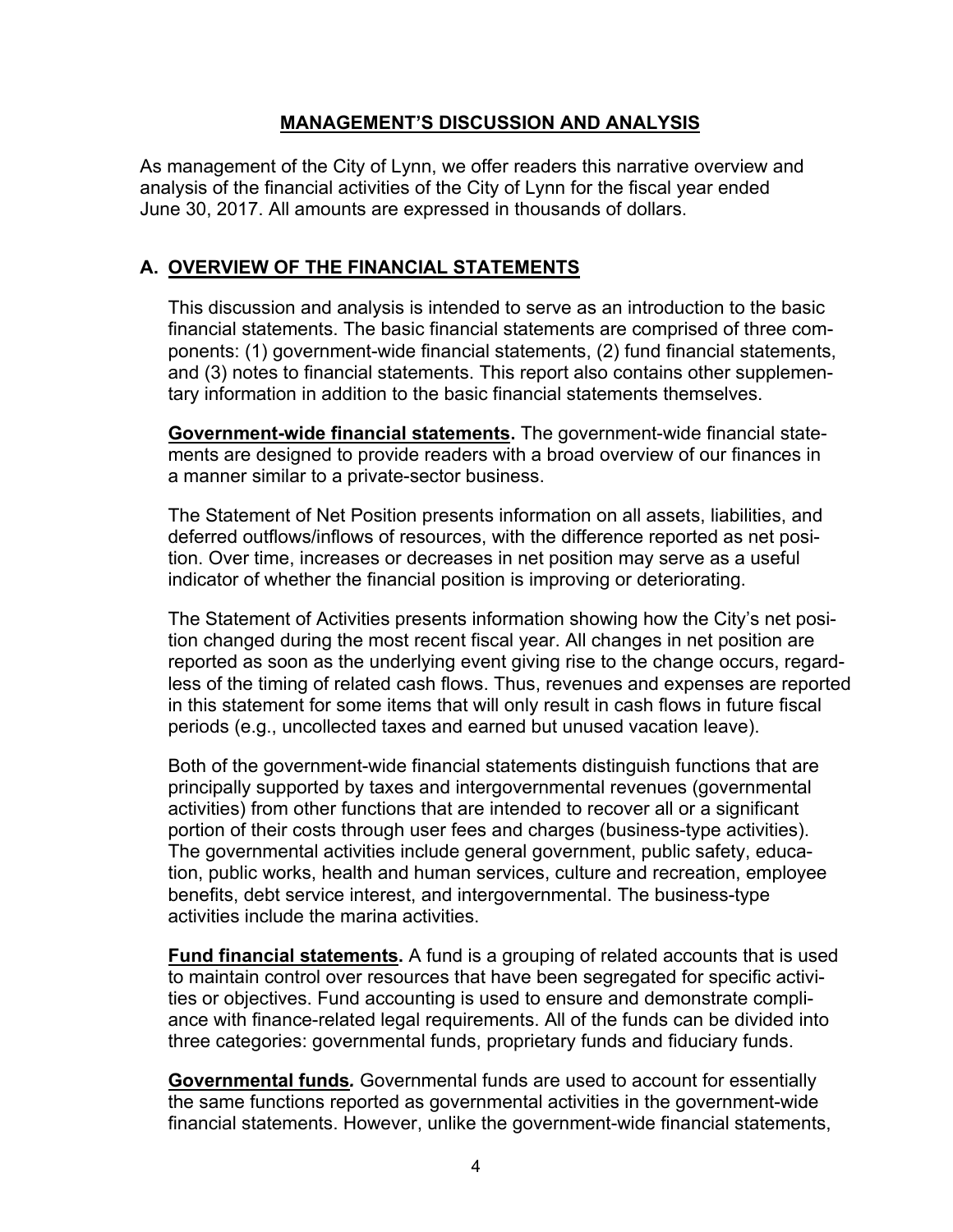governmental fund financial statements focus on near-term inflows and outflows of spendable resources, as well as on balances of spendable resources available at the end of the fiscal year. Such information may be useful in evaluating a government's near-term financing requirements.

Because the focus of governmental funds is narrower than that of the governmentwide financial statements, it is useful to compare the information presented for governmental funds with similar information presented for governmental activities in the government-wide financial statements. By doing so, readers may better understand the long-term impact of the City's near-term financing decisions. Both the governmental fund balance sheet and the governmental fund statement of revenues, expenditures and changes in fund balances provide a reconciliation to facilitate this comparison between governmental funds and governmental activities.

An annual appropriated budget is adopted for the general fund. A budgetary comparison statement has been provided for the general fund to demonstrate compliance with this budget.

**Proprietary funds.** Proprietary fund reporting focuses on the determination of operating income, changes in net position (or cost recovery), financial position, and cash flows. The proprietary fund category includes enterprise and internal service funds.

Enterprise funds are used to report activity for which a fee is charged to external users, and must be used when one of the following criteria are met: (1) activity is financed with debt that is secured solely by a pledge of the net revenues from fees and charges, (2) laws or regulations require the activity's costs of providing services be recovered with fees and charges, and (3) the pricing policies of the activity establish fees and charges designed to recover its costs, including capital costs such as depreciation or debt service. The primary focus on these criteria is on fees charged to external users. Enterprise funds are used to report the same functions presented as business-type activities in the government-wide financial statements, only in more detail. Specifically, enterprise funds are used to account for marina operations, which is considered to be a major fund.

Proprietary funds provide the same type of information as the business-type activities reported in the government-wide financial statements, only in more detail. The proprietary fund financial statements provide separate information for the marina operations, which is considered to be a major fund.

**Fiduciary funds***.* Fiduciary funds are used to account for resources held for the benefit of parties outside the government. Fiduciary funds are not reflected in the government-wide financial statements because the resources of those funds are not available to support the City's own programs. The accounting used for fiduciary funds is much like that used for proprietary funds.

**Notes to financial statements.** The notes provide additional information that is essential to a full understanding of the data provided in the government-wide and fund financial statements.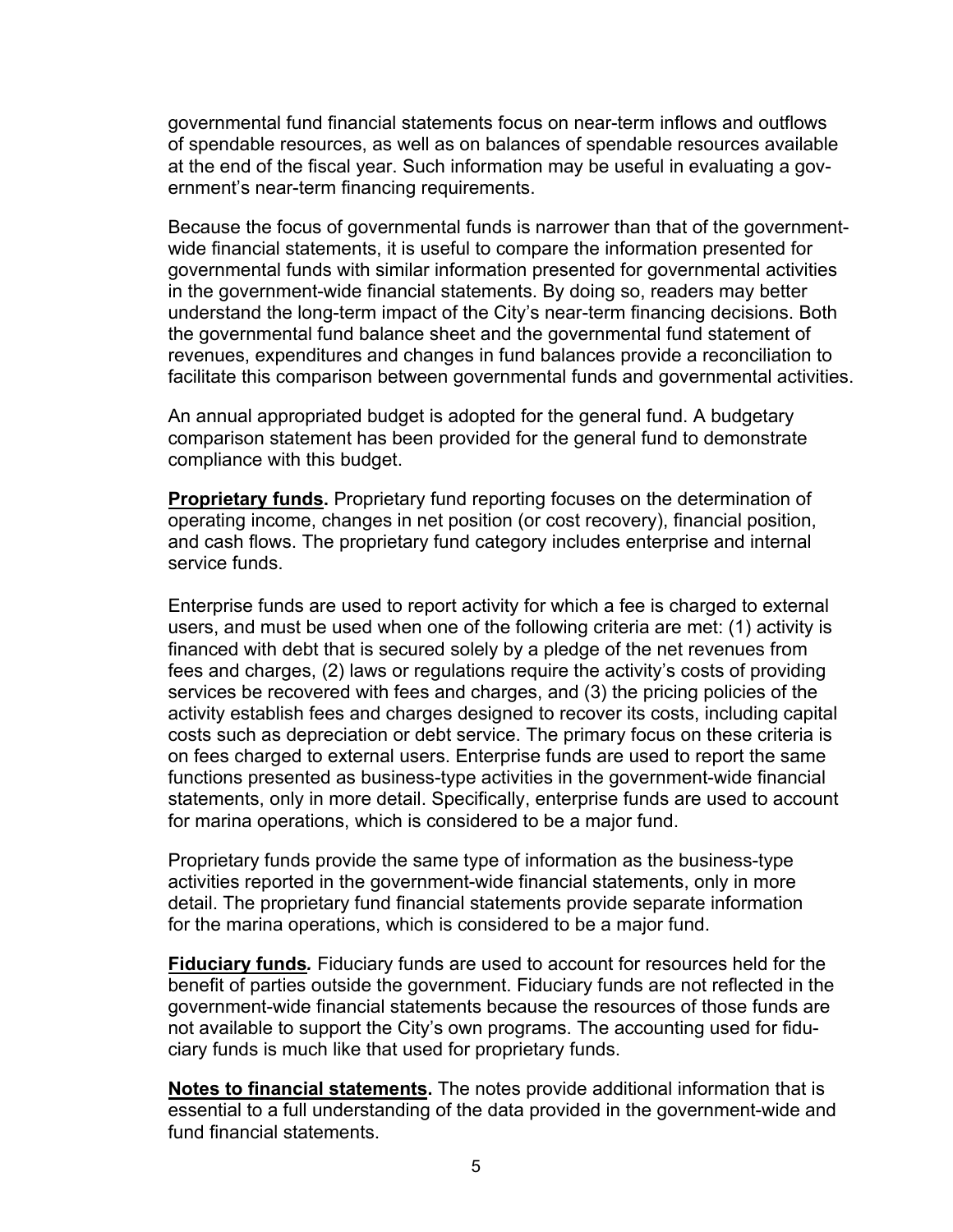**Other information.** In addition to the basic financial statements and accompanying notes, this report also presents certain required supplementary information which is required to be disclosed by accounting principles generally accepted in the United States of America.

# **B. FINANCIAL HIGHLIGHTS**

- As of the close of the current fiscal year, the total of assets and deferred outflows of resources were less than liabilities and deferred inflows of resources by \$(243,113) (i.e., net position), a change of \$(22,860) in comparison to the prior year.
- As of the close of the current fiscal year, governmental funds reported combined ending fund balances of \$41,875, a change of \$(4,933) in comparison to the prior year.
- At the end of the current fiscal year, unassigned fund balance for the general fund was \$4,547, a change of \$(3,546) in comparison to the prior year.

# **C. GOVERNMENT-WIDE FINANCIAL ANALYSIS**

The following is a summary of condensed government-wide statement of net position financial data for the current and prior fiscal years.

|                                                                                 | <b>NET POSITION</b> |                                |    |                                |    |                             |    |                |    |                                |    |                                |  |
|---------------------------------------------------------------------------------|---------------------|--------------------------------|----|--------------------------------|----|-----------------------------|----|----------------|----|--------------------------------|----|--------------------------------|--|
|                                                                                 |                     | Governmental<br>Activities     |    |                                |    | Business-Type<br>Activities |    |                |    | <b>Total</b>                   |    |                                |  |
|                                                                                 |                     | 2017                           |    | 2016                           |    | 2017                        |    | 2016           |    | 2017                           |    | 2016                           |  |
| Current and other assets<br>Capital assets<br>Other noncurrent assets           | \$                  | 57.700<br>276,145<br>3,157     | \$ | 71.461<br>276,743<br>4,695     | \$ | 193<br>2,229                | \$ | 160<br>2,436   | \$ | 57,893<br>278,374<br>3,157     | \$ | 71,621<br>279,179<br>4,695     |  |
| Total assets                                                                    |                     | 337,002                        |    | 352,899                        |    | 2,422                       |    | 2,596          |    | 339,424                        |    | 355,495                        |  |
| Deferred outflows of resources                                                  |                     | 23,352                         |    | 29,678                         |    |                             |    |                |    | 23,352                         |    | 29,678                         |  |
| Long-term liabilities<br>Other liabilities                                      |                     | 589,979<br>12,613              |    | 583,688<br>18,694              |    | 1,075<br>667                |    | 1.088<br>601   |    | 591,054<br>13,280              |    | 584,776<br>19,295              |  |
| Total liabilities                                                               |                     | 602,592                        |    | 602,382                        |    | 1,742                       |    | 1,689          |    | 604,334                        |    | 604,071                        |  |
| Deferred inflows of resources                                                   |                     | 1,555                          |    | 1,355                          |    |                             |    |                |    | 1,555                          |    | 1,355                          |  |
| Net position:<br>Net investment in capital assets<br>Restricted<br>Unrestricted |                     | 214,793<br>30,362<br>(488,948) |    | 209,653<br>25,861<br>(456,674) |    | 1,299<br>(619)              |    | 1,506<br>(599) |    | 216,092<br>30,362<br>(489,567) |    | 211,159<br>25,861<br>(457,273) |  |
| Total net position                                                              | \$                  | (243,793)                      | S  | (221,160)                      | \$ | 680                         | \$ | 907            | S  | (243, 113)                     | \$ | (220, 253)                     |  |

As noted earlier, net position may serve over time as a useful indicator of a government's financial position. At the close of the most recent fiscal year, total net position was \$(243,113), a change of \$(22,860) from the prior year.

The largest portion of net position, \$216,092, reflects our investment in capital assets (e.g., land, buildings, machinery and equipment and infrastructure); less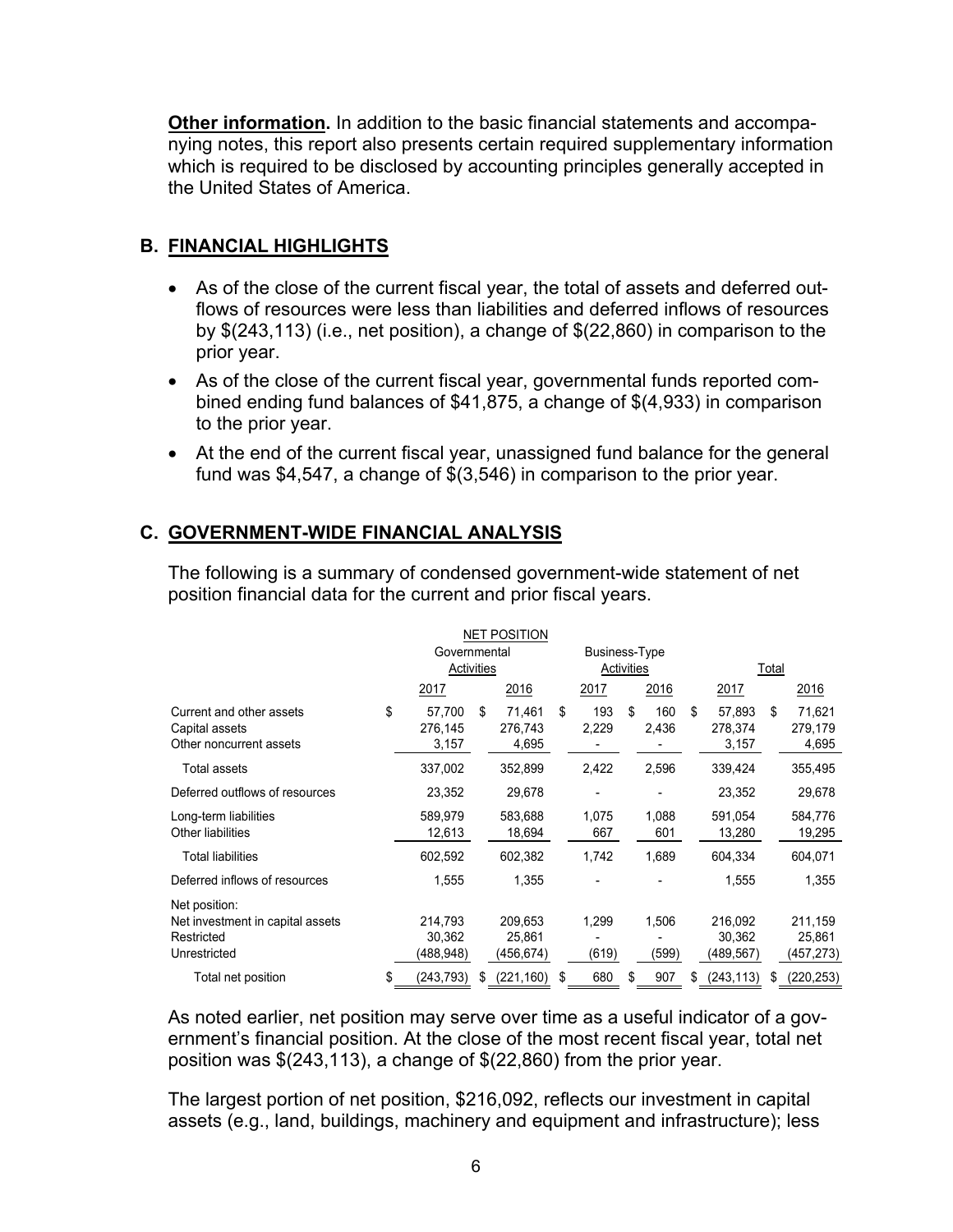any related debt used to acquire those assets that is still outstanding. These capital assets are used to provide services to citizens; consequently, these assets are not available for future spending. Although the investment in capital assets is reported net of related debt, it should be noted that the resources needed to repay this debt must be provided from other sources, since the capital assets themselves cannot be used to liquidate these liabilities.

An additional portion of net position, \$30,362, represents resources that are subject to external restrictions on how they may be used. The remaining balance of unrestricted net position, \$(489,567), results in a deficit, caused primarily by the City's unfunded net OPEB obligation (see Note 19), and unfunded net pension liabilities (see Note 20).

The following is a summary of condensed government-wide statement of changes in net position financial data for the current and prior fiscal years. All amounts are presented in thousands:

 $\overline{\phantom{a}}$ 

|                                     |                                   |    | CHANGES IN NET POSITION |                                    |    |       |    |            |    |            |  |
|-------------------------------------|-----------------------------------|----|-------------------------|------------------------------------|----|-------|----|------------|----|------------|--|
|                                     | Governmental<br><b>Activities</b> |    |                         | Business-Type<br><b>Activities</b> |    |       |    | Total      |    |            |  |
|                                     | 2017                              |    | 2016                    | 2017                               |    | 2016  |    | 2017       |    | 2016       |  |
| Revenues:                           |                                   |    |                         |                                    |    |       |    |            |    |            |  |
| Program revenues:                   |                                   |    |                         |                                    |    |       |    |            |    |            |  |
| Charges for services                | \$<br>12,437                      | \$ | 12,981                  | \$<br>358                          | \$ | 325   | \$ | 12,795     | \$ | 13,306     |  |
| Operating grants and                |                                   |    |                         |                                    |    |       |    |            |    |            |  |
| contributions                       | 224,852                           |    | 211,865                 |                                    |    |       |    | 224,852    |    | 211,865    |  |
| Capital grants and                  |                                   |    |                         |                                    |    |       |    |            |    |            |  |
| contributions                       | 770                               |    | 1,048                   | $\overline{\phantom{a}}$           |    | 72    |    | 770        |    | 1,120      |  |
| General revenues:                   |                                   |    |                         |                                    |    |       |    |            |    |            |  |
| Property taxes                      | 121,414                           |    | 115,681                 |                                    |    |       |    | 121,414    |    | 115,681    |  |
| <b>Excises</b>                      | 7,738                             |    | 7,458                   |                                    |    |       |    | 7,738      |    | 7,458      |  |
| Penalties and interest on           |                                   |    |                         |                                    |    |       |    |            |    |            |  |
| taxes                               | 1,147                             |    | 1,179                   |                                    |    |       |    | 1,147      |    | 1,179      |  |
| Grants and contributions            |                                   |    |                         |                                    |    |       |    |            |    |            |  |
| not restricted to specific          |                                   |    |                         |                                    |    |       |    |            |    |            |  |
| programs                            | 27,341                            |    | 36,330                  |                                    |    |       |    | 27,341     |    | 36,330     |  |
| Investment income                   | 377                               |    | 400                     |                                    |    |       |    | 377        |    | 400        |  |
| Other                               | 1,508                             |    | 1,284                   |                                    |    |       |    | 1,508      |    | 1,284      |  |
| <b>Total revenues</b>               | 397,584                           |    | 388,226                 | 358                                |    | 397   |    | 397,942    |    | 388,623    |  |
| Expenses:                           |                                   |    |                         |                                    |    |       |    |            |    |            |  |
| General government                  | 15,507                            |    | 14,578                  | $\qquad \qquad \blacksquare$       |    |       |    | 15,507     |    | 14,578     |  |
| Public safety                       | 44,656                            |    | 41,006                  |                                    |    |       |    | 44,656     |    | 41,006     |  |
| Education                           | 232,740                           |    | 216,574                 |                                    |    |       |    | 232,740    |    | 216,574    |  |
| Public works                        | 17,719                            |    | 15,164                  |                                    |    |       |    | 17,719     |    | 15,164     |  |
| Health and human services           | 5,075                             |    | 6,228                   |                                    |    |       |    | 5,075      |    | 6,228      |  |
| Culture and recreation              | 4,840                             |    | 4,960                   |                                    |    |       |    | 4,840      |    | 4,960      |  |
| Employee benefits                   | 94,675                            |    | 88,507                  |                                    |    |       |    | 94,675     |    | 88,507     |  |
| Interest on long-term debt          | 2,579                             |    | 1,699                   | ä,                                 |    |       |    | 2,579      |    | 1,699      |  |
| Intergovernmental                   | 2,424                             |    | 2,385                   |                                    |    |       |    | 2,424      |    | 2,385      |  |
| Marina                              |                                   |    | -                       | 586                                |    | 533   |    | 586        |    | 533        |  |
| <b>Total expenses</b>               | 420,217                           |    | 391,101                 | 586                                |    | 533   |    | 420,802    |    | 391,634    |  |
| Increase (Decrease) in net position | (22, 633)                         |    | (2,875)                 | (227)                              |    | (136) |    | (22, 860)  |    | (3,011)    |  |
| Net position - beginning of year    | (221,160)                         |    | (218, 285)              | 907                                |    | 1,043 |    | (220, 253) |    | (217, 242) |  |
| Net position - end of year          | \$<br>(243, 793)                  | \$ | (221, 160)              | \$<br>680                          | \$ | 907   | \$ | (243, 113) | \$ | (220, 253) |  |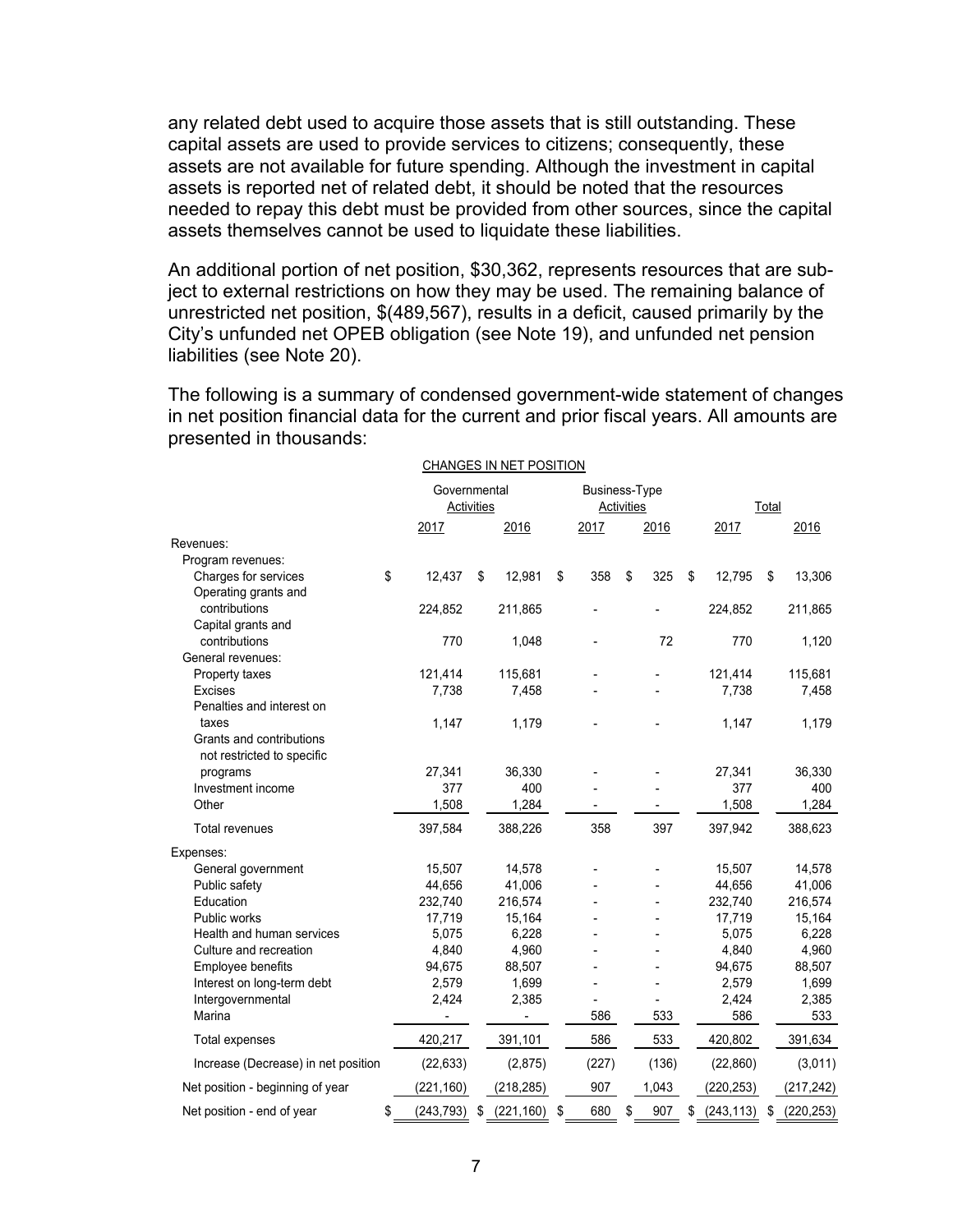**Governmental activities.** Governmental activities for the year resulted in a change in net position of \$(22,633). Key elements of this change are as follows:

| Increase in net OPEB obligation over prior year            | \$(16,926)  |
|------------------------------------------------------------|-------------|
| Increase in net pension liability net of related deferrals | (6, 188)    |
| Other                                                      | 481         |
| Total                                                      | \$ (22,633) |

**Business-type activities.** Business-type activities for the year resulted in a change in net position of \$(227). In addition, the Marina Enterprise fund has not made any principal or interest payments on a loan outstanding with the National Oceanic and Atmospheric Administration (NOAA) since fiscal year 2010. The City does not consider themselves to be in default, as they have requested repayment assistance from NOAA, per the loan agreement, and have yet to hear back. Much of the deficit results from accruing the interest on the outstanding bonds, however, not raising the revenues in the Marina's rates and charges.

# **D. FINANCIAL ANALYSIS OF THE GOVERNMENT'S FUNDS**

As noted earlier, fund accounting is used to ensure and demonstrate compliance with finance-related legal requirements.

**Governmental funds***.* The focus of governmental funds is to provide information on near-term inflows, outflows and balances of spendable resources.

Such information is useful in assessing financing requirements. In particular, unassigned fund balance may serve as a useful measure of a government's net resources available for spending at the end of the fiscal year.

As of the end of the current fiscal year, governmental funds reported combined ending fund balances of \$41,875, a change of \$(4,933) in comparison to the prior year. Key elements of this change are as follows:

| General fund expenditures and other financing uses |    |         |
|----------------------------------------------------|----|---------|
| in excess of revenues and other sources            | S. | (4,986) |
| Other                                              |    | 53      |
| Total                                              |    | (4.933) |

The general fund is the chief operating fund. At the end of the current fiscal year, unassigned fund balance of the general fund was \$4,547, while total fund balance was \$14,215. As a measure of the general fund's liquidity, it may be useful to compare both unassigned fund balance and total fund balance to total general fund expenditures. Refer to the table below.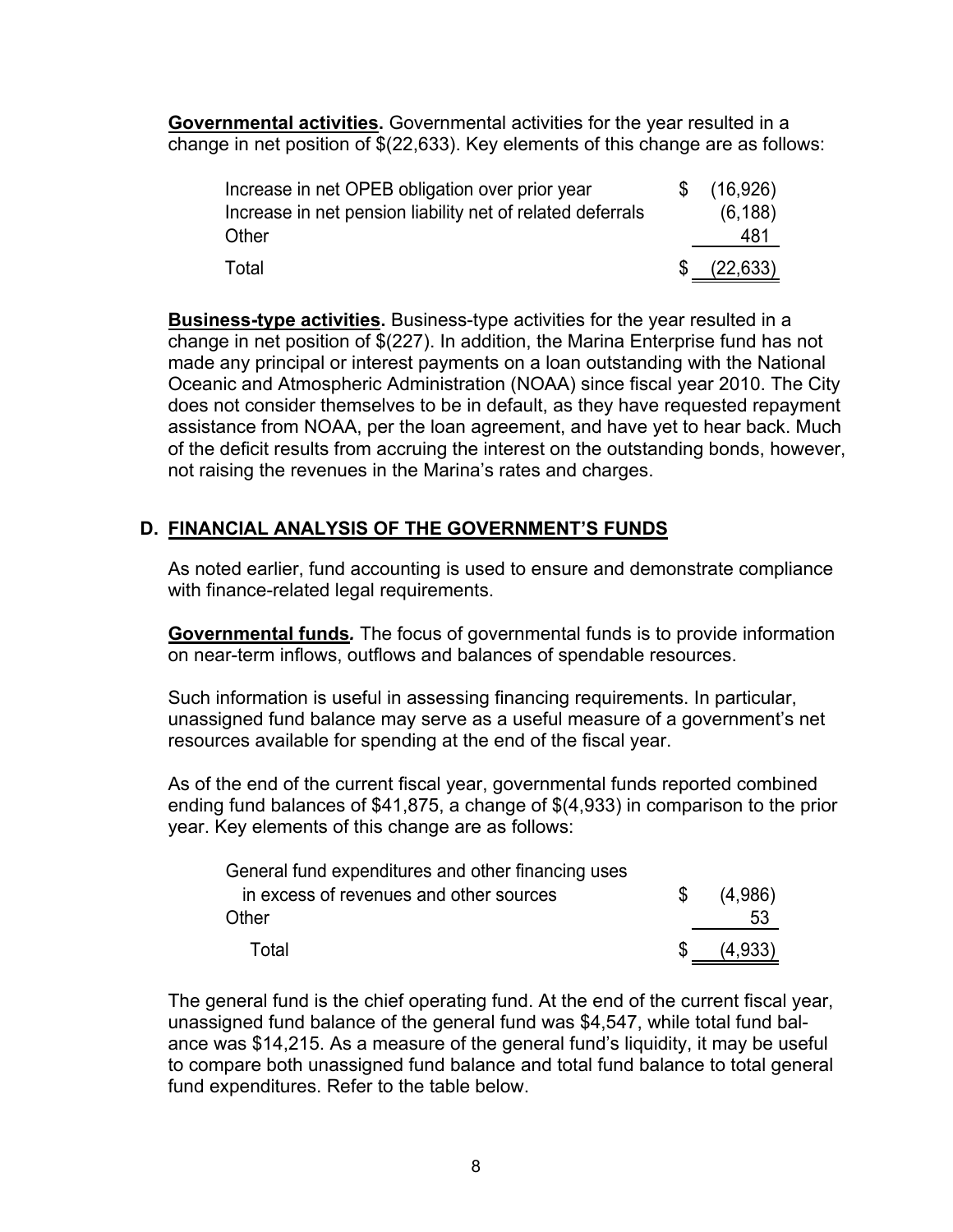|                         |   |         |         |         | $%$ of                   |
|-------------------------|---|---------|---------|---------|--------------------------|
|                         |   |         |         |         | <b>Total General</b>     |
| <b>General Fund</b>     |   | 6/30/17 | 6/30/16 | Change  | <b>Fund Expenditures</b> |
| Unassigned fund balance | S | 4.547   | 8.093   | (3,546) | 1.3%                     |
| Total fund balance      |   | 14,215  | 19.201  | (4,986) | 4.0%                     |

The total fund balance of the general fund changed by \$(4,986) during the current fiscal year. Key factors in this change are as follows:

| Use of free cash and overlay as a funding source | \$<br>(4,954) |
|--------------------------------------------------|---------------|
| Prior year deficits raised in the current year   | 1,297         |
| Chapter 70 aid withheld                          | (826)         |
| Other revenues greater than budget               | 194           |
| Fiscal 2017 snow and ice overage                 | (1, 364)      |
| Other expenditures less than budget              | 1,082         |
| Other                                            | (415)         |
| Total                                            | \$<br>(4.986) |

**Proprietary funds.** Proprietary funds provide the same type of information found in the business-type activities reported in the government-wide financial statements, but in more detail.

Unrestricted net position of the enterprise fund at the end of the year amounted to a deficit balance of \$(619), a decrease of \$(20) in comparison to the prior year. Other factors concerning the finances of proprietary funds have already been addressed in the entity-wide discussion of business-type activities.

Unrestricted net position of the internal service fund at the end of the year amounted to a deficit balance of \$(2,170), after an operating loss of \$(273). Fiscal year 2017 is the third year in a row that the fund incurred an operating loss, as claims have exceeded funding. The City plans on raising the June 30, 2017 unrestricted net position deficit with the setting of the fiscal year 2018 tax rate.

# **E. GENERAL FUND BUDGETARY HIGHLIGHTS**

Differences between the original budget and the final amended budget resulted in an overall change in appropriations of \$2,464. The majority of the increases was for additional public safety appropriations. The increases were funded from free cash, overlay surplus and transfers from related special revenue funds.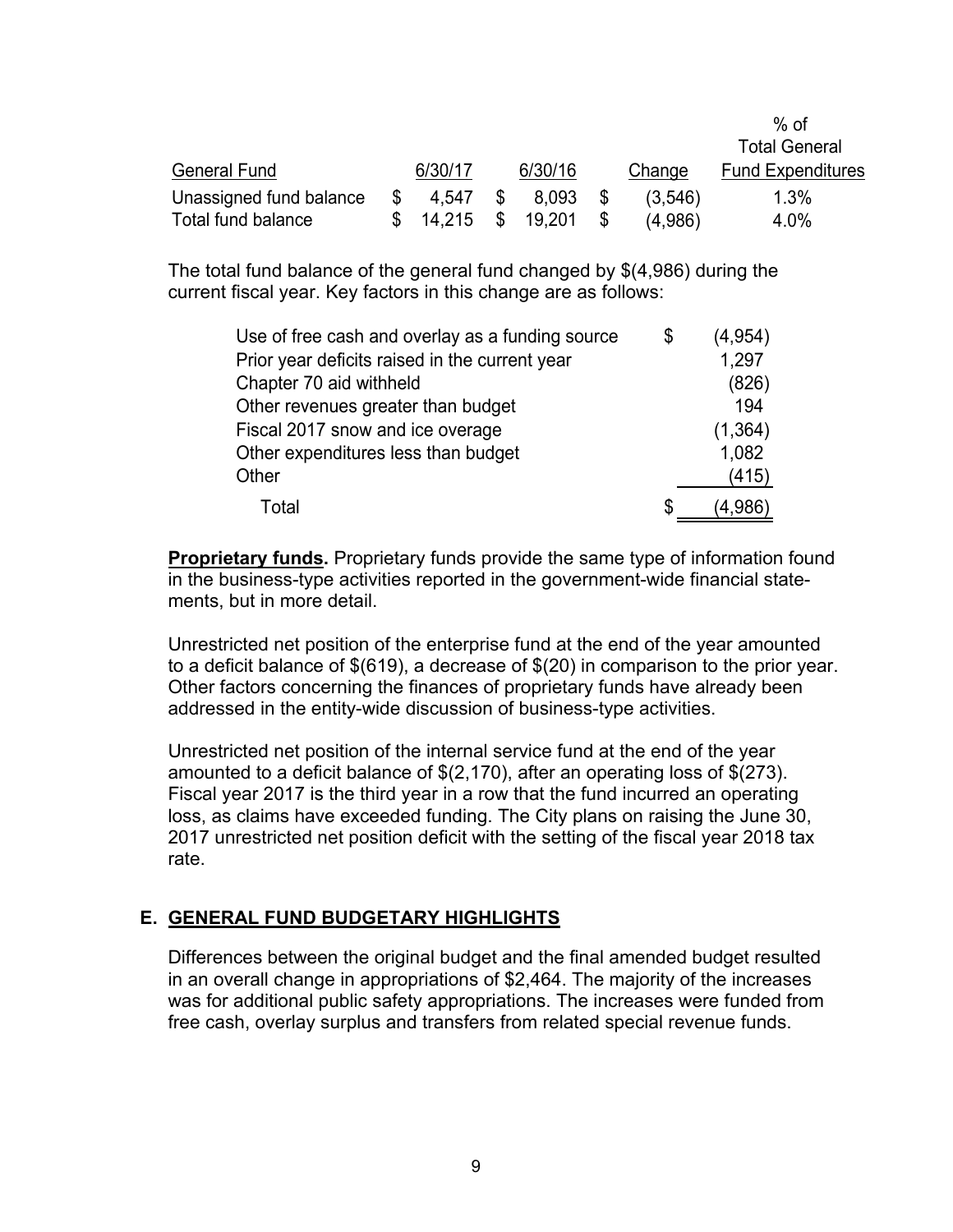# **F. CAPITAL ASSET AND DEBT ADMINISTRATION**

**Capital assets.** Total investment in capital assets for governmental and business-type activities at year-end amounted to \$278,374 (net of accumulated depreciation), a change of \$(805) from the prior year. This investment in capital assets includes land, buildings and system, improvements, and machinery and equipment.

Major capital asset events during the current fiscal year included the following:

| School construction projects | \$<br>4,718 |
|------------------------------|-------------|
| Other construction projects  | 1,973       |
| New equipment                | 3,213       |
| Other                        | 572         |
| Depreciation                 | (11, 281)   |
| Total                        | (805)       |

Additional information on capital assets can be found in the Notes to Financial **Statements** 

**Long-term debt.** At the end of the current fiscal year, total bonded debt outstanding was \$65,936, all of which was backed by the full faith and credit of the government.

Additional information on long-term debt can be found in the Notes to Financial **Statements** 

**Credit rating**. During the fiscal year, Moody's Investor Service downgraded the City's underlying rating to A3 from A1. The outlook has been revised to negative.

# **REQUESTS FOR INFORMATION**

This financial report is designed to provide a general overview of the City of Lynn's finances for all those with an interest in the City's finances. Questions concerning any of the information provided in this report or requests for additional financial information should be addressed to:

> Comptroller's Office 3 City Hall Square Lynn, Massachusetts 01901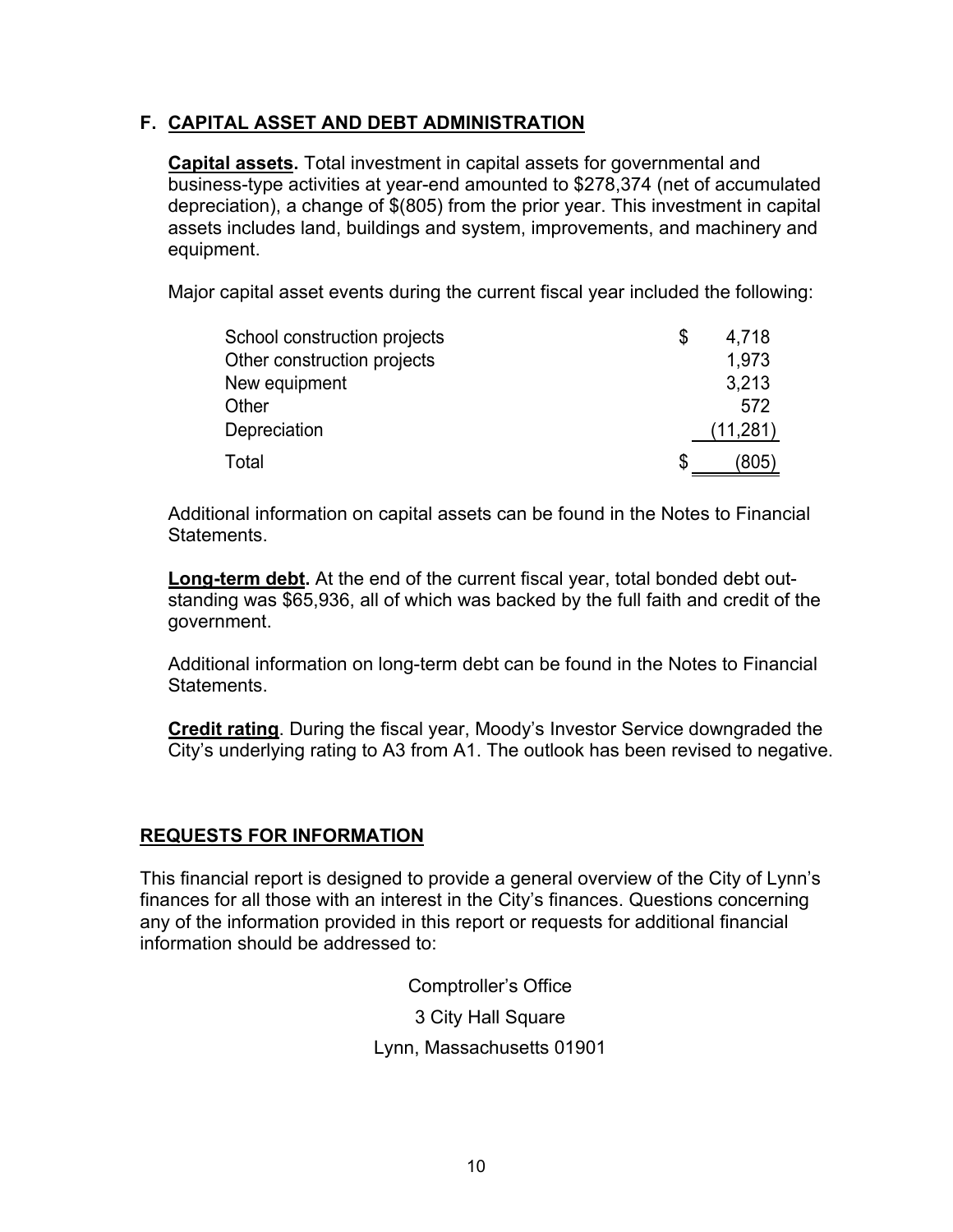#### STATEMENT OF NET POSITION

#### JUNE 30, 2017

|                                                                     | Governmental<br><b>Activities</b> |    | <b>Business-Type</b><br>Activities | Total                         |
|---------------------------------------------------------------------|-----------------------------------|----|------------------------------------|-------------------------------|
| Assets<br>Current:                                                  |                                   |    |                                    |                               |
| Cash and short-term investments<br>Investments                      | \$<br>36,856,613<br>7,456,298     | \$ | 157,967                            | \$<br>37,014,580<br>7,456,298 |
| Receivables, net of allowance for uncollectibles:                   |                                   |    |                                    |                               |
| Property taxes                                                      | 3,378,168                         |    |                                    | 3,378,168                     |
| <b>Excises</b>                                                      | 1,411,166                         |    |                                    | 1,411,166                     |
| Departmental and other                                              | 1,050,627                         |    | 19,316                             | 1,069,943                     |
| Intergovernmental                                                   | 4,393,822                         |    |                                    | 4,393,822                     |
| Loans                                                               | 320,000                           |    |                                    | 320,000                       |
| Other assets                                                        | 2,833,263                         |    | 15,290                             | 2,848,553                     |
| Noncurrent:                                                         |                                   |    |                                    |                               |
| Receivables, net of allowance for uncollectibles:<br>Property taxes | 278,027                           |    |                                    | 278,027                       |
| Loans                                                               | 2,879,162                         |    |                                    | 2,879,162                     |
| Capital assets, non-depreciable                                     | 9,669,202                         |    |                                    | 9,669,202                     |
| Capital assets, depreciable, net of                                 |                                   |    |                                    |                               |
| accumulated depreciation                                            | 266,475,703                       |    | 2,229,050                          | 268,704,753                   |
| <b>Total Assets</b>                                                 | 337,002,051                       |    | 2,421,623                          | 339,423,674                   |
|                                                                     |                                   |    |                                    |                               |
| <b>Deferred Outflows of Resources</b>                               |                                   |    |                                    |                               |
| Related to pensions                                                 | 23,352,000                        |    |                                    | 23,352,000                    |
| <b>Total Deferred Outflows of Resources</b>                         | 23,352,000                        |    | $\overline{\phantom{a}}$           | 23,352,000                    |
| <b>Total Assets and Deferred Outflows</b><br>of Resources           | 360,354,051                       |    | 2,421,623                          | 362,775,674                   |
| Liabilities                                                         |                                   |    |                                    |                               |
| Current:                                                            |                                   |    |                                    |                               |
| Warrants payable                                                    | 1,410,237                         |    |                                    | 1,410,237                     |
| Accounts payable                                                    | 427,767                           |    |                                    | 427,767                       |
| <b>Accrued liabilities</b>                                          | 6,516,236                         |    | 515,195                            | 7,031,431                     |
| Tax refunds payable                                                 | 918,259                           |    |                                    | 918,259                       |
| Other current liabilities                                           | 3,340,798                         |    | 151,000                            | 3,491,798                     |
| Current portion of long-term liabilities:                           |                                   |    |                                    |                               |
| Bonds payable                                                       | 6,506,085                         |    | 943,410                            | 7,449,495                     |
| Other liabilities<br>Noncurrent:                                    | 1,584,857                         |    |                                    | 1,584,857                     |
| Bonds payable, net of current portion                               | 58,354,569                        |    | 131,735                            | 58,486,304                    |
| Other liabilities, net of current portion                           | 14,837,271                        |    |                                    | 14,837,271                    |
| Net OPEB obligation                                                 | 223,164,000                       |    |                                    | 223,164,000                   |
| Net pension liability                                               | 285,532,000                       |    |                                    | 285,532,000                   |
| <b>Total Liabilities</b>                                            | 602,592,079                       |    | 1,741,340                          | 604,333,419                   |
| Deferred Inflows of Resources                                       |                                   |    |                                    |                               |
| Related to pensions                                                 | 1,555,000                         |    |                                    | 1,555,000                     |
| <b>Total Deferred Inflows of Resources</b>                          | 1,555,000                         |    |                                    | 1,555,000                     |
|                                                                     |                                   |    |                                    |                               |
| <b>Total Liabilities and Deferred Inflows</b><br>of Resources       | 604, 147, 079                     |    | 1,741,340                          | 605,888,419                   |
| <b>Net Position</b>                                                 |                                   |    |                                    |                               |
| Net investment in capital assets                                    | 214,793,009                       |    | 1,299,375                          | 216,092,384                   |
| Restricted for:                                                     |                                   |    |                                    |                               |
| Grants and other statutory restrictions<br>Permanent funds:         | 22,347,982                        |    |                                    | 22,347,982                    |
| Nonexpendable                                                       | 7,448,042                         |    |                                    | 7,448,042                     |
| Expendable                                                          | 565,666                           |    |                                    | 565,666                       |
| Unrestricted                                                        | <u>(488,947,727)</u>              |    | (619,092)                          | (489, 566, 819)               |
| <b>Total Net Position</b>                                           | \$<br>(243, 793, 028)             | S  | 680,283                            | (243, 112, 745)               |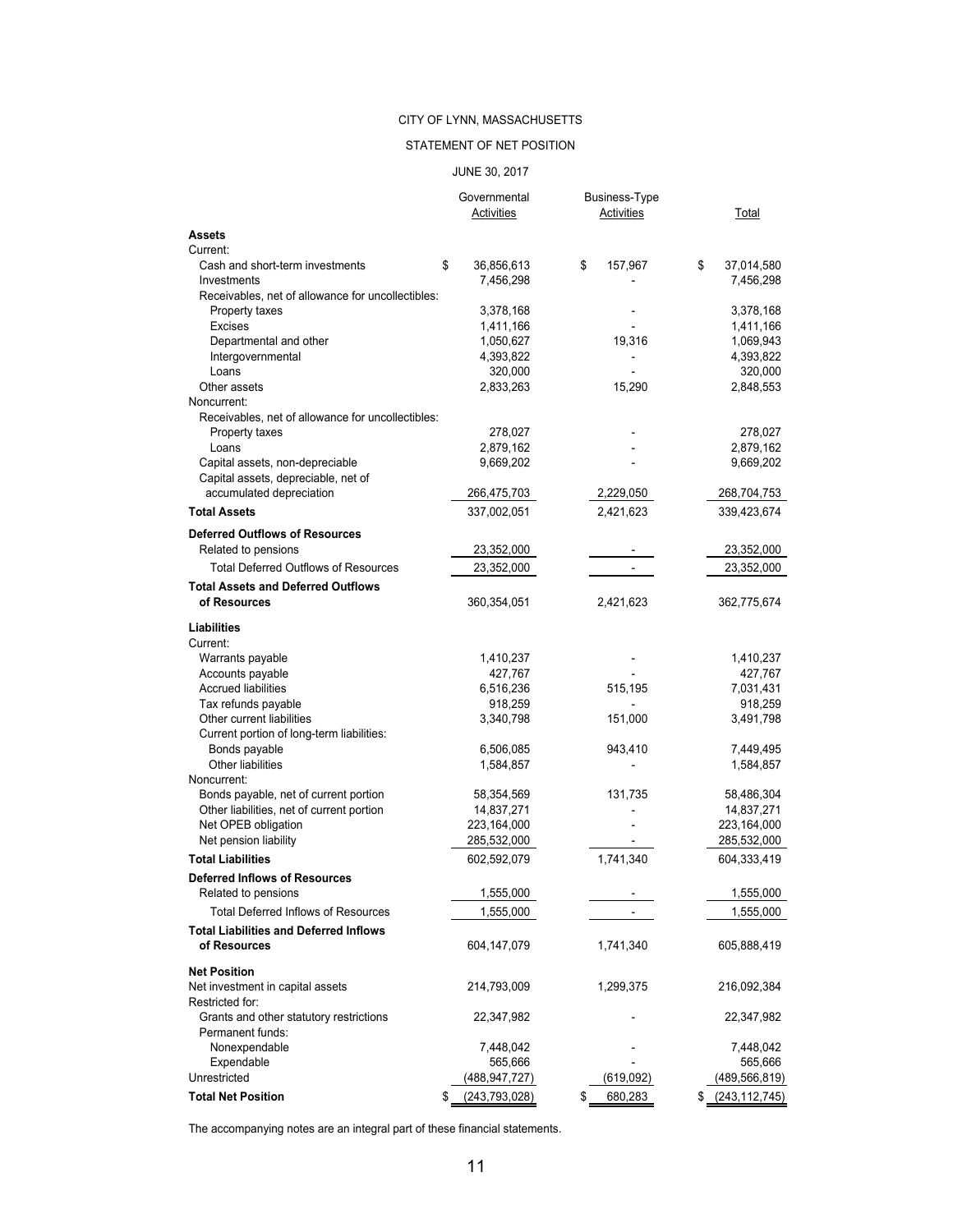#### STATEMENT OF ACTIVITIES

#### FOR THE YEAR ENDED JUNE 30, 2017

|                                       |                   |                                | Program Revenues                                                               |                                        |                            | Net (Expenses) Revenues and Changes in Net Position |                      |  |  |  |  |
|---------------------------------------|-------------------|--------------------------------|--------------------------------------------------------------------------------|----------------------------------------|----------------------------|-----------------------------------------------------|----------------------|--|--|--|--|
|                                       | <b>Expenses</b>   | Charges for<br><b>Services</b> | Operating<br>Grants and<br>Contributions                                       | Capital<br>Grants and<br>Contributions | Governmental<br>Activities | Business-<br>Type<br><b>Activities</b>              | Total                |  |  |  |  |
| <b>Governmental Activities:</b>       |                   |                                |                                                                                |                                        |                            |                                                     |                      |  |  |  |  |
| General government                    | 15,507,256<br>\$  | 4,023,051<br>\$                | \$<br>243,305                                                                  | \$                                     | \$<br>(11, 240, 900)       | \$                                                  | (11, 240, 900)<br>\$ |  |  |  |  |
| Public safety                         | 44,656,299        | 1,198,262                      | 2,349,455                                                                      |                                        | (41, 108, 582)             |                                                     | (41, 108, 582)       |  |  |  |  |
| Education                             | 232,740,346       | 584,809                        | 214,316,102                                                                    |                                        | (17, 839, 435)             |                                                     | (17, 839, 435)       |  |  |  |  |
| Public works                          | 17,719,086        | 3,036,359                      | 4,700,996                                                                      | 770,099                                | (9,211,632)                |                                                     | (9,211,632)          |  |  |  |  |
| Health and human services             | 5,075,374         | 468,771                        | 2,378,816                                                                      |                                        | (2, 227, 787)              |                                                     | (2,227,787)          |  |  |  |  |
| Culture and recreation                | 4,839,682         | 3,125,495                      | 228,372                                                                        |                                        | (1,485,815)                |                                                     | (1,485,815)          |  |  |  |  |
| Employee benefits                     | 94,675,008        |                                | 634,594                                                                        |                                        | (94,040,414)               |                                                     | (94,040,414)         |  |  |  |  |
| Interest                              | 2,579,308         |                                |                                                                                |                                        | (2,579,308)                |                                                     | (2,579,308)          |  |  |  |  |
| Intergovernmental                     | 2,424,414         |                                |                                                                                |                                        | (2,424,414)                |                                                     | (2,424,414)          |  |  |  |  |
| <b>Total Governmental Activities</b>  | 420,216,773       | 12,436,747                     | 224,851,640                                                                    | 770,099                                | (182, 158, 287)            |                                                     | (182, 158, 287)      |  |  |  |  |
| <b>Business-Type Activities:</b>      |                   |                                |                                                                                |                                        |                            |                                                     |                      |  |  |  |  |
| Marina services                       | 585,523           | 358,270                        |                                                                                |                                        |                            | (227, 253)                                          | (227, 253)           |  |  |  |  |
| <b>Total Business-Type Activities</b> | 585,523           | 358,270                        |                                                                                |                                        |                            | (227, 253)                                          | (227, 253)           |  |  |  |  |
| <b>Total</b>                          | 420,802,296<br>\$ | \$12,795,017                   | \$ 224,851,640                                                                 | 770,099<br>\$                          | (182, 158, 287)            | (227, 253)                                          | (182, 385, 540)      |  |  |  |  |
|                                       |                   | <b>General Revenues:</b>       |                                                                                |                                        |                            |                                                     |                      |  |  |  |  |
|                                       |                   | Property taxes                 |                                                                                |                                        | 121,414,058                |                                                     | 121,414,058          |  |  |  |  |
|                                       |                   | <b>Excises</b>                 |                                                                                |                                        | 7,738,233                  |                                                     | 7,738,233            |  |  |  |  |
|                                       |                   |                                | Penalties, interest and other taxes<br>Grants and contributions not restricted |                                        | 1,147,168                  |                                                     | 1,147,168            |  |  |  |  |
|                                       |                   | to specific programs           |                                                                                |                                        | 27,341,272                 |                                                     | 27,341,272           |  |  |  |  |
|                                       |                   | Investment income              |                                                                                |                                        | 377,294                    | 24                                                  | 377,318              |  |  |  |  |
|                                       |                   | Other                          |                                                                                |                                        | 1,507,664                  |                                                     | 1,507,664            |  |  |  |  |
|                                       |                   | <b>Total general revenues</b>  |                                                                                |                                        | 159,525,689                | 24                                                  | 159,525,713          |  |  |  |  |
|                                       |                   | <b>Change in Net Position</b>  |                                                                                |                                        | (22, 632, 598)             | (227, 229)                                          | (22, 859, 827)       |  |  |  |  |
|                                       |                   | <b>Net Position:</b>           |                                                                                |                                        |                            |                                                     |                      |  |  |  |  |
|                                       |                   | Beginning of year              |                                                                                |                                        | (221, 160, 430)            | 907,512                                             | (220, 252, 918)      |  |  |  |  |
|                                       |                   | End of year                    |                                                                                |                                        | \$<br>(243, 793, 028)      | 680,283                                             | (243, 112, 745)      |  |  |  |  |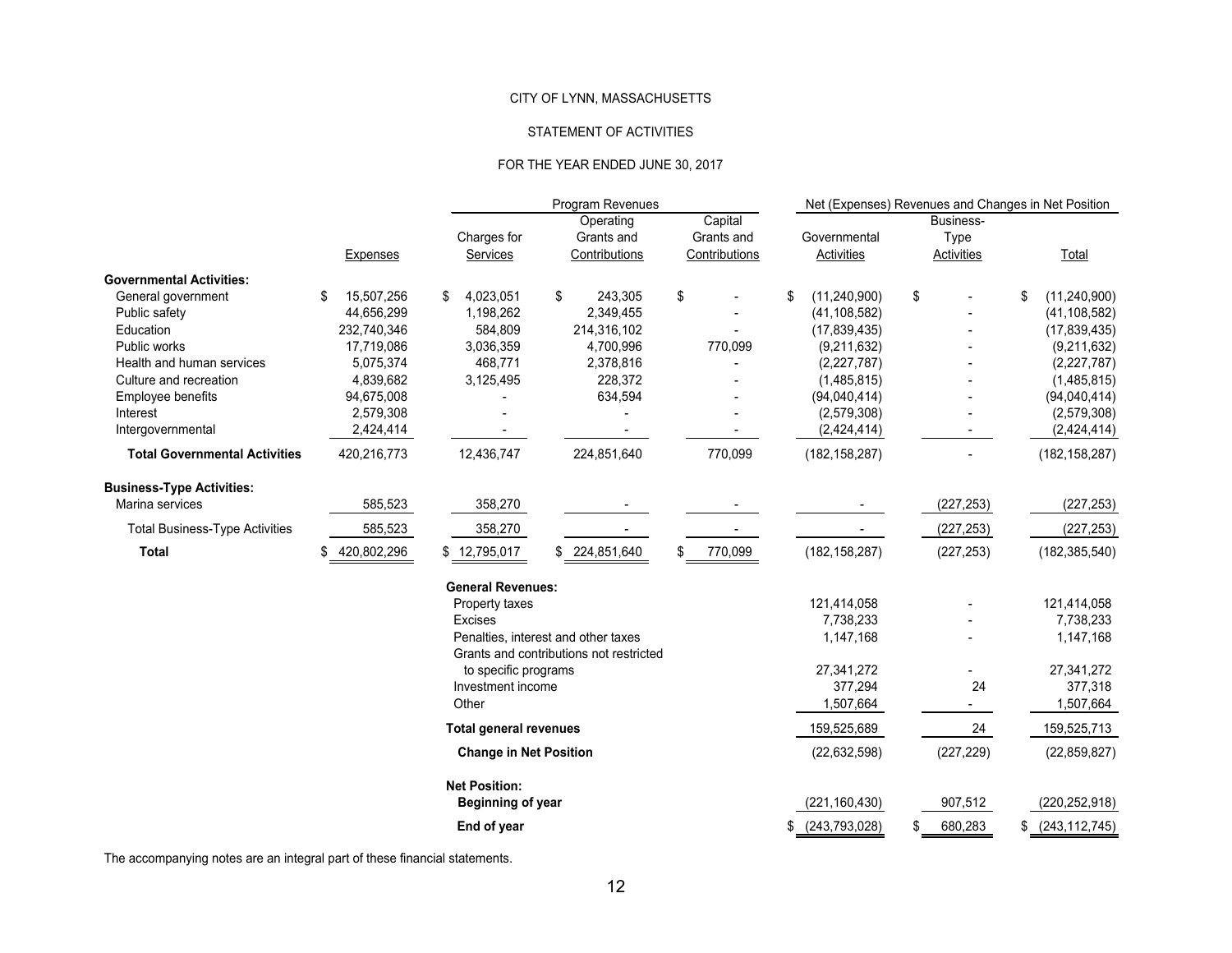# JUNE 30, 2017 CITY OF LYNN, MASSACHUSETTS BALANCE SHEET GOVERNMENTAL FUNDS

| <b>Assets</b>                                                                                                                                              |     | General<br>Fund                             | <b>HOME</b><br>Program | Permanent<br>Funds        | Nonmajor<br>Governmental<br>Funds   | Total<br>Governmental<br>Funds                                         |
|------------------------------------------------------------------------------------------------------------------------------------------------------------|-----|---------------------------------------------|------------------------|---------------------------|-------------------------------------|------------------------------------------------------------------------|
| Cash and short-term investments<br>Investments                                                                                                             | \$. | 17,824,274                                  | \$<br>175,763          | \$<br>49,612<br>7,456,298 | \$<br>16,896,780                    | \$<br>34,946,429<br>7,456,298                                          |
| Receivables:<br>Property taxes<br>Excises                                                                                                                  |     | 5,835,129<br>2,619,469                      |                        |                           |                                     | 5,835,129<br>2,619,469                                                 |
| Departmental and other<br>Intergovernmental<br>Loans                                                                                                       |     | 967,896                                     | 2,861,232              |                           | 82,731<br>3,496,655<br>337,930      | 1,050,627<br>3,496,655<br>3,199,162                                    |
| Due from other funds                                                                                                                                       |     | 29,525                                      |                        |                           |                                     | 29,525                                                                 |
| <b>Total Assets</b>                                                                                                                                        | \$  | 27,276,293                                  | \$<br>3,036,995        | \$<br>7,505,910           | \$ 20,814,096                       | \$<br>58,633,294                                                       |
| <b>Liabilities</b><br>Warrants payable<br>Accounts payable<br><b>Accrued liabilities</b><br>Tax refunds payable<br>Due to other funds<br>Other liabilities | \$  | 1,175,196<br>2,394,225<br>918,259<br>63,327 | \$<br>11,207           | \$<br>1,555               | \$<br>235,041<br>416,559<br>27,970  | \$<br>1,410,237<br>427,766<br>2,394,225<br>918,259<br>29,525<br>63,327 |
| <b>Total Liabilities</b>                                                                                                                                   |     | 4,551,007                                   | 11,207                 | 1,555                     | 679,570                             | 5,243,339                                                              |
| <b>Deferred Inflows of Resources</b><br>Unavailable revenues                                                                                               |     | 8,510,657                                   | 2,861,232              |                           | 142,821                             | 11,514,710                                                             |
| <b>Fund Balances</b><br>Nonspendable<br>Restricted<br>Committed<br>Assigned<br>Unassigned (see Note 17)                                                    |     | 929,675<br>8,738,056<br>4,546,898           | 164,556                | 7,504,355                 | 19,977,924<br>201,207<br>(187, 426) | 8,434,030<br>20,142,480<br>201,207<br>8,738,056<br>4,359,472           |
| <b>Total Fund Balances</b>                                                                                                                                 |     | 14,214,629                                  | 164,556                | 7,504,355                 | 19,991,705                          | 41,875,245                                                             |
| Total Liabilities, Deferred Inflows of<br><b>Resources, and Fund Balances</b>                                                                              | \$  | 27,276,293                                  | \$<br>3,036,995        | \$<br>7,505,910           | \$<br>20,814,096                    | 58,633,294                                                             |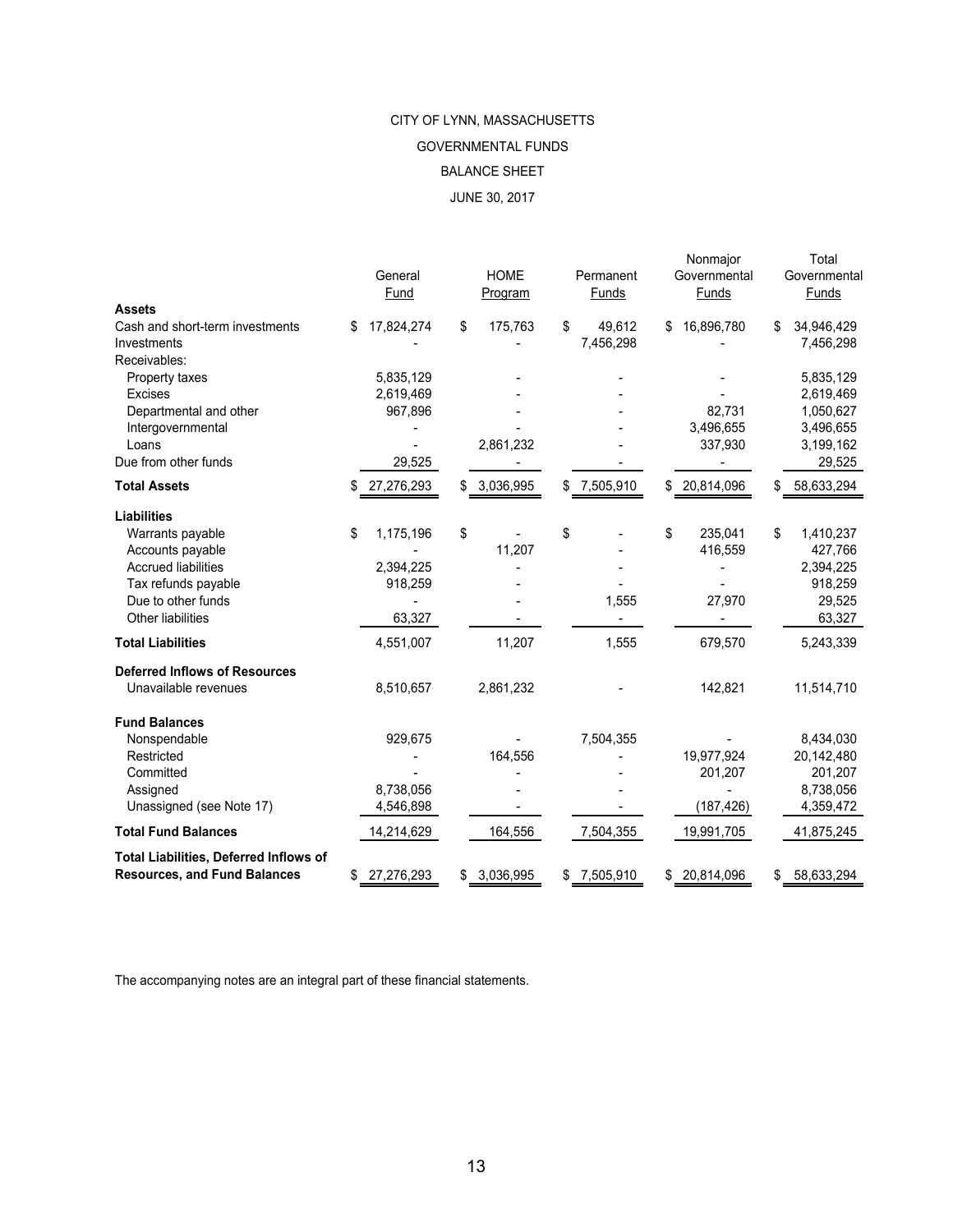#### RECONCILIATION OF TOTAL GOVERNMENTAL FUND BALANCES TO NET POSITION OF GOVERNMENTAL ACTIVITIES IN THE STATEMENT OF NET POSITION

#### JUNE 30, 2017

| <b>Total governmental fund balances</b>                                                                                                                                                                                                                                          | \$<br>41,875,245    |
|----------------------------------------------------------------------------------------------------------------------------------------------------------------------------------------------------------------------------------------------------------------------------------|---------------------|
| • Capital assets used in governmental activities are not financial<br>resources and, therefore, are not reported in the funds.                                                                                                                                                   | 276,144,905         |
| • Long-term receivable from the Massachusetts School Building<br>Authority is not available in the current period and, therefore, is<br>not reported in the governmental funds.                                                                                                  | 897,167             |
| • Revenues are reported on the accrual basis of accounting<br>and are not deferred until collection.                                                                                                                                                                             | 8,140,736           |
| Internal service funds are used by management to account for<br>$\bullet$<br>health insurance and workers' compensation activities. The assets<br>and liabilities of the internal service funds are included in the<br>governmental activities in the Statement of Net Position. | (2, 170, 425)       |
| Deferred outflows and inflows of resources related to pensions will<br>$\bullet$<br>be recognized as an increase to the pension expense in the years<br>ending June 30, 2018 through June 30, 2021.                                                                              | 21,797,000          |
| In the Statement of Activities, interest is accrued on outstanding<br>$\bullet$<br>long-term debt, whereas in governmental funds interest is not<br>reported until due.                                                                                                          | (498, 874)          |
| • Long-term liabilities are not due and payable in the current period<br>and, therefore, are not reported in the governmental funds:                                                                                                                                             |                     |
| Bonds payable                                                                                                                                                                                                                                                                    | (64, 860, 654)      |
| Net OPEB obligation                                                                                                                                                                                                                                                              | (223, 164, 000)     |
| Net pension liability                                                                                                                                                                                                                                                            | (285, 532, 000)     |
| Other (compensated absences, capital leases, etc.)                                                                                                                                                                                                                               | (16, 422, 128)      |
| Net position of governmental activities                                                                                                                                                                                                                                          | \$<br>(243,793,028) |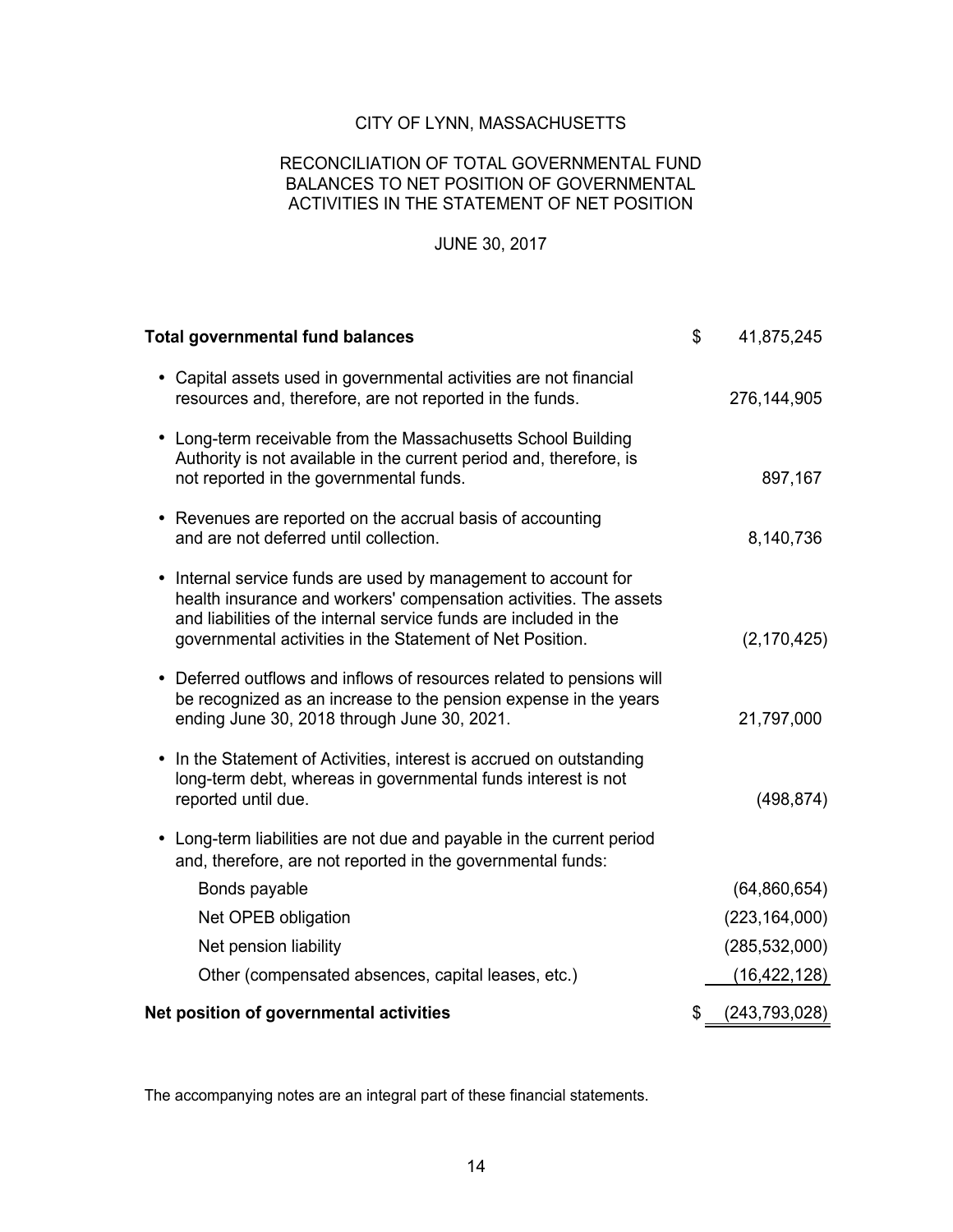#### GOVERNMENTAL FUNDS

#### STATEMENT OF REVENUES, EXPENDITURES, AND CHANGES IN FUND BALANCES

#### FOR THE YEAR ENDED JUNE 30, 2017

|                                             |                   |               |                 | Nonmajor         | Total             |
|---------------------------------------------|-------------------|---------------|-----------------|------------------|-------------------|
|                                             | General           | <b>HOME</b>   | Permanent       | Governmental     | Governmental      |
|                                             | Fund              | Program       | Funds           | Funds            | Funds             |
| Revenues:                                   |                   |               |                 |                  |                   |
| Property taxes                              | \$<br>120,547,095 | \$            | \$              | \$               | \$<br>120,547,095 |
| <b>Excises</b>                              | 7,531,067         |               |                 |                  | 7,531,067         |
| Penalties, interest and other taxes         | 1,147,168         |               |                 |                  | 1,147,168         |
| Charges for services                        | 2,111,010         | 1,104,058     |                 | 5,897,893        | 9,112,961         |
| Intergovernmental                           | 216,396,644       | 332,453       |                 | 39,221,381       | 255,950,478       |
| Contributions and donations                 |                   |               | 56,313          | 1,228,280        | 1,284,593         |
| Licenses and permits                        | 2,411,870         |               |                 | 2,925            | 2,414,795         |
| Fines and forfeitures                       | 1,806,998         |               |                 | 9,957            | 1,816,955         |
| Investment income                           | 220,893           |               | 95,288          | 61,113           | 377,294           |
| Miscellaneous                               | 38,932            |               |                 | 1,112,646        | 1,151,578         |
| <b>Total Revenues</b>                       | 352,211,677       | 1,436,511     | 151,601         | 47,534,195       | 401,333,984       |
| <b>Expenditures:</b>                        |                   |               |                 |                  |                   |
| Current:                                    |                   |               |                 |                  |                   |
| General government                          | 27,942,428        |               |                 | 1,405,002        | 29,347,430        |
| Public safety                               | 40,646,449        |               |                 | 2,709,910        | 43,356,359        |
| Education                                   | 188,660,618       |               |                 | 31,051,871       | 219,712,489       |
| Public works                                | 11,998,837        |               |                 | 6,211,605        | 18,210,442        |
| Health and human services                   | 1,360,435         | 1,294,447     |                 | 2,387,132        | 5,042,014         |
| Culture and recreation                      | 1,342,432         |               |                 | 3,117,145        | 4,459,577         |
| <b>Employee benefits</b>                    | 70,953,517        |               |                 |                  | 70,953,517        |
| Debt service                                | 12,813,725        |               |                 |                  | 12,813,725        |
| Intergovernmental                           | 2,424,414         |               |                 |                  | 2,424,414         |
| <b>Total Expenditures</b>                   | 358,142,855       | 1,294,447     |                 | 46,882,665       | 406,319,967       |
| Excess (deficiency) of revenues             |                   |               |                 |                  |                   |
| over expenditures                           | (5,931,178)       | 142,064       | 151,601         | 651,530          | (4,985,983)       |
| <b>Other Financing Sources (Uses):</b>      |                   |               |                 |                  |                   |
| Lease proceeds                              | 52,683            |               |                 |                  | 52,683            |
| Transfers in                                | 1,892,275         |               |                 | 1,355,210        | 3,247,485         |
| Transfers out                               | (1,000,210)       |               |                 | (2,247,275)      | (3, 247, 485)     |
| <b>Total Other Financing Sources (Uses)</b> | 944,748           |               |                 | (892,065)        | 52,683            |
| <b>Change in Fund Balances</b>              | (4,986,430)       | 142,064       | 151,601         | (240, 535)       | (4,933,300)       |
| Fund Balance, at Beginning of Year, as      |                   |               |                 |                  |                   |
| reclassified                                | 19,201,059        | 22,492        | 7,352,754       | 20,232,240       | 46,808,545        |
| Fund Balance, at End of Year                | \$<br>14,214,629  | \$<br>164,556 | \$<br>7,504,355 | \$<br>19,991,705 | \$<br>41,875,245  |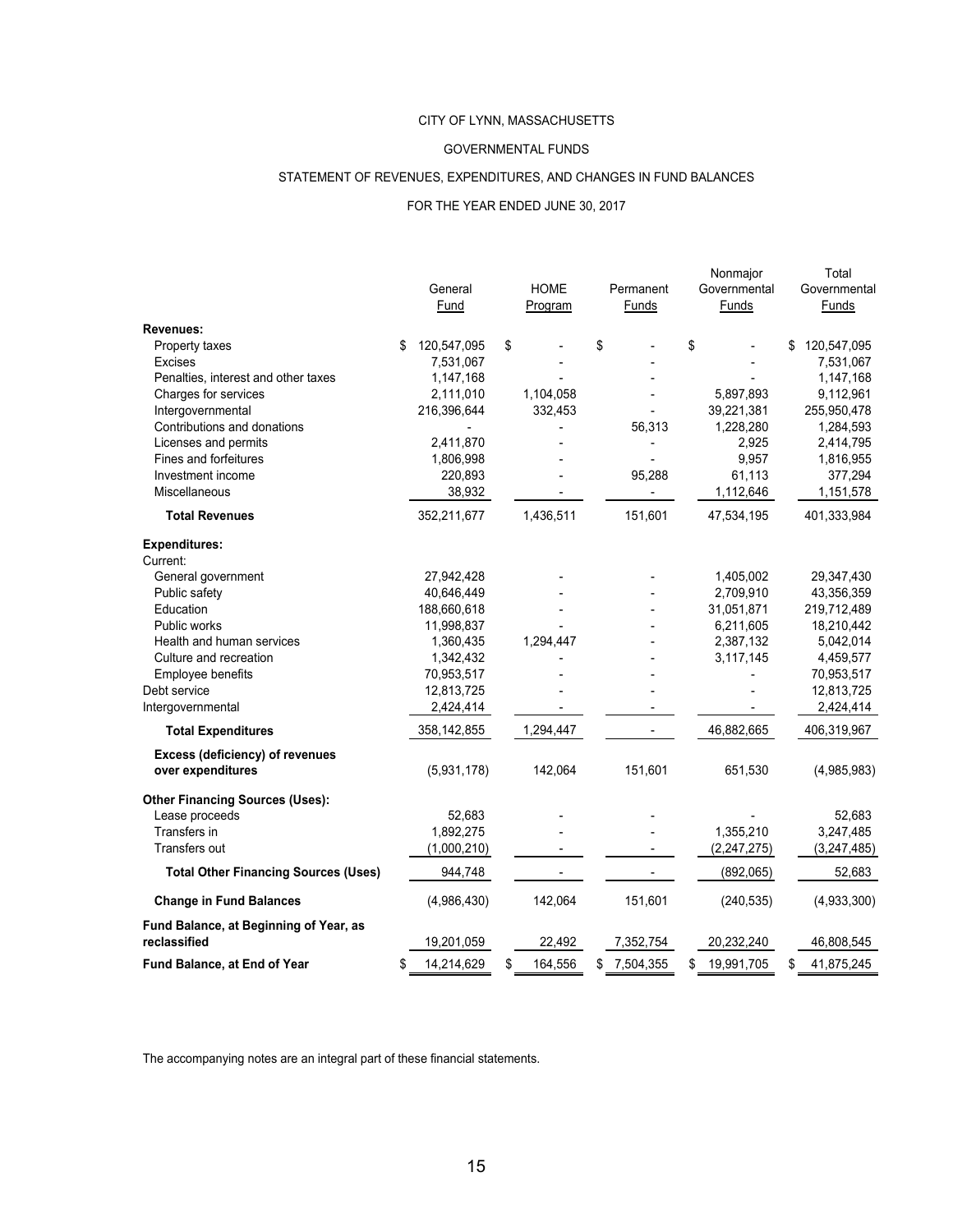#### RECONCILIATION OF THE STATEMENT OF REVENUES, EXPENDITURES, AND CHANGES IN FUND BALANCES OF GOVERNMENTAL FUNDS TO THE STATEMENT OF ACTIVITIES

FOR THE YEAR ENDED JUNE 30, 2017

| Net changes in fund balances - total governmental funds                                                                                                                                                                                                                                                                                                                                                                                                        | \$<br>(4,933,300)    |
|----------------------------------------------------------------------------------------------------------------------------------------------------------------------------------------------------------------------------------------------------------------------------------------------------------------------------------------------------------------------------------------------------------------------------------------------------------------|----------------------|
| • Governmental funds report capital outlays as expenditures. However,<br>in the Statement of Activities the cost of those assets is allocated<br>over their estimated useful lives and reported as depreciation expense:                                                                                                                                                                                                                                       |                      |
| Capital outlay                                                                                                                                                                                                                                                                                                                                                                                                                                                 | 11,513,029           |
| Depreciation                                                                                                                                                                                                                                                                                                                                                                                                                                                   | (12, 111, 130)       |
| • Revenues in the Statement of Activities that do not provide current<br>financial resources are fully deferred in the Statement of Revenues,<br>Expenditures, and Changes in Fund Balances. Therefore, the<br>recognition of revenue for various types of accounts receivable<br>(i.e., real estate and personal property, motor vehicle excise, etc.)<br>differ between the two statements. This amount represents the<br>net change in unavailable revenue. | (606, 112)           |
| The issuance of long-term debt (e.g., bonds and leases) provides<br>٠<br>current financial resources to governmental funds, while the<br>repayment of the principal of long-term debt consumes the financial<br>resources of governmental funds. Neither transaction, however,<br>has any effect on net position:                                                                                                                                              |                      |
| Repayments of debt                                                                                                                                                                                                                                                                                                                                                                                                                                             | 10,190,000           |
| Proceeds of capital leases                                                                                                                                                                                                                                                                                                                                                                                                                                     | (52, 683)            |
| Payments of capital leases                                                                                                                                                                                                                                                                                                                                                                                                                                     | 1,012,509            |
| • Internal service funds are used by management to account for health<br>insurance and workers' compensation activities. The net activity of<br>internal service funds is reported with Governmental Activities.                                                                                                                                                                                                                                               | (272, 516)           |
| • Some expenses reported in the Statement of Activities, such as<br>certain employee benefits, do not require the use of current financial<br>resources and therefore, are not reported as expenditures in the<br>governmental funds:                                                                                                                                                                                                                          |                      |
| Change in compensated absences liability                                                                                                                                                                                                                                                                                                                                                                                                                       | (874, 167)           |
| Amortization of bond premium                                                                                                                                                                                                                                                                                                                                                                                                                                   | 356,085              |
| Change in workers compensation liability                                                                                                                                                                                                                                                                                                                                                                                                                       | (334, 977)           |
| Change in net OPEB obligation                                                                                                                                                                                                                                                                                                                                                                                                                                  | (16,926,000)         |
| Change in accrued interest on bonds payable                                                                                                                                                                                                                                                                                                                                                                                                                    | 94,417               |
| Change in net pension liability                                                                                                                                                                                                                                                                                                                                                                                                                                | 338,000              |
| Change in deferred inflows and outflows related to pensions                                                                                                                                                                                                                                                                                                                                                                                                    | (6,526,000)          |
| Reimbursements from the Massachusetts School Building Authority for<br>$\bullet$<br>principal payments on long-term debt provide current financial resources<br>to governmental funds but have no effect on changes in net position,                                                                                                                                                                                                                           |                      |
| therefore are excluded from net position.                                                                                                                                                                                                                                                                                                                                                                                                                      | (3,499,753)          |
| Change in net position of governmental activities                                                                                                                                                                                                                                                                                                                                                                                                              | \$<br>(22, 632, 598) |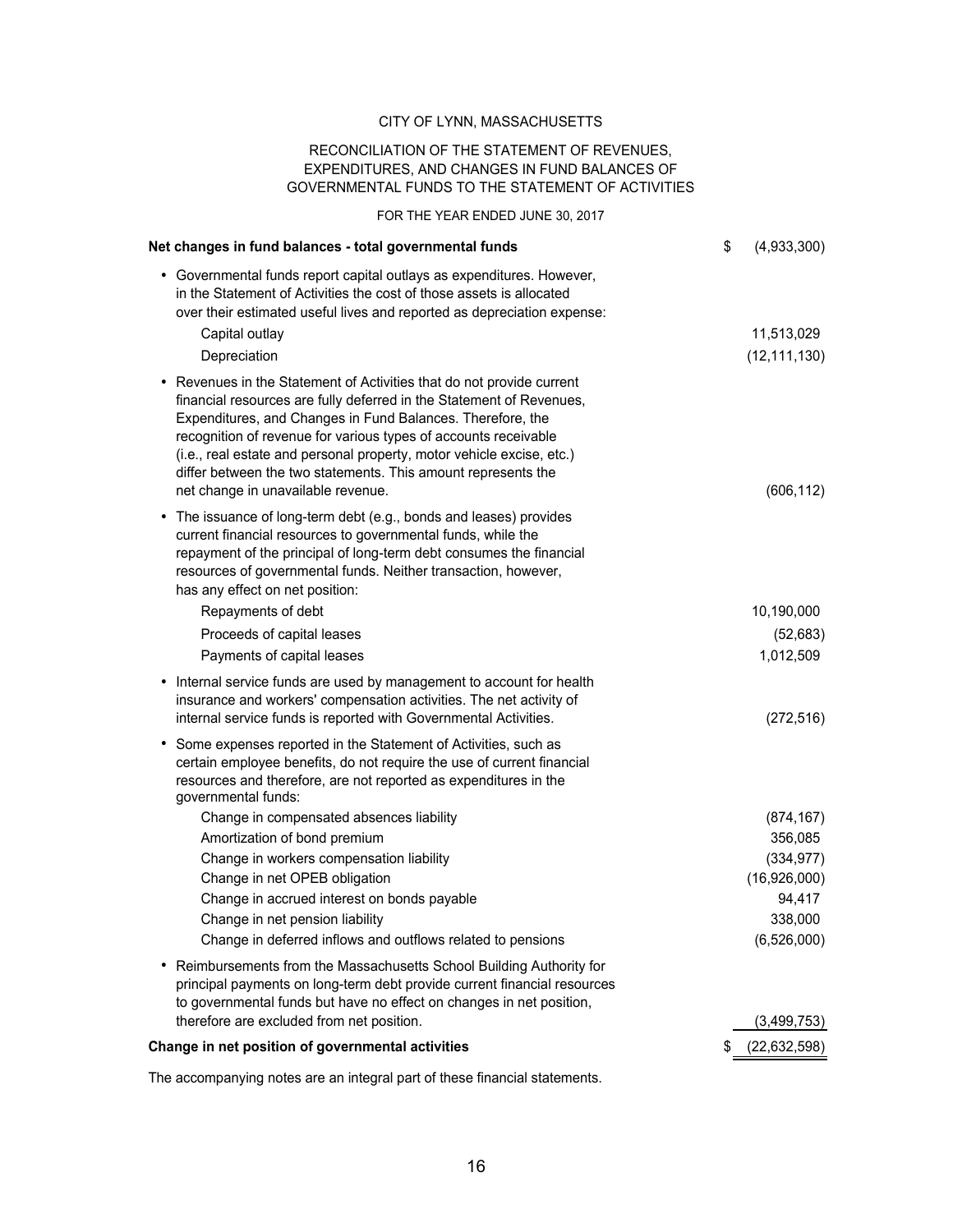#### GENERAL FUND

#### AND OTHER USES - BUDGET AND ACTUAL STATEMENT OF REVENUES AND OTHER SOURCES, AND EXPENDITURES

#### FOR THE YEAR ENDED JUNE 30, 2017

|                                                                                         | <b>Budgeted Amounts</b> |    |                        |                     | Variance with<br><b>Final Budget</b> |
|-----------------------------------------------------------------------------------------|-------------------------|----|------------------------|---------------------|--------------------------------------|
|                                                                                         | Original<br>Budget      |    | Final<br><b>Budget</b> | Actual<br>Amounts   | Positive<br>(Negative)               |
| <b>Revenues and Transfers:</b>                                                          |                         |    |                        |                     |                                      |
| \$<br>Taxes                                                                             | 120,495,316             | \$ | 120,495,316            | \$<br>120,547,095   | \$<br>51,779                         |
| Excise                                                                                  | 7,522,000               |    | 7,522,000              | 7,531,067           | 9,067                                |
| Penalties, interest and other taxes                                                     | 1,177,000               |    | 1,177,000              | 1,147,168           | (29, 832)                            |
| Charges for services                                                                    | 2,486,653               |    | 2,486,653              | 2,111,010           | (375, 643)                           |
| Intergovernmental                                                                       | 184,204,050             |    | 184,204,050            | 183,395,298         | (808, 752)                           |
| Licenses and permits                                                                    | 1,960,500               |    | 1,960,500              | 2,411,870           | 451,370                              |
| Fines and forfeits                                                                      | 1,953,654               |    | 1,953,654              | 1,806,998           | (146, 656)                           |
| Investment income                                                                       | 42,674                  |    | 42,674                 | 220,893             | 178,219                              |
| <b>Miscellaneous</b>                                                                    |                         |    |                        | 38,932              | 38,932                               |
| Transfers in                                                                            | 796,675                 |    | 1,892,275              | 1,892,275           |                                      |
| <b>Total Revenues and Transfers</b>                                                     | 320,638,522             |    | 321,734,122            | 321,102,606         | (631, 516)                           |
| <b>Expenditures and Transfers:</b>                                                      |                         |    |                        |                     |                                      |
| General government                                                                      | 26,205,486              |    | 26,328,134             | 25,633,280          | 694,854                              |
| Public safety                                                                           | 38,491,942              |    | 40,791,391             | 40,508,262          | 283,129                              |
| Education                                                                               | 139,576,568             |    | 139,576,568            | 139,564,601         | 11,967                               |
| Public works                                                                            | 10,785,827              |    | 10,759,753             | 11,978,984          | (1,219,231)                          |
| Health and human services                                                               | 1,344,325               |    | 1,367,609              | 1,353,050           | 14,559                               |
| Culture and recreation                                                                  | 1,347,839               |    | 1,361,056              | 1,328,128           | 32,928                               |
| Debt service                                                                            | 12,918,726              |    | 12,818,726             | 12,813,725          | 5,001                                |
| Intergovernmental                                                                       | 20,339,053              |    | 20,339,053             | 20,535,716          | (196, 663)                           |
| Employee benefits                                                                       | 70,917,404              |    | 71,049,215             | 70,958,032          | 91,183                               |
| Transfers out                                                                           | 1,000,210               |    | 1,000,210              | 1,000,210           |                                      |
| <b>Total Expenditures and Transfers</b>                                                 | 322,927,380             |    | 325,391,715            | 325,673,988         | (282, 273)                           |
| Excess (deficiency) of revenues and transfers in<br>over expenditures and transfers out | (2, 288, 858)           |    | (3,657,593)            | (4,571,382)         | (913, 789)                           |
| <b>Other Financing Sources (Uses):</b><br>Use of fund balance:                          |                         |    |                        |                     |                                      |
| To reduce the tax rate                                                                  | 2,585,509               |    | 2,585,509              |                     | (2,585,509)                          |
| Overlay surplus to reduce the tax rate                                                  | 1,000,000               |    | 1,000,000              |                     | (1,000,000)                          |
| Overlay surplus for retro pay raises                                                    |                         |    | 1,368,735              |                     | (1,368,735)                          |
| Raise prior year deficits                                                               | (1, 296, 651)           |    | (1, 296, 651)          |                     | 1,296,651                            |
| <b>Excess of expenditures and other uses</b>                                            |                         |    |                        |                     |                                      |
| \$<br>over revenues and other sources                                                   |                         | \$ |                        | \$<br>(4, 571, 382) | \$<br>(4,571,382)                    |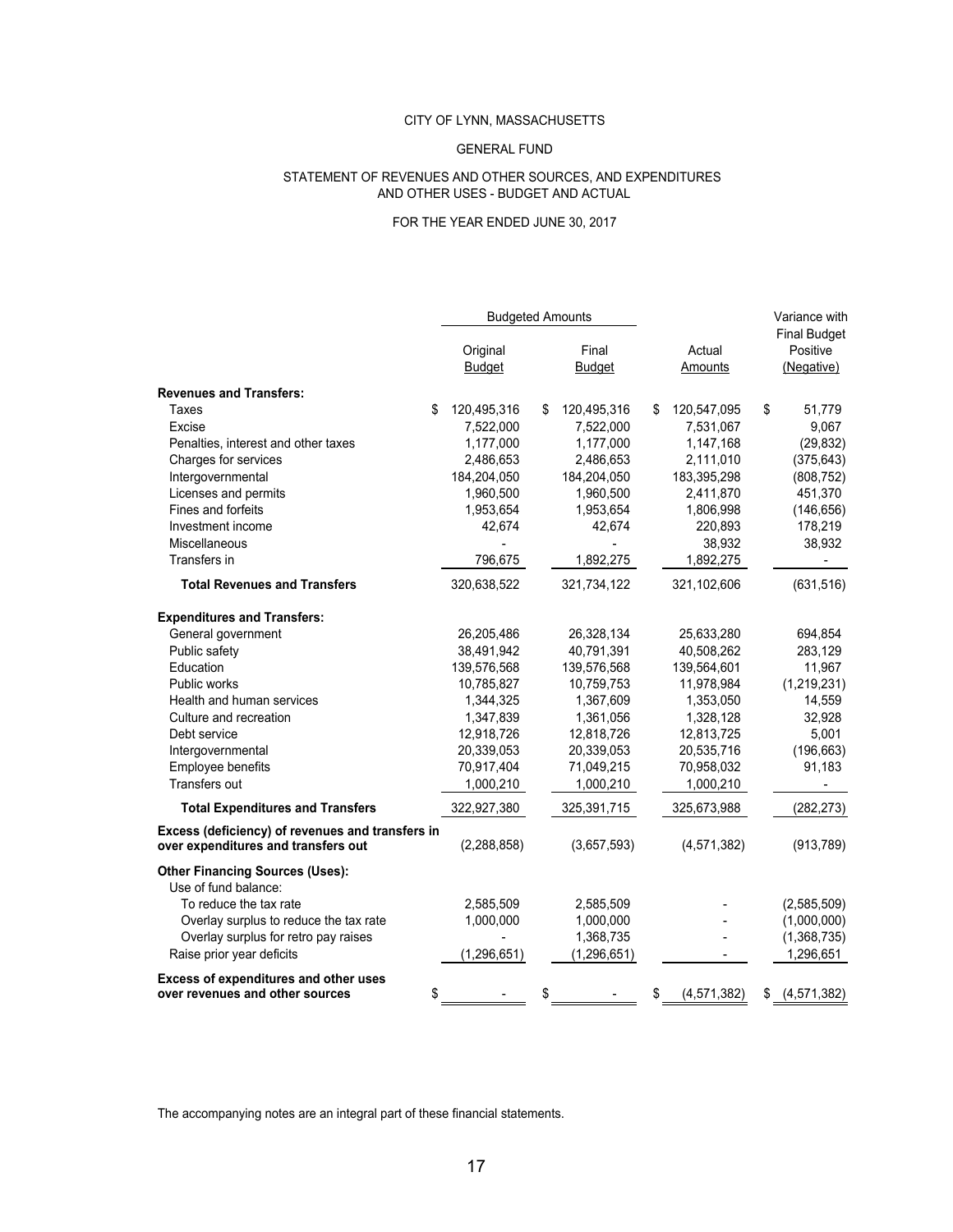# CITY OF LYNN, MASSACHUSETTS PROPRIETARY FUNDS

#### STATEMENT OF NET POSITION

#### JUNE 30, 2017

|                                                                                                                            | <b>Business-Type Activities</b><br><b>Enterprise Fund</b> | Governmental<br>Activities         |
|----------------------------------------------------------------------------------------------------------------------------|-----------------------------------------------------------|------------------------------------|
|                                                                                                                            | Marina<br>Fund                                            | Internal<br>Service<br><b>Fund</b> |
| <b>Assets</b>                                                                                                              |                                                           |                                    |
| Current:<br>Cash and short-term investments<br>User fees, net of allowance for uncollectibles<br>Inventory<br>Other assets | \$<br>157,967<br>19,316<br>15,290                         | \$<br>1,910,184<br>2,833,263       |
| <b>Total current assets</b>                                                                                                | 192,573                                                   | 4,743,447                          |
| Noncurrent:<br>Capital assets, net<br>of accumulated depreciation                                                          | 2,229,050                                                 |                                    |
| Total noncurrent assets                                                                                                    | 2,229,050                                                 |                                    |
| <b>Total Assets</b>                                                                                                        | 2,421,623                                                 | 4,743,447                          |
| <b>Liabilities</b><br>Current:                                                                                             |                                                           |                                    |
| <b>Accrued liabilities</b><br>Other current liabilities<br>Current portion of long-term liabilities:<br>Bonds payable      | 515,195<br>151,000<br>943,410                             | 3,636,401<br>3,277,471             |
| <b>Total current liabilities</b>                                                                                           | 1,609,605                                                 | 6,913,872                          |
| Noncurrent:<br>Bonds payable, net of current portion                                                                       | 131,735                                                   |                                    |
| <b>Total noncurrent liabilities</b>                                                                                        | 131,735                                                   |                                    |
| <b>Total Liabilities</b>                                                                                                   | 1,741,340                                                 | 6,913,872                          |
| <b>Net Position</b><br>Net investment in capital assets<br>Unrestricted                                                    | 1,299,375<br>(619,092)                                    | (2, 170, 425)                      |
| <b>Total Net Position</b>                                                                                                  | \$<br>680,283                                             | (2, 170, 425)<br>\$                |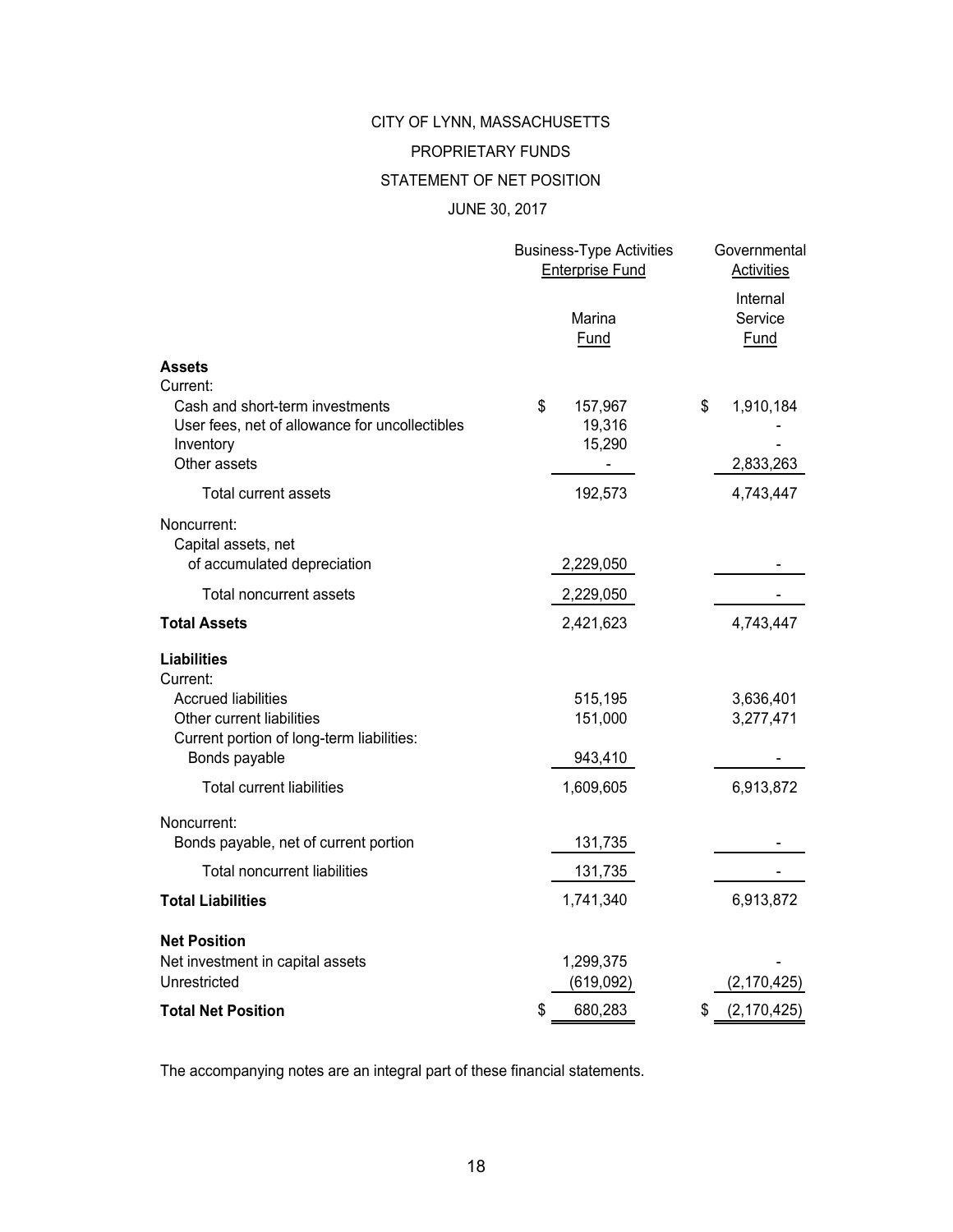#### PROPRIETARY FUNDS

#### STATEMENT OF REVENUES, EXPENSES, AND CHANGES IN FUND NET POSITION

# FOR THE YEAR ENDED JUNE 30, 2017

|                                                                                            |    | <b>Business-Type Activities</b><br><b>Enterprise Funds</b><br>Marina<br>Fund | Governmental<br><b>Activities</b><br>Internal<br>Service<br><b>Fund</b> |
|--------------------------------------------------------------------------------------------|----|------------------------------------------------------------------------------|-------------------------------------------------------------------------|
| <b>Operating Revenues:</b><br>Charges for services<br>Employee and employer contributions  | \$ | 358,270                                                                      | \$<br>51,918,512                                                        |
| <b>Total Operating Revenues</b>                                                            |    | 358,270                                                                      | 51,918,512                                                              |
| <b>Operating Expenses:</b><br>Personnel expenses<br>Non personnel expenses<br>Depreciation |    | 135,126<br>171,808<br>206,644                                                | 52,191,028                                                              |
| <b>Total Operating Expenses</b>                                                            |    | 513,578                                                                      | 52,191,028                                                              |
| Operating income (loss)                                                                    |    | (155, 308)                                                                   | (272, 516)                                                              |
| <b>Nonoperating Revenues (Expenses):</b><br>Investment income<br>Interest expense          |    | 24<br>(71,945)                                                               |                                                                         |
| <b>Total Nonoperating Revenues (Expenses), Net</b>                                         |    | (71,921)                                                                     |                                                                         |
| Change in net position                                                                     |    | (227, 229)                                                                   | (272, 516)                                                              |
| Net Position at Beginning of Year                                                          |    | 907,512                                                                      | (1,897,909)                                                             |
| <b>Net Position at End of Year</b>                                                         | S  | 680,283                                                                      | (2, 170, 425)                                                           |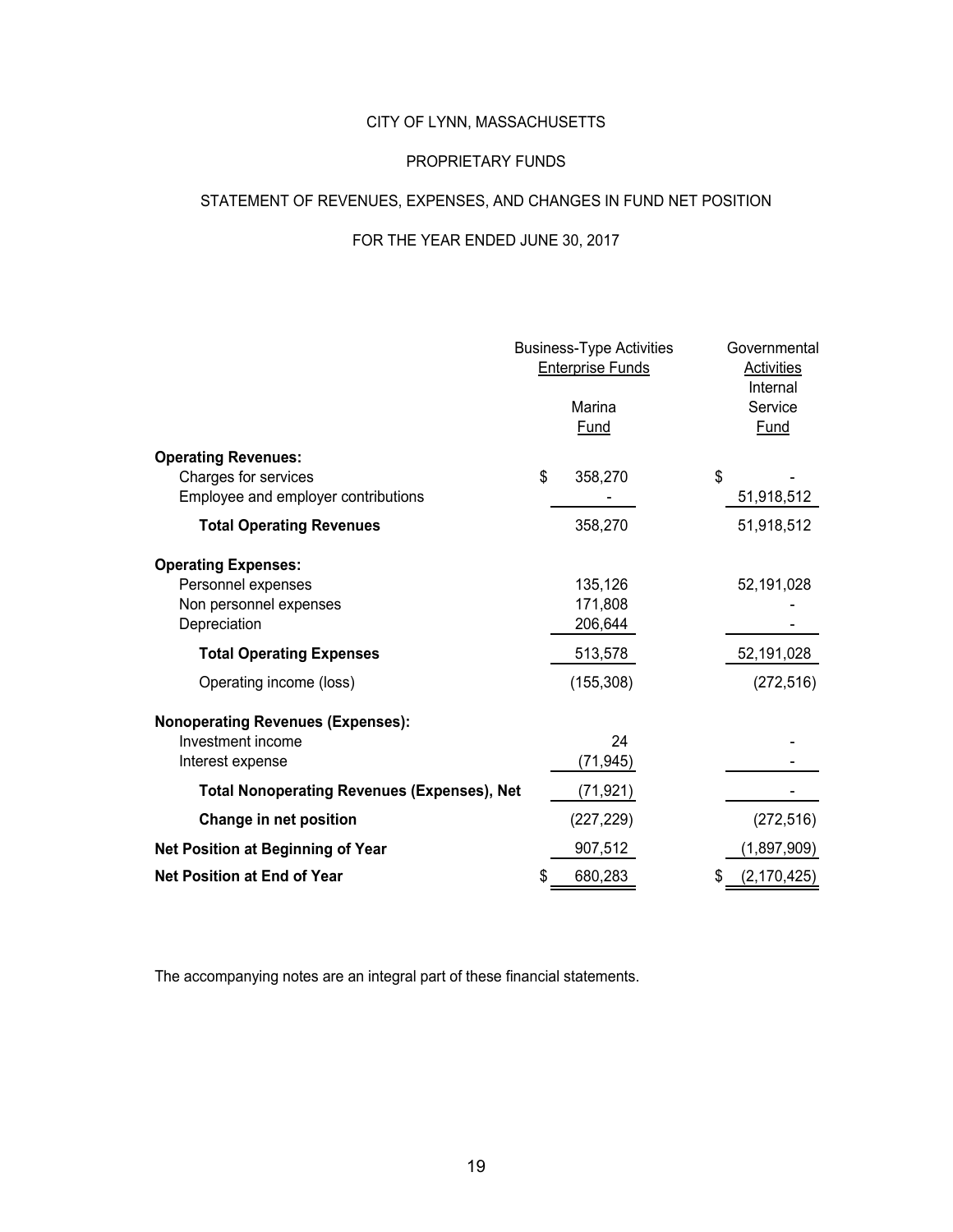#### PROPRIETARY FUNDS

#### STATEMENT OF CASH FLOWS

#### FOR THE YEAR ENDED JUNE 30, 2017

|                                                                                                                                                                                                                      | <b>Business-Type Activities</b><br><b>Enterprise Funds</b><br>Marina<br>Fund | Governmental<br><b>Activities</b><br>Internal<br>Service<br><b>Fund</b> |
|----------------------------------------------------------------------------------------------------------------------------------------------------------------------------------------------------------------------|------------------------------------------------------------------------------|-------------------------------------------------------------------------|
| <b>Cash Flows From Operating Activities:</b><br>Receipts from customers and users<br>Payments to vendors and employees<br>Receipts from employees and employer<br>Payments of employee benefits and related expenses | \$<br>349,296<br>(303, 853)                                                  | \$<br>51,918,512<br>(53, 181, 428)                                      |
| Net Cash Provided By (Used For) Operating Activities                                                                                                                                                                 | 45,443                                                                       | (1,262,916)                                                             |
| <b>Cash Flows From Capital and Related Financing Activities:</b><br>Principal payments on bonds<br>Interest expense<br>Net Cash (Used For) Capital and Related Financing Activities                                  | (13, 132)<br>(6,868)<br>(20,000)                                             |                                                                         |
| <b>Cash Flows From Investing Activities:</b><br>Investment income                                                                                                                                                    | 24                                                                           |                                                                         |
| <b>Net Cash Provided by Investing Activities</b>                                                                                                                                                                     | 24                                                                           |                                                                         |
| Net Change in Cash and Short-Term Investments                                                                                                                                                                        | 25,467                                                                       | (1,262,916)                                                             |
| Cash and Short-Term Investments, Beginning of Year                                                                                                                                                                   | 132,500                                                                      | 3,173,100                                                               |
| Cash and Short-Term Investments, End of Year                                                                                                                                                                         | 157,967                                                                      | \$<br>1,910,184                                                         |
| Reconciliation of Operating Income (Loss) to Net Cash Provided<br>By (Used For) Operating Activities:<br>Operating (loss)<br>Adjustments to reconcile operating income to net cash                                   | \$<br>(155, 308)                                                             | \$<br>(272, 516)                                                        |
| provided by (used for) operating activities:<br>Depreciation<br>Changes in assets and liabilities:                                                                                                                   | 206,644                                                                      |                                                                         |
| User fees<br>Other assets<br><b>Accrued liabilities</b><br>Other liabilities                                                                                                                                         | (8,974)<br>3,081                                                             | 6,737<br>(210, 828)<br>(786, 309)                                       |
| Net Cash Provided By (Used For) Operating Activities                                                                                                                                                                 | \$<br>45,443                                                                 | \$<br>(1,262,916)                                                       |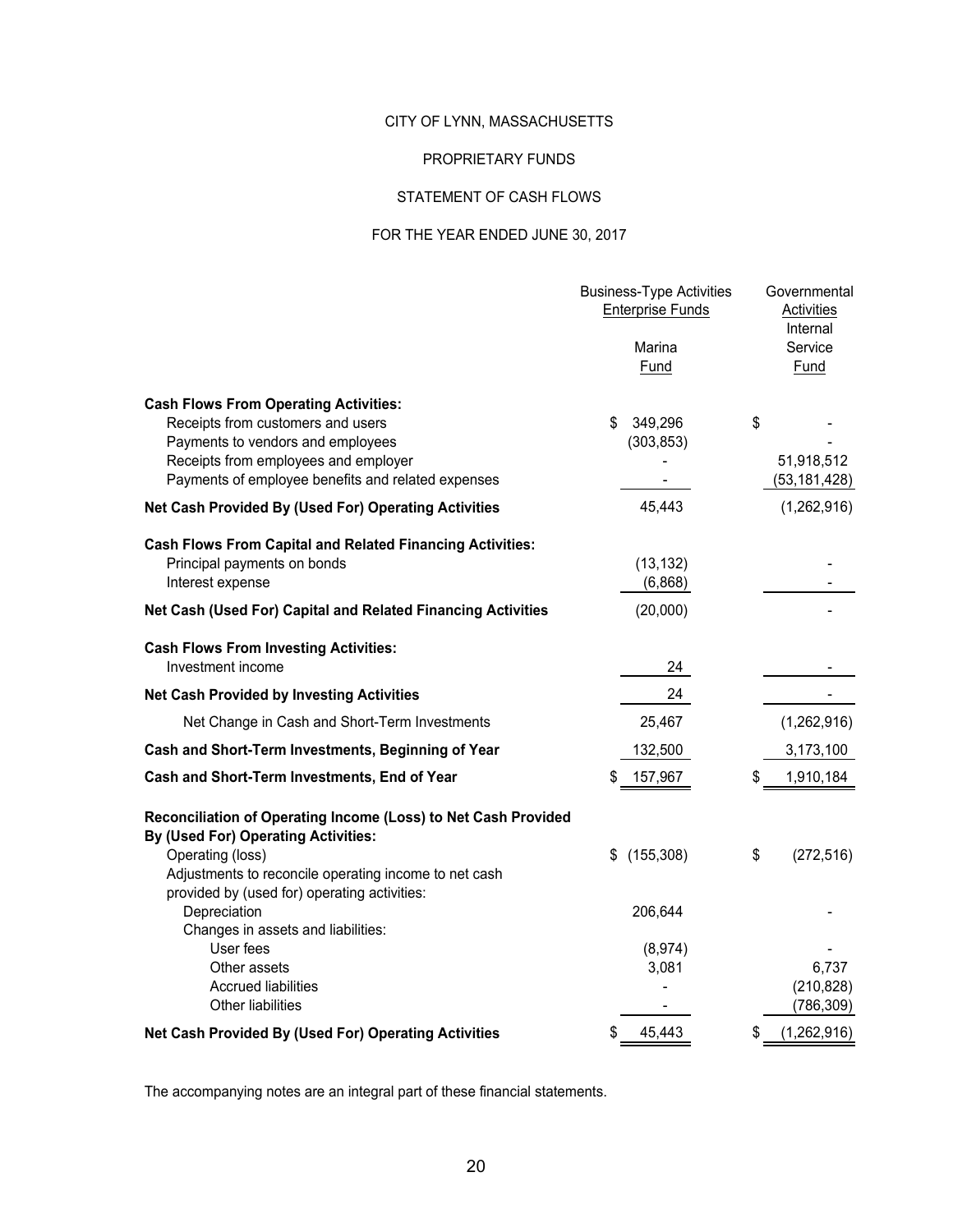#### FIDUCIARY FUNDS

### STATEMENT OF FIDUCIARY NET POSITION

#### JUNE 30, 2017

|                                   | Pension            |               |  |  |  |
|-----------------------------------|--------------------|---------------|--|--|--|
|                                   | <b>Trust Fund</b>  |               |  |  |  |
|                                   | (As of             | Agency        |  |  |  |
|                                   | December 31, 2016) | Funds         |  |  |  |
| <b>Assets</b>                     |                    |               |  |  |  |
| Cash and short term investments   | \$<br>4,161,769    | 959,805<br>\$ |  |  |  |
| Investments                       | 300,396,320        |               |  |  |  |
| Accounts receivable               | 1,755,965          |               |  |  |  |
| <b>Total Assets</b>               | 306,314,054        | 959,805       |  |  |  |
|                                   |                    |               |  |  |  |
| <b>Liabilities</b>                |                    |               |  |  |  |
| Other liabilities                 | 560                | 959,805       |  |  |  |
| <b>Total Liabilities</b>          | 560                | 959,805       |  |  |  |
|                                   |                    |               |  |  |  |
| <b>Net Position</b>               |                    |               |  |  |  |
| Total net position restricted for |                    |               |  |  |  |
| pension benefits                  | 306,313,494<br>\$  | \$            |  |  |  |
|                                   |                    |               |  |  |  |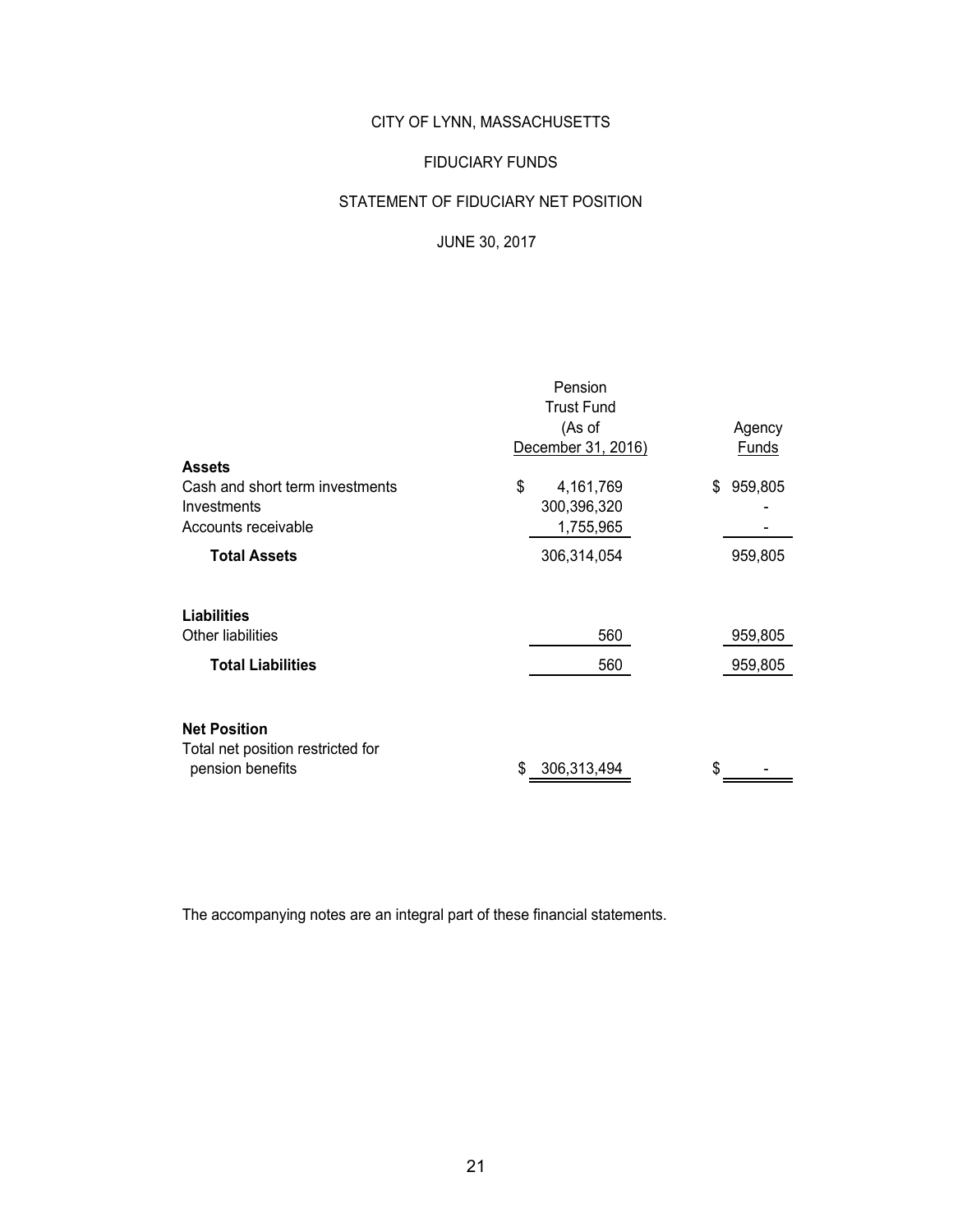#### FIDUCIARY FUNDS

#### STATEMENT OF CHANGES IN FIDUCIARY NET POSITION

#### FOR THE YEAR ENDED DECEMBER 31, 2016

|                                                    | Pension<br><b>Trust Fund</b> |
|----------------------------------------------------|------------------------------|
| <b>Additions:</b>                                  |                              |
| Contributions:                                     |                              |
| Employers                                          | \$<br>30,736,774             |
| Plan members                                       | 7,645,508                    |
| Other                                              | 1,534,382                    |
| <b>Total contributions</b>                         | 39,916,664                   |
| Investment Income:                                 |                              |
| Change in fair value of investments                | 21,794,002                   |
| Less: management fees                              | (1,639,612)                  |
| Net investment income                              | 20,154,390                   |
| <b>Total additions</b>                             | 60,071,054                   |
| <b>Deductions:</b>                                 |                              |
| Benefit payments to plan members and beneficiaries | 36,364,649                   |
| Refunds to plan members                            | 109,992                      |
| Transfers to other systems                         | 180,368                      |
| Administrative expenses                            | 260,016                      |
| <b>Total deductions</b>                            | 36,915,025                   |
| <b>Net increase</b>                                | 23,156,029                   |
| Net position restricted for pension benefits:      |                              |
| <b>Beginning of year</b>                           | 283, 157, 465                |
| End of year                                        | 306,313,494                  |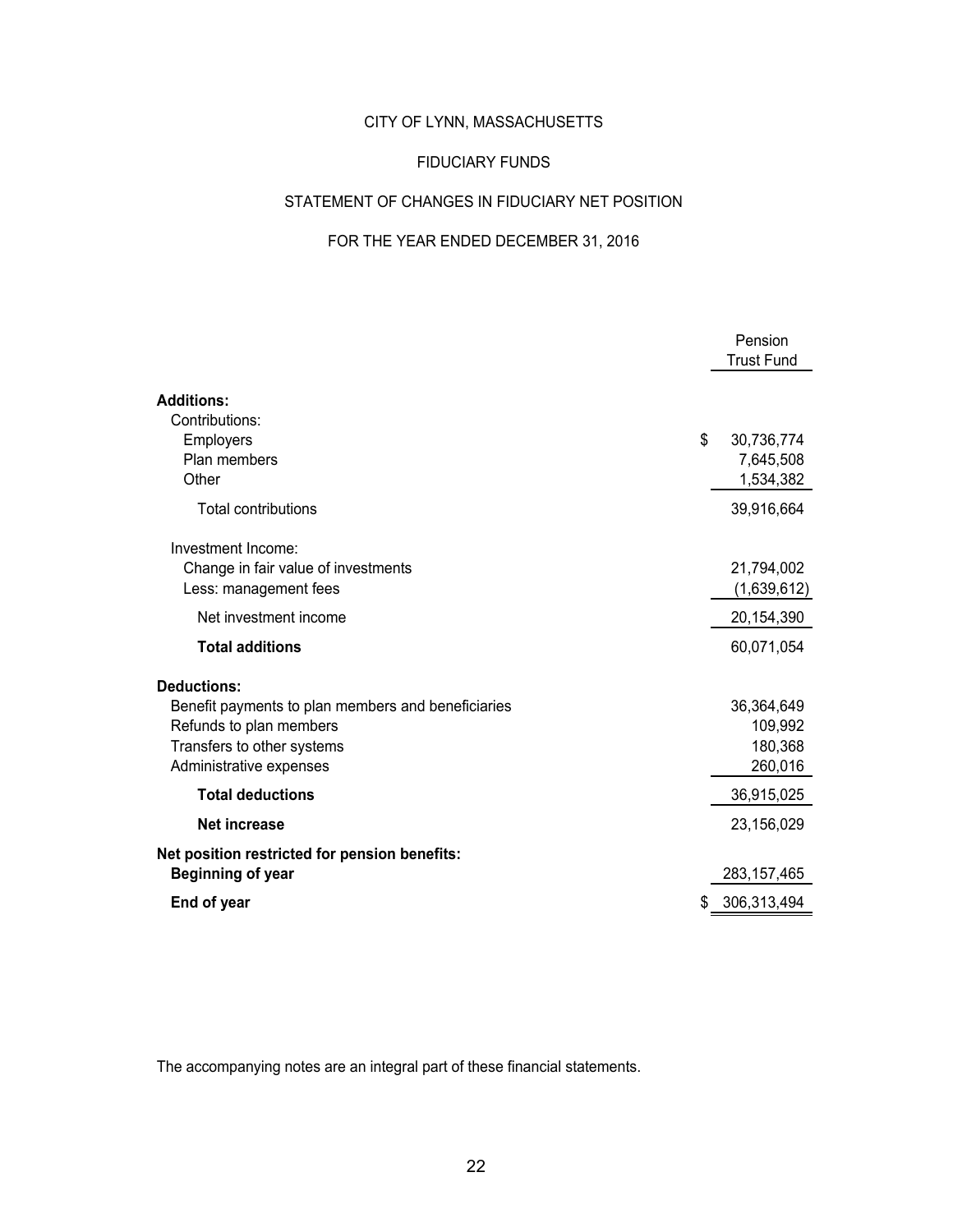### **Notes to Financial Statements**

# **1. Summary of Significant Accounting Policies**

The accounting policies of the City of Lynn (the City) conform to generally accepted accounting principles (GAAP) as applicable to governmental units. The following is a summary of the more significant policies:

### *A. Reporting Entity*

The City is a municipal corporation governed by an elected City Council. As required by generally accepted accounting principles, these financial statements present the government and applicable component units for which the government is considered to be financially accountable.

The Lynn Contributory Retirement System was established to provide retirement benefits primarily to employees and their beneficiaries. The System is presented using the accrual basis of accounting and is reported as a pension trust fund in the fiduciary fund financial statements. Additional financial information of the System can be obtained by contacting the System located at 3 City Hall Square, Lynn, MA 01901.

#### *B. Government-wide and Fund Financial Statements*

#### Government-wide Financial Statements

The government-wide financial statements (i.e., the Statement of Net Position and the Statement of Activities) report information on all of the nonfiduciary activities of the primary government. For the most part, the effect of interfund activity has been removed from these statements. *Governmental activities*, which normally are supported by taxes and intergovernmental revenues, are reported separately from *business-type activities*, which rely to a significant extent on fees and charges for support. Likewise, the *primary government* is reported separately from certain legally separate component units for which the primary government is financially accountable.

The Statement of Activities demonstrates the degree to which the direct expenses of a given function or segment is offset by program revenues. *Direct expenses* are those that are clearly identifiable with a specific function or segment. Program revenues include (1) charges to customers or applicants who purchase, use, or directly benefit from goods, services, or privileges provided by a given function or segment and (2) grants and contributions that are restricted to meeting the operational or capital requirements of a particular function or segment. Taxes and other items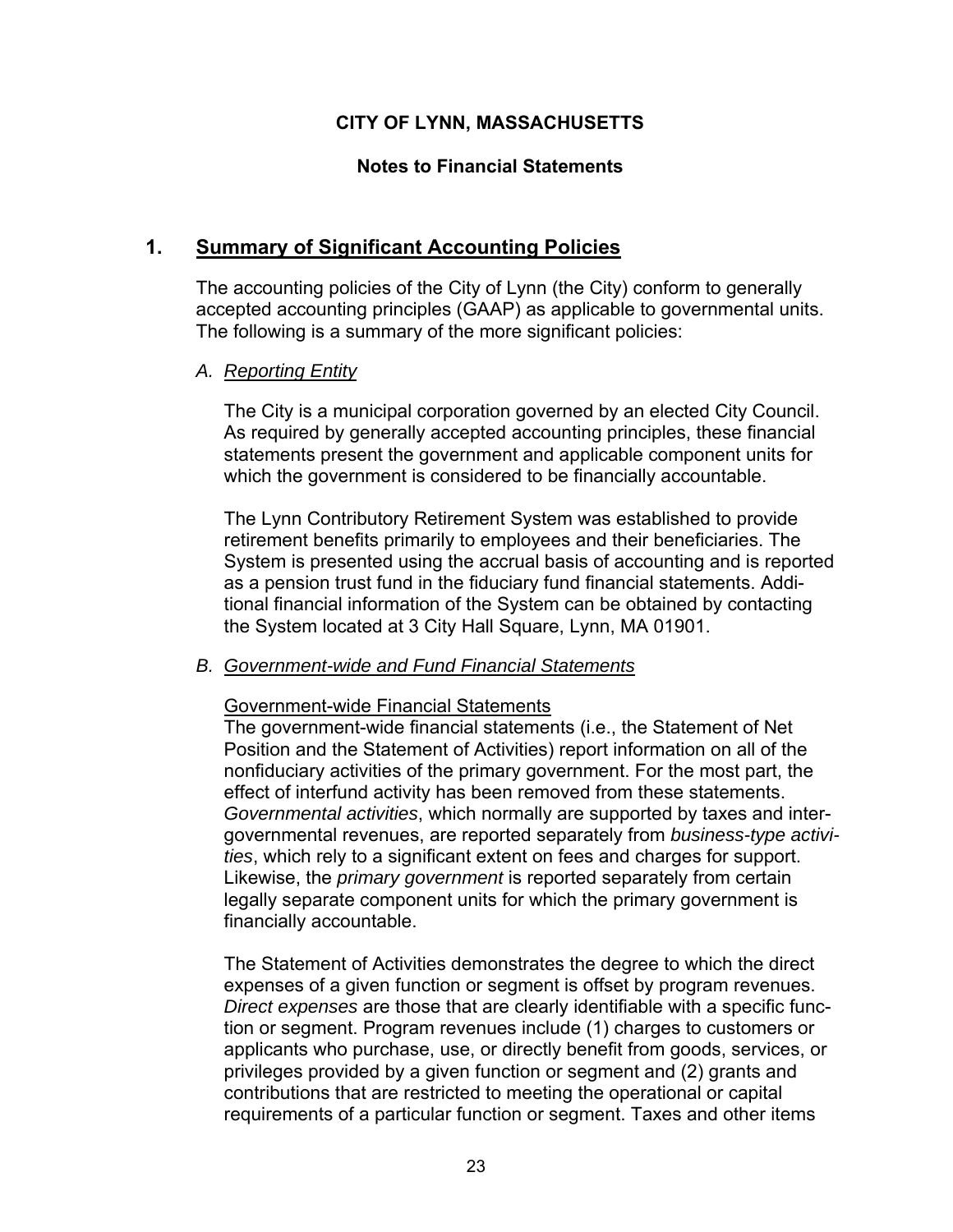not properly included among program revenues are reported instead as *general revenues*.

#### Fund Financial Statements

Separate financial statements are provided for governmental funds, proprietary funds and fiduciary funds, even though the latter are excluded from the government-wide financial statements**.** Major individual governmental funds and major individual enterprise funds are reported as separate columns in the fund financial statements.

*C. Measurement Focus, Basis of Accounting, and Financial Statement Presentation* 

#### Government-wide Financial Statements

The government-wide financial statements are reported using the *economic resources measurement focus* and the *accrual basis of accounting*, as is the proprietary fund and fiduciary fund financial statements. Revenues are recorded when earned and expenses are recorded when a liability is incurred, regardless of the timing of related cash flows. Property taxes are recognized as revenues in the year for which they are levied. Grants and similar items are recognized as revenue as soon as all eligibility requirements imposed by the provider have been met. As a general rule, the effect of interfund activity has been eliminated from the government-wide financial statements.

Amounts reported as *program revenues* include (1) charges to customers or applicants for goods, services, or privileges provided, (2) operating grants and contributions, and (3) capital grants and contributions, including special assessments. Internally dedicated resources are reported as *general revenues* rather than as program revenues. Likewise, general revenues include all taxes and excises.

#### Fund Financial Statements

Governmental fund financial statements are reported using the *current financial resources measurement focus* and the *modified accrual basis of accounting*. Revenues are recognized as soon as they are both measurable and available. Revenues are considered to be available when they are collectible within the current period or soon enough thereafter to pay liabilities of the current period. For this purpose, the City considers property tax revenues to be available if they are collected within 60 days of the end of the current fiscal period. All other revenue items are considered to be measurable and available only when cash is received by the City. Expenditures generally are recorded when a liability is incurred, as under accrual accounting. However, debt service expenditures, as well as expenditures related to compensated absences and claims and judgments, are recorded only when payment is due.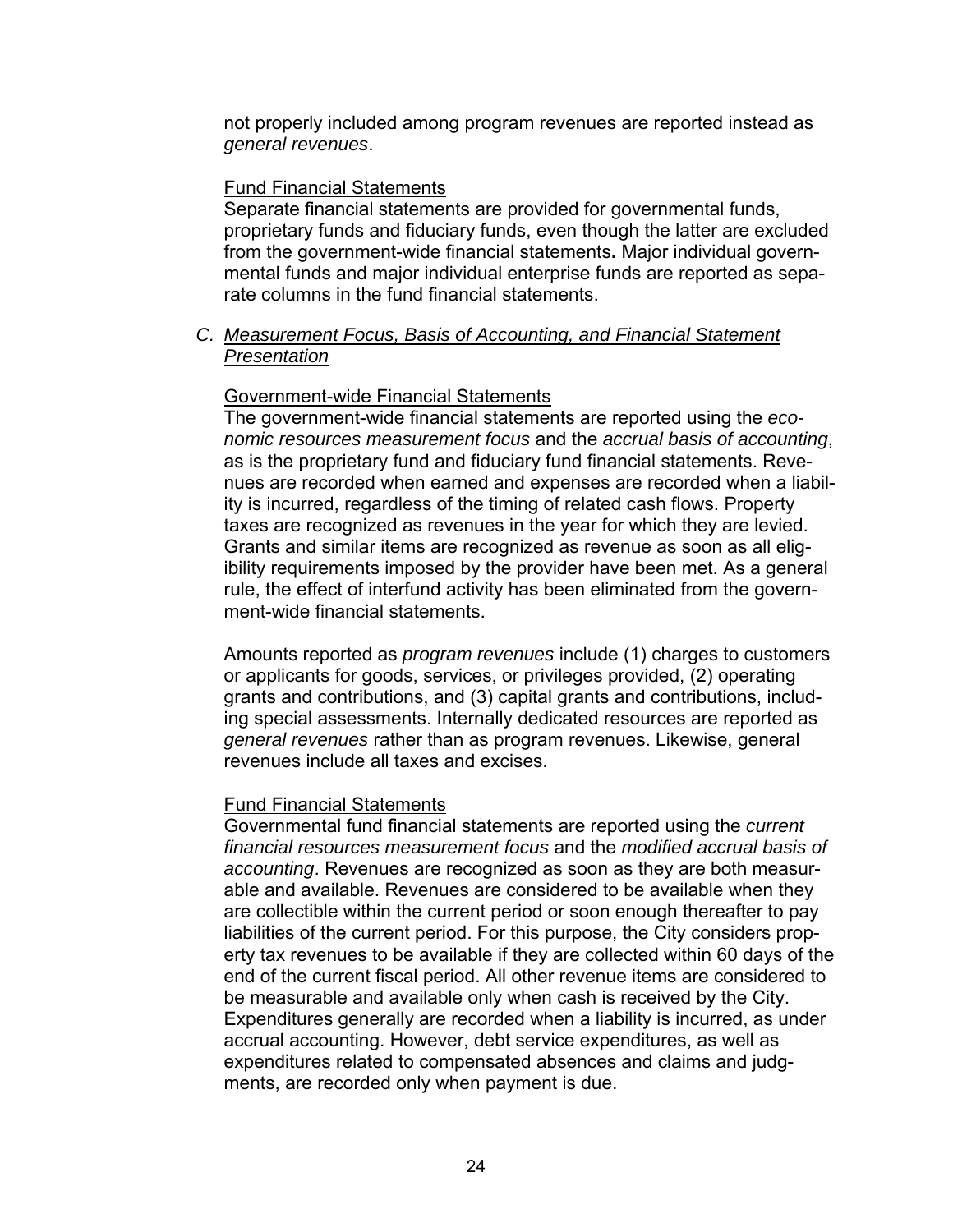The City reports the following major governmental funds:

- The *general fund* is the government's primary operating fund. It accounts for all financial resources of the general government, except those required to be accounted for in another fund.
- The *home program fund* is used to account for the home program grant.
- The *permanent fund* is used to account for cemetery perpetual care and other permanent funds.

The proprietary fund financial statements are reported using the *economic resources measurement* focus and the *accrual basis of accounting*. Under this method, revenues are recognized when earned and expenses are recorded when liabilities are incurred.

Proprietary funds distinguish operating revenues and expenses from nonoperating items. Operating revenues and expenses generally result from providing services and producing and delivering goods in connection with a proprietary fund's principal ongoing operations. The principal operating revenues of the enterprise fund are charges to customers for sales and services. Operating expenses for enterprise funds include the cost of sales and services, administrative expenses and depreciation on capital assets. All revenues and expenses not meeting this definition are reported as nonoperating revenues and expenses.

The City reports the following major proprietary funds:

• Seaport Marina operations

The self-insured employee health program is reported as an internal service fund in the accompanying financial statements.

The fiduciary fund financial statements are reported using the *economic resources measurement focus* and the *accrual basis of accounting*. Under this method, revenues are recognized when earned and expenses are recorded then liabilities are incurred.

The City reports the following fiduciary funds:

- The *pension trust fund* accounts for the activities of the Employees Contributory Retirement System, which accumulates resources for pension benefit payments to qualified employees.
- The *agency fund* is used to account for student activity funds and police details. Agency funds report only assets and liabilities, and thus have no measurement focus.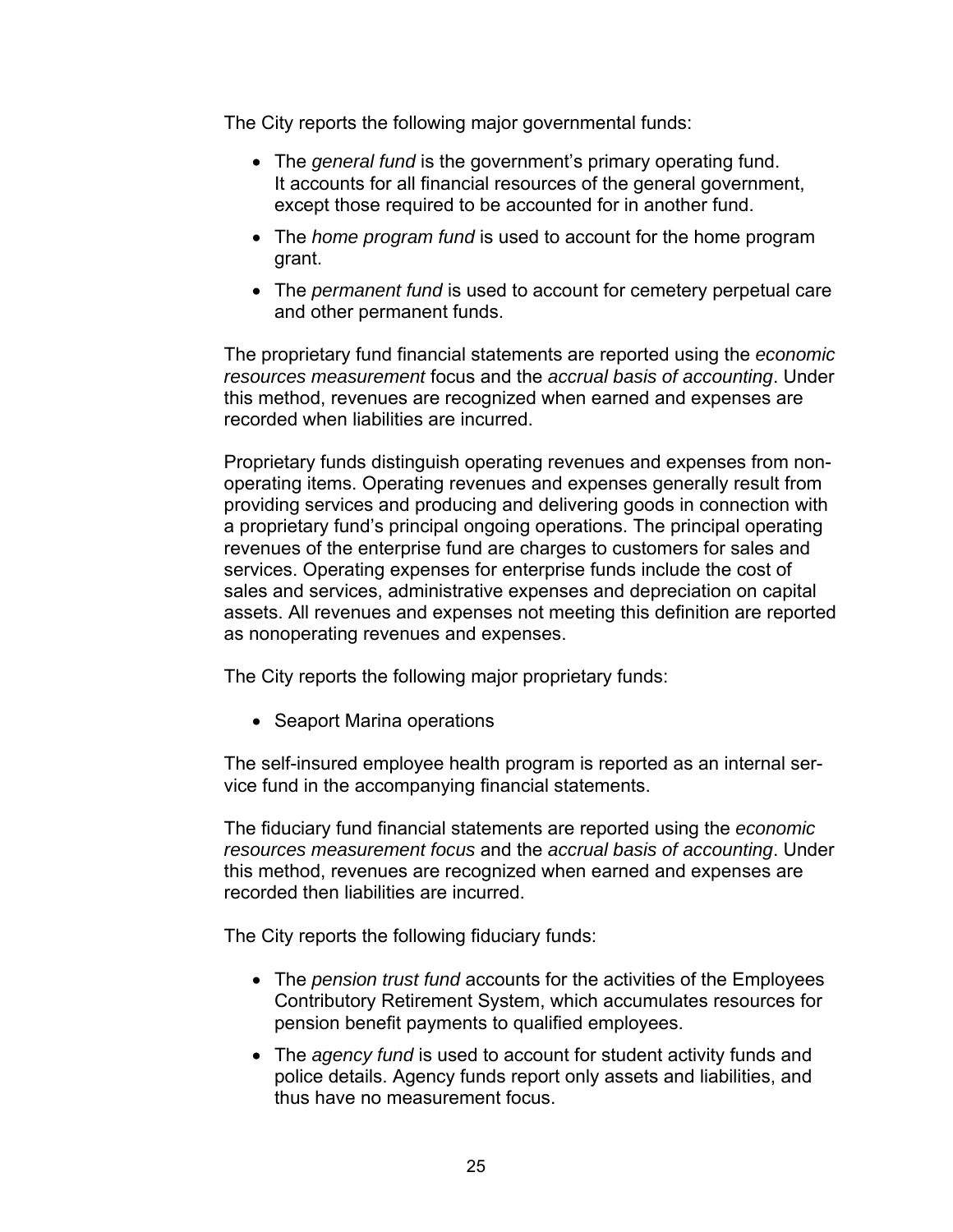#### *D. Cash and Short-Term Investments*

Cash balances from all funds, except those required to be segregated by law, are combined to form a consolidation of cash. Cash balances are invested to the extent available, and interest earnings are recognized in the general fund. Certain special revenue, proprietary, and fiduciary funds segregate cash, and investment earnings become a part of those funds.

Deposits with financial institutions consist primarily of demand deposits, certificates of deposits, and savings accounts. A cash and investment pool is maintained that is available for use by all funds. Each fund's portion of this pool is reflected on the combined financial statements under the caption "cash and short-term investments". The interest earnings attributable to each fund type are included under investment income.

For purpose of the Statement of Cash Flows, the proprietary funds consider investments with original maturities of three months or less to be short-term investments.

#### *E. Investments*

State and local statutes place certain limitations on the nature of deposits and investments available. Deposits in any financial institution may not exceed certain levels within the financial institution. Non-fiduciary fund investments can be made in securities issued by or unconditionally guaranteed by the U.S. Government or agencies that have a maturity of one year or less from the date of purchase and repurchase agreements guaranteed by such securities with maturity dates of no more than 90 days from the date of purchase.

Investments for the Contributory Retirement System and Trust Funds consist of marketable securities, bonds and short-term money market investments. Investments are carried at market value.

#### *F. Property Tax Limitations*

Legislation known as "Proposition 2½" has limited the amount of revenue that can be derived from property taxes. The prior fiscal year's tax levy limit is used as a base and cannot increase by more than 2.5 percent (excluding new growth), unless an override is voted. The actual fiscal year 2017 tax levy reflected an excess capacity of approximately \$35,000.

#### *G. Interfund Receivables and Payables*

Transactions between funds that are representative of lending/borrowing arrangements outstanding at the end of the fiscal year are referred to as "due from/to other funds" (i.e., the current portion of interfund loans).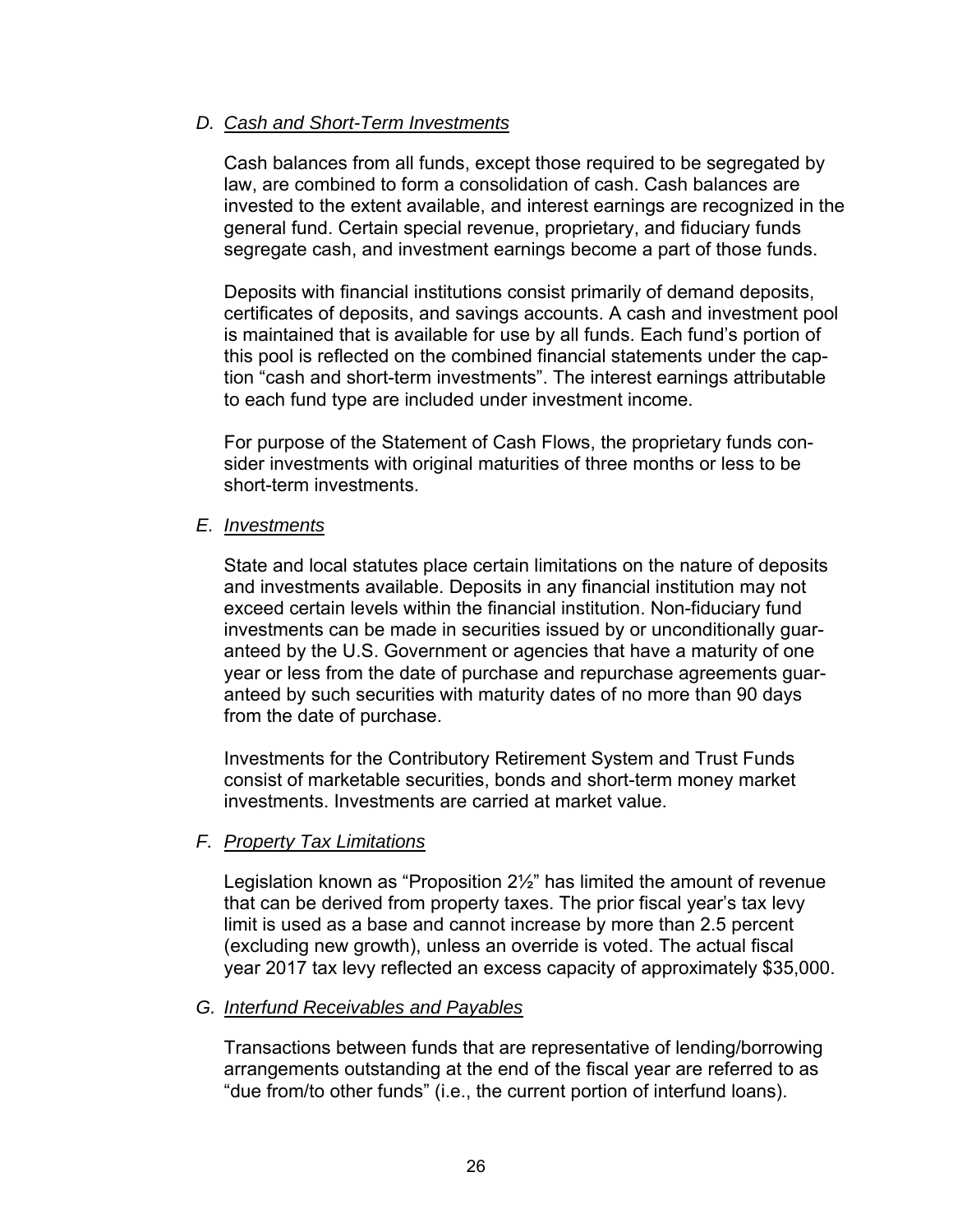#### *H. Inventories*

Inventories are valued at cost using the first-in/first-out (FIFO) method. The costs of governmental fund-type inventories are recorded as expenditures when purchased rather than when consumed. No significant inventory balances were on hand in governmental funds.

#### *I. Capital Assets*

Capital assets, which include property, plant, equipment, and infrastructure assets, are reported in the applicable governmental or business-type activities columns in the government-wide financial statements. Capital assets are defined by the government as assets with an initial individual cost of more than \$25,000 and an estimated useful life in excess of two years. Such assets are recorded at historical cost or estimated historical cost if purchased or constructed. Donated capital assets are recorded at acquisition value at the date of donation.

The costs of normal maintenance and repairs that do not add to the value of the asset or materially extend assets lives are not capitalized.

Major outlays for capital assets and improvements are capitalized as projects are constructed. Interest incurred during the construction phase of capital assets of business-type activities is included as part of the capitalized value of the assets constructed.

Property, plant, and equipment are depreciated using the straight-line method over the following estimated useful lives:

| Assets                       | Years     |
|------------------------------|-----------|
| <b>Buildings</b>             | 50        |
| <b>Building improvements</b> | 20        |
| <b>Vehicles</b>              | 8         |
| Office equipment             | $5 - 10$  |
| Computer equipment           | $5 - 10$  |
| Infrastructure               | $10 - 20$ |
|                              |           |

# *J. Compensated Absences*

It is the City's policy to permit employees to accumulate earned but unused vacation and sick pay benefits. All vested sick and vacation pay is accrued when incurred in the government-wide, proprietary, and fiduciary fund financial statements. A liability for these amounts is reported in governmental funds only if they have matured, for example, as a result of employee resignations and retirements.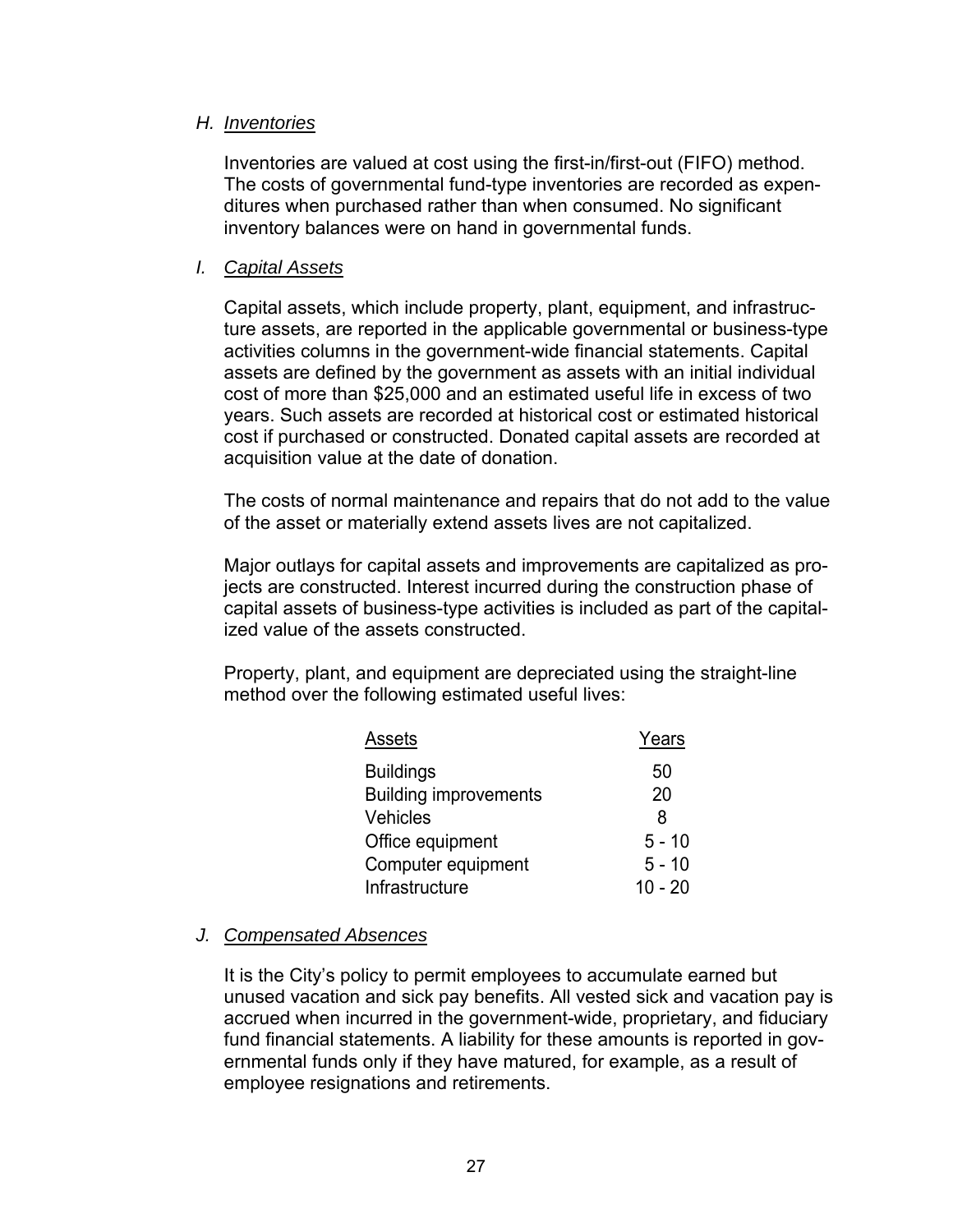### *K. Long-Term Obligations*

In the government-wide financial statements and proprietary fund financial statements, long-term debt and other long-term obligations are reported as liabilities in the applicable governmental activities, business-type activities, or proprietary fund type Statement of Net Position.

## *L. Fund Equity*

Fund equity at the governmental fund financial reporting level is classified as "fund balance". Fund equity for all other reporting is classified as "net position".

*Fund Balance* – Generally, deferred outflows/fund balance represents the difference between the current assets and current liabilities/deferred inflows. The City reserves those portions of fund balance that are legally segregated for a specific future use or which do not represent available, spendable resources and, therefore, are not available for appropriation or expenditure. Unassigned fund balance indicates that portion of fund balance that is available for appropriation in future periods.

*Net Position* - Net position represents the difference between assets and liabilities. Net investment in capital assets, consists of capital assets, net of accumulated depreciation, reduced by the outstanding balances of any borrowing used for the acquisition, construction, or improvement of those assets. Net position is reported as restricted when there are limitations imposed on their use either through the enabling legislation adopted by the City or through external restrictions imposed by creditors, grantors, or laws or regulations of other governments. All other net position is reported as unrestricted.

#### *M. Use of Estimates*

The preparation of basic financial statements in conformity with generally accepted accounting principles requires management to make estimates and assumptions that affect the reported amounts of assets and liabilities and disclosures for contingent assets and liabilities at the date of the basic financial statements, and the reported amounts of the revenues and expenditures/expenses during the fiscal year. Actual results could vary from estimates that were used.

# **2. Stewardship, Compliance, and Accountability**

#### *A. Budgetary Information*

The Mayor presents an operating and capital budget for the proposed expenditures of the fiscal year commencing the following July 1. The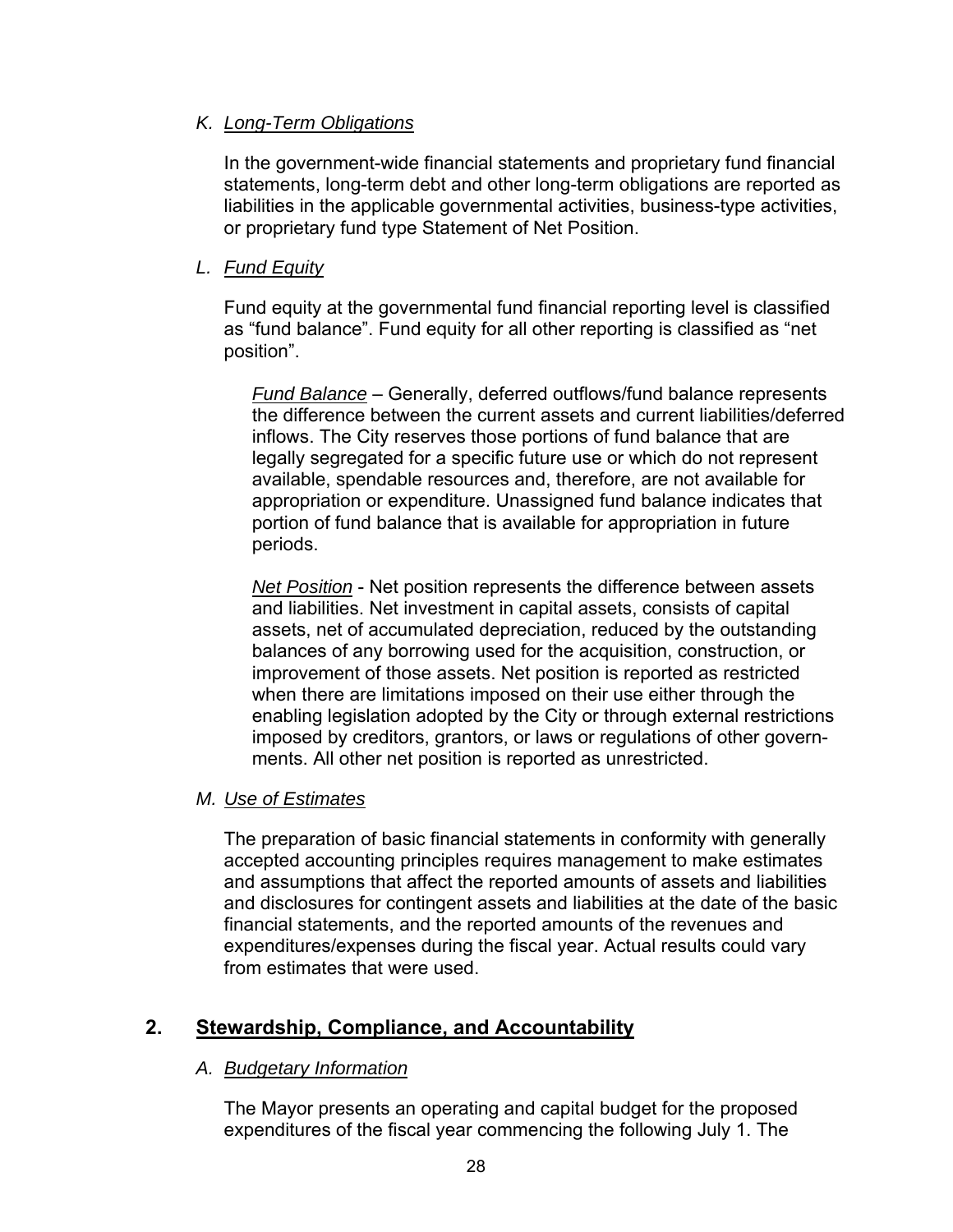budget, as enacted by City Council, establishes the legal level of control and specifies that certain appropriations are to be funded by particular revenues. The original budget is amended during the fiscal year at City Council meetings as required by changing conditions. In cases of extraordinary or unforeseen expenses, the City Council is empowered to transfer funds from the Reserve Fund (a contingency appropriation) to a departmental appropriation. "Extraordinary" includes expenses which are not in the usual line, or are great or exceptional. "Unforeseen" includes expenses which are not foreseen as of the time of the annual meeting when appropriations are voted.

Departments are limited to the line items as voted. Certain items may exceed the line item budget as approved if it is for an emergency and for the safety of the general public. These items are limited by the Massachusetts General Laws and must be raised in the next year's tax rate.

Formal budgetary integration is employed as a management control device during the year for the general fund and proprietary funds. Effective budgetary control is achieved for all other funds through provisions of the Massachusetts General Laws.

At year-end, appropriation balances lapse, except for certain unexpended capital items and encumbrances which will be honored during the subsequent year.

#### *B. Budgetary Basis*

The general fund final appropriation appearing on the "Budget and Actual" page of the fund financial statements represents the final amended budget after all reserve fund transfers and supplemental appropriations.

#### *C. Budget/GAAP Reconciliation*

The budgetary data for the general fund is based upon accounting principles that differ from generally accepted accounting principles (GAAP). Therefore, in addition to the GAAP basis financial statements, the results of operations of the general fund are presented in accordance with budgetary accounting principles to provide a meaningful comparison to budgetary data.

The following is a summary of adjustments made to the actual revenues and other sources, and expenditures and other uses, to conform to the budgetary basis of accounting.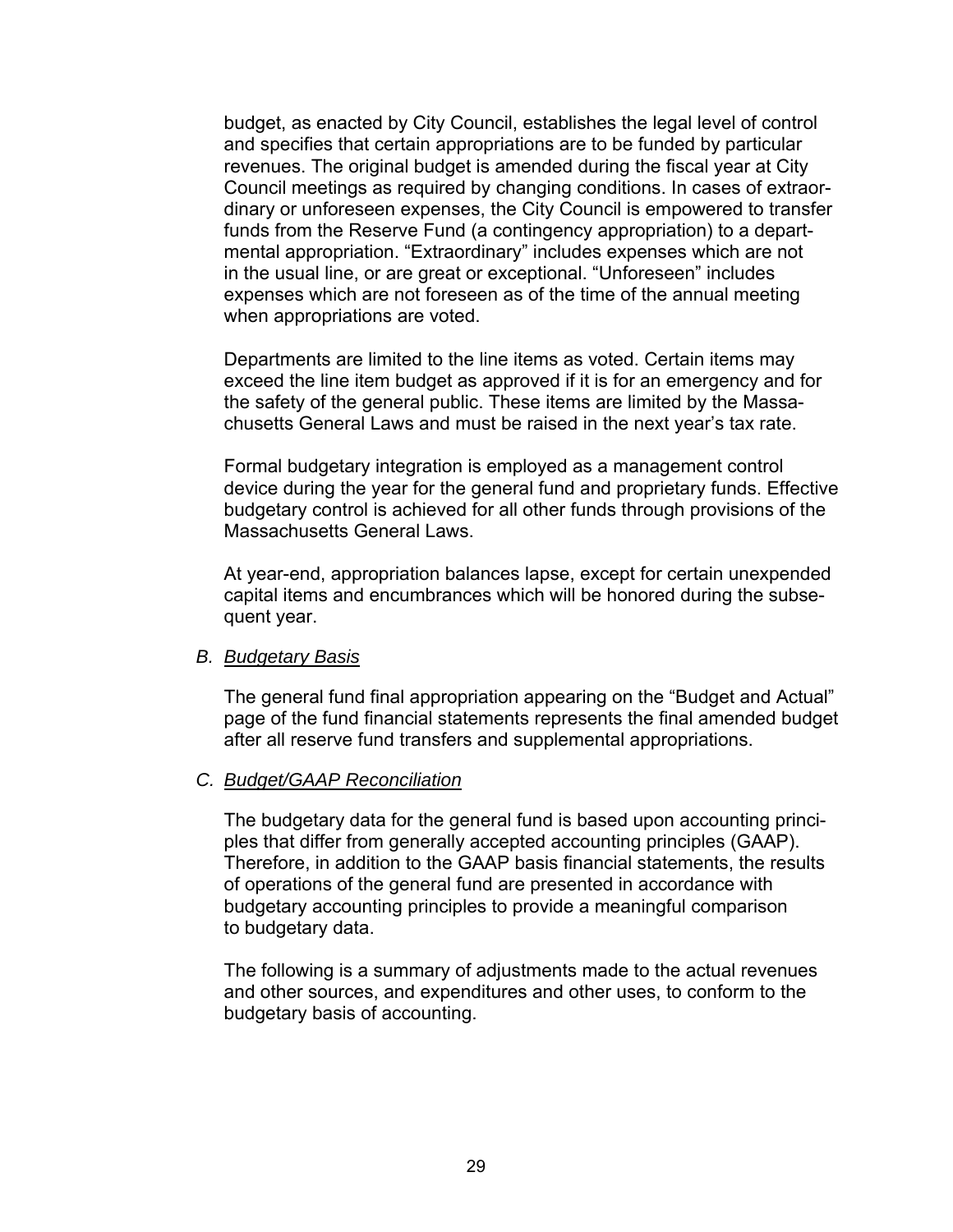|                                                                            | Revenues<br>and Other    | <b>Expenditures</b><br>and Other |
|----------------------------------------------------------------------------|--------------------------|----------------------------------|
| <b>General Fund</b>                                                        | <b>Financing Sources</b> | <b>Financing Uses</b>            |
| Revenues/Expenditures<br>(GAAP Basis)                                      | \$<br>352,211,677        | \$<br>358, 142, 855              |
| Other financing sources/uses<br>(GAAP Basis)                               | 1,944,958                | 1,000,210                        |
| Subtotal (GAAP Basis)                                                      | 354, 156, 635            | 359, 143, 065                    |
| Reverse beginning of year appropriation<br>carryforwards from expenditures |                          | (8,434,664)                      |
| Add end-of-year appropriation<br>carryforwards from expenditures           |                          | 8,019,616                        |
| To reverse the effect of non-<br>budgeted State contributions              |                          |                                  |
| for teachers retirement                                                    | (33,001,346)             | (33,001,346)                     |
| To reverse lease proceeds                                                  | (52,683)                 | (52,683)                         |
| <b>Budgetary Basis</b>                                                     | 321,102,606              | 325,673,988                      |

#### *D. Excess of Expenditures Over Appropriations*

Expenditures exceeding appropriations during the current fiscal year were as follows:

| Snow and ice |  | 1,363,724 |
|--------------|--|-----------|
|--------------|--|-----------|

#### *E. Deficit Fund Equity*

Certain individual funds reflected deficit balances as of June 30, 2017. It is anticipated that the deficits in the other funds will be eliminated through future departmental or intergovernmental revenues, bond proceeds, and transfers from other funds. The deficit in the Internal Service Fund will be funded in our fiscal year 2018 tax levy.

# **3. Cash and Short-Term Investments**

*Custodial Credit Risk* - Deposits. Custodial credit risk is the risk that in the event of a bank failure, the City's and Contributory Retirement System's (the "System") deposits may not be returned. Massachusetts General Law Chapter 44, Section 55, limits deposits "in a bank or trust company or banking company to an amount not exceeding sixty percent of the capital and surplus of such bank or trust company or banking company, unless satisfactory security is given to it by such bank or trust company or banking company for such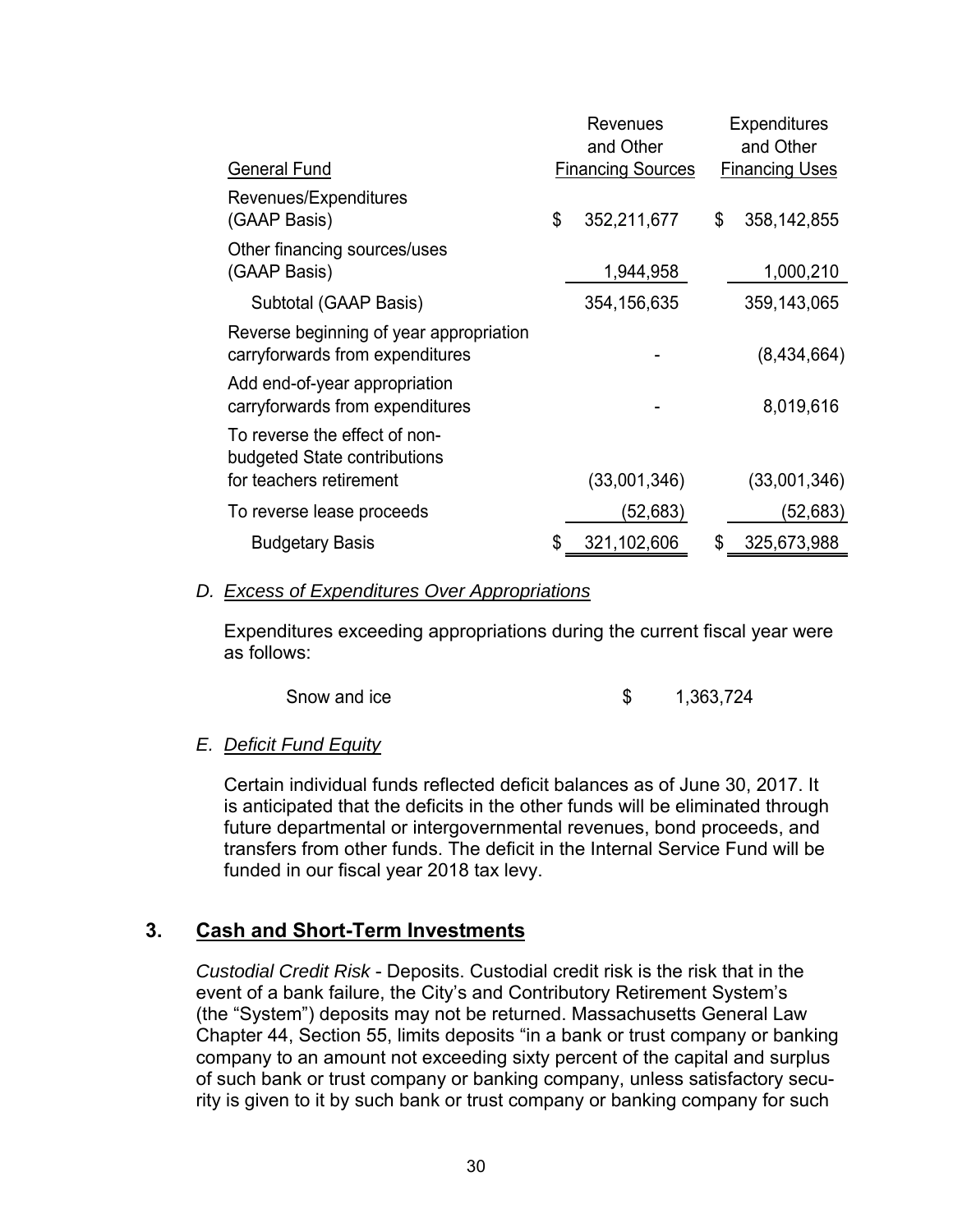excess." The City and System do not have a deposit policy for custodial credit risk.

As of June 30, 2017 and December 31, 2016, \$12,178,248 and \$4,032,216 of the City's and System's bank balances of \$44,935,362 and \$4,532,216 respectively, were exposed to custodial credit risk as uninsured or uncollateralized. However, the City has a system in place to verify the creditworthiness of the financial institutions in which it has placed its funds.

Of the System's total exposed balance, \$3,002,308 was invested in PRIT.

# **4. Investments**

#### *A. Credit Risk*

Generally, credit risk is the risk that an issuer of an investment will not fulfill its obligation to the holder of the investment. For short-term investments that were purchased using surplus revenues, Massachusetts General Law, Chapter 44, Section 55, limits the City's investments to the top rating issued by at least one nationally recognized statistical rating organization (NRSROs).

Presented below are the City's investments at year-end (in thousands):

| Investment Type           | <b>Fair Value</b> |
|---------------------------|-------------------|
| U.S. Treasury notes       | \$<br>307         |
| Corporate bonds           | 4,478             |
| Corporate equities        | 2,001             |
| Federal agency securities | 670               |
| <b>Total investments</b>  | \$<br>7.456       |

Massachusetts General Law, Chapter 32, Section 23, limits the investment of System funds, to the extent not required for current disbursements, in the PRIT Fund or in securities, other than mortgages or collateral loans, which are legal for the investment of funds in savings banks under the laws of the Commonwealth, provided that no more than the established percentage of assets is invested in any one security.

In accordance with Chapter 32 Section 22 of the Massachusetts General Laws, the System has transferred its investments to the Commonwealth's PRIT fund because its funding ratio and rate of return in prior years has not met the standards established by PERAC.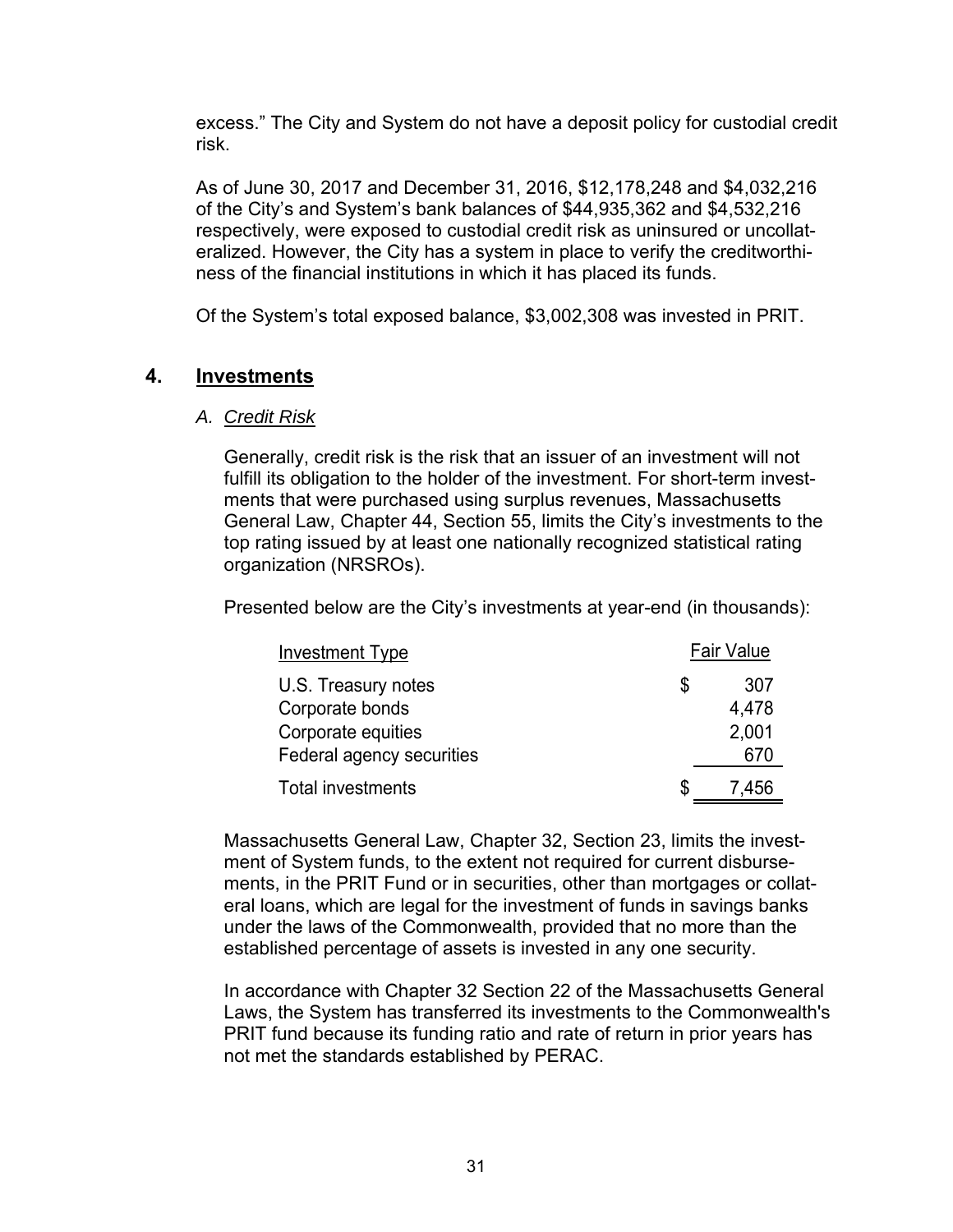Presented below are the investments of the Lynn Contributory Retirement System as of December 31, 2016 (in thousands):

| <b>Investment Type</b> | <b>Fair Value</b> |
|------------------------|-------------------|
| Pooled funds           | 15,798            |
| State investment pool* | 284,598           |
| Total investments      | \$300,396         |

These investment types are not rated.

*\* Fair value is the same as the value of the pool share. The Pension Reserves Investment Trust was created under Massachusetts General Law, Chapter 32, Section 22, in December 1983. The Pension Reserves Investment Trust is operated under contract*  with a private investment advisor, approved by the Pension Reserves Investment *Management Board. The Pension Reserves Investment Management Board shall choose an investment advisor by requesting proposals from advisors and reviewing such proposals based on criteria adopted under Massachusetts General Law, Chapter 30B.* 

### *B. Custodial Credit Risk*

The custodial credit risk for investments is the risk that, in the event of the failure of the counterparty (e.g., broker-dealer) to a transaction, a government will not be able to recover the value of its investment or collateral securities that are in the possession of another party. The City and System do not have policies for custodial credit risk.

The System's investments of \$300,396,320 were exposed to custodial credit risk because the related securities are uninsured, unregistered, or held by the System's brokerage firm, which is also the Counterparty to these securities. The System manages this risk with SIPC, Excess SIPC and because the assets are held in separately identifiable trust accounts. Of the System's total exposure, \$284,598,468 is invested in the State Investment Pool (PRIT).

All the City's investments of \$7,456,298 were subject to custodial credit risk exposure because the related securities are uninsured, unregistered and/or held by the City's brokerage firm, which is also the Counterparty to these securities. The City manages this custodial credit risk with SIPC and excess SIPC.

#### *C. Concentration of Credit Risk*

The City and Contributory Retirement System do not have an investment in one issuer greater than 5% of total investments, other than U.S. Treasury Notes and PRIT.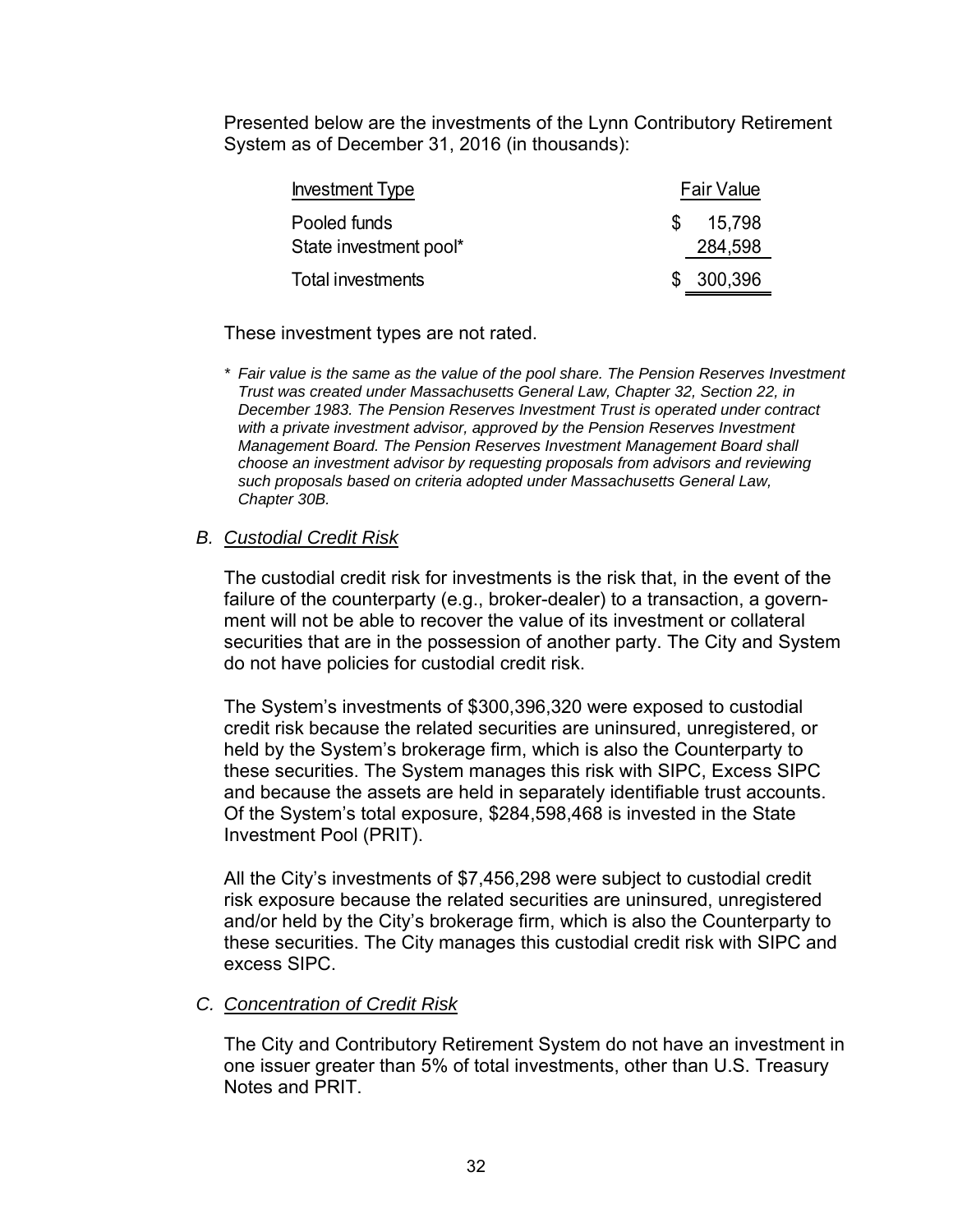#### *D. Interest Rate Risk*

Interest rate risk is the risk that changes in market interest rates will adversely affect the fair value of an investment. Generally, the longer the maturity of an investment, the greater the sensitivity of its fair value to changes in market interest rates. The City and System do not have a formal investment policy that limits investment maturities as a means of managing its exposure to fair value losses arising from increasing interest rates.

Information about the credit quality and sensitivity of the fair values of the City's investments subject to market interest rate fluctuations is as follows (in thousands):

|                           | Fair  |          | Rating as of Year-End<br>Average |       |   |                          |              |  |
|---------------------------|-------|----------|----------------------------------|-------|---|--------------------------|--------------|--|
| <b>Investment Type</b>    | Value | Duration |                                  | AAA   |   | $Aa1-A3$                 | Baa1 - Lower |  |
| Debt-related Securities:  |       |          |                                  |       |   |                          |              |  |
| Corporate bonds           | 4,478 | 3.94     | S                                | 264   | S | 3,409                    | 805          |  |
| U.S. Treasury notes       | 307   | 1.52     |                                  | 307   |   | $\overline{\phantom{a}}$ | ۰            |  |
| Federal agency securities | 670   | 13.85    |                                  | 670   |   | $\overline{\phantom{a}}$ |              |  |
| Total                     | 5,455 |          |                                  | 1.241 | S | 3,409                    | \$<br>805    |  |

## *E. Foreign Currency Risk*

Foreign currency risk is the risk that changes in foreign exchange rates will adversely affect the fair value of an investment. The City does not have a policy for foreign currency risk. The System's policy is that holdings in foreign issuers shall be limited to those denominated in U.S. dollars and listed and traded on major domestic exchanges.

#### *F. Fair Value*

The City categorizes its fair value measurements within the fair value hierarchy established by Governmental Accounting Standards Board Statement No. 72 *Fair Value Measurement and Application* (GASB 72). The hierarchy is based on the valuation inputs used to measure the fair value of the asset. Level 1 inputs are quoted prices in active markets for identical assets; Level 2 inputs are significant other observable inputs; Level 3 inputs are significant unobservable inputs.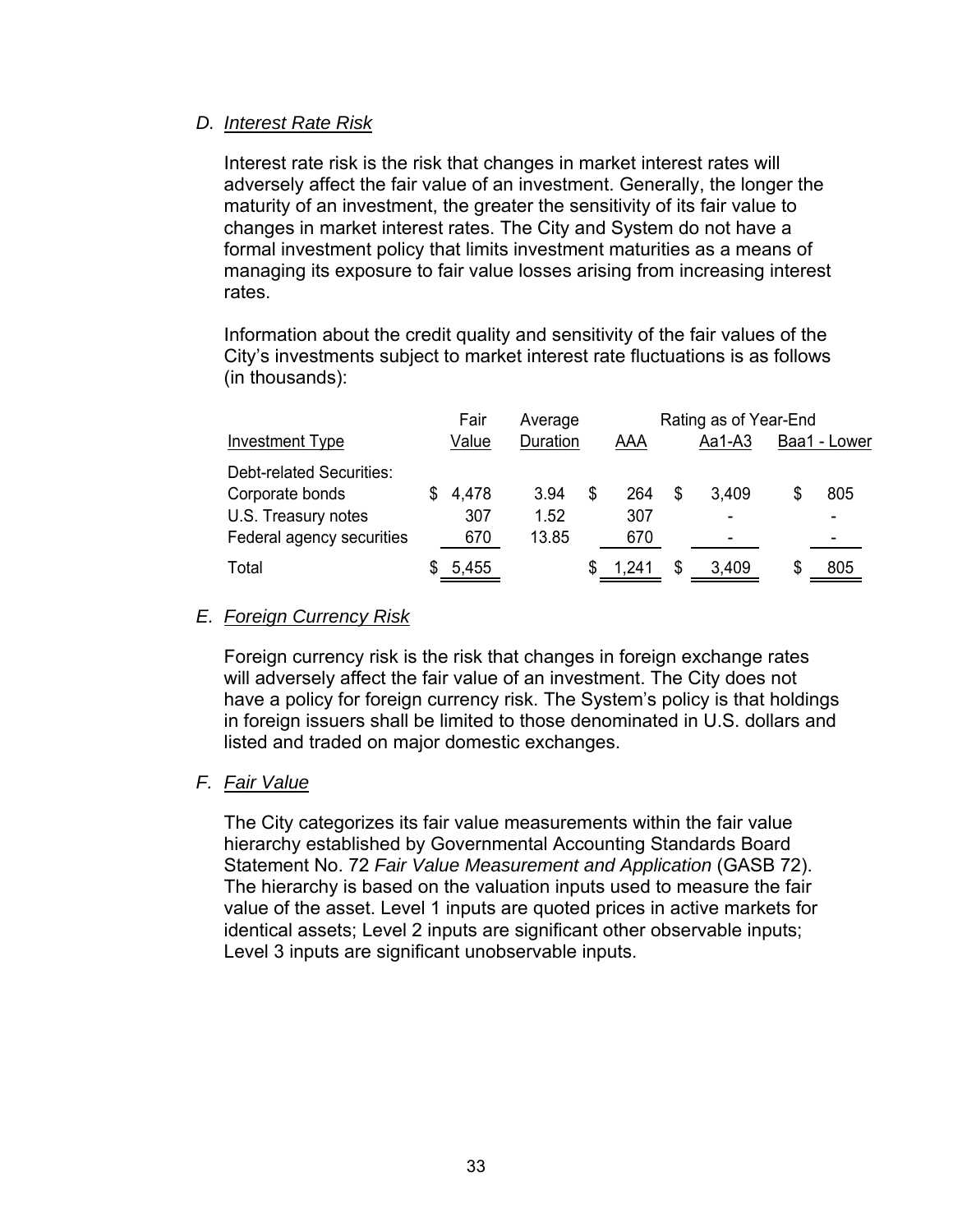| $(111$ and download.                                                                                                                                                                                                                                                                                                                                  |    | Fair Value Measurements Using:                                                                |                                                                              |    |                                                                |    |                                                    |  |  |
|-------------------------------------------------------------------------------------------------------------------------------------------------------------------------------------------------------------------------------------------------------------------------------------------------------------------------------------------------------|----|-----------------------------------------------------------------------------------------------|------------------------------------------------------------------------------|----|----------------------------------------------------------------|----|----------------------------------------------------|--|--|
| Description                                                                                                                                                                                                                                                                                                                                           |    | Fair<br>Value                                                                                 | Quoted prices<br>in active<br>markets for<br>identical assets<br>(Level 1)   |    | Significant<br>observable<br>inputs<br>(Level 2)               |    | Significant<br>unobservable<br>inputs<br>(Level 3) |  |  |
| Investments by fair value level:                                                                                                                                                                                                                                                                                                                      |    |                                                                                               |                                                                              |    |                                                                |    |                                                    |  |  |
| City of Lynn<br>Corporate bonds<br>U.S. Treasury securities<br>Federal agency securities<br>Equity securities:<br><b>Financials</b><br><b>Industrials</b><br>Healthcare<br>Information technology<br>Domestic EFT<br><b>Consumer Staples</b><br><b>Consumer Discretionary</b><br>Energy<br><b>Utilities</b><br><b>Materials</b><br>Telecommunications | \$ | 4,478<br>307<br>670<br>363<br>300<br>300<br>286<br>184<br>153<br>126<br>108<br>67<br>45<br>28 | \$<br>363<br>300<br>300<br>286<br>184<br>153<br>126<br>108<br>67<br>45<br>28 | \$ | 4,478<br>306<br>670                                            | \$ |                                                    |  |  |
| Other                                                                                                                                                                                                                                                                                                                                                 |    | 41                                                                                            | 42                                                                           |    |                                                                |    |                                                    |  |  |
| Subtotal<br>Lynn Contributory Retirement System                                                                                                                                                                                                                                                                                                       | \$ | 7,456<br>Fair<br>Value                                                                        | \$<br>2,002<br>Unfunded<br>Commitments                                       | \$ | 5,454<br>Redemption<br>Frequency<br>(If currently<br>eligible) | \$ | Redemption<br>Notice<br>Period                     |  |  |
| Investments measured at the net asset                                                                                                                                                                                                                                                                                                                 |    |                                                                                               |                                                                              |    |                                                                |    |                                                    |  |  |

The City has the following fair value measurements as of June 30, 2017 (in thousands):

# **5. Property Taxes and Excises Receivable**

Total \$ 300,396

value (NAV):

Real estate and personal property taxes are levied and based on values assessed on January 1st of every year. Assessed values are established by the Board of Assessor's for 100% of the estimated fair market value. Taxes are due on a quarterly basis and are subject to penalties and interest if they are not paid by the respective due date. Real estate and personal property taxes levied are recorded as receivables in the fiscal year they relate to.

Pooled investments **by Strategy \$** 15,798 \$ 468 Not Eligible N/A External investment pool (PRIT)  $284,598$  - Monthly 30 days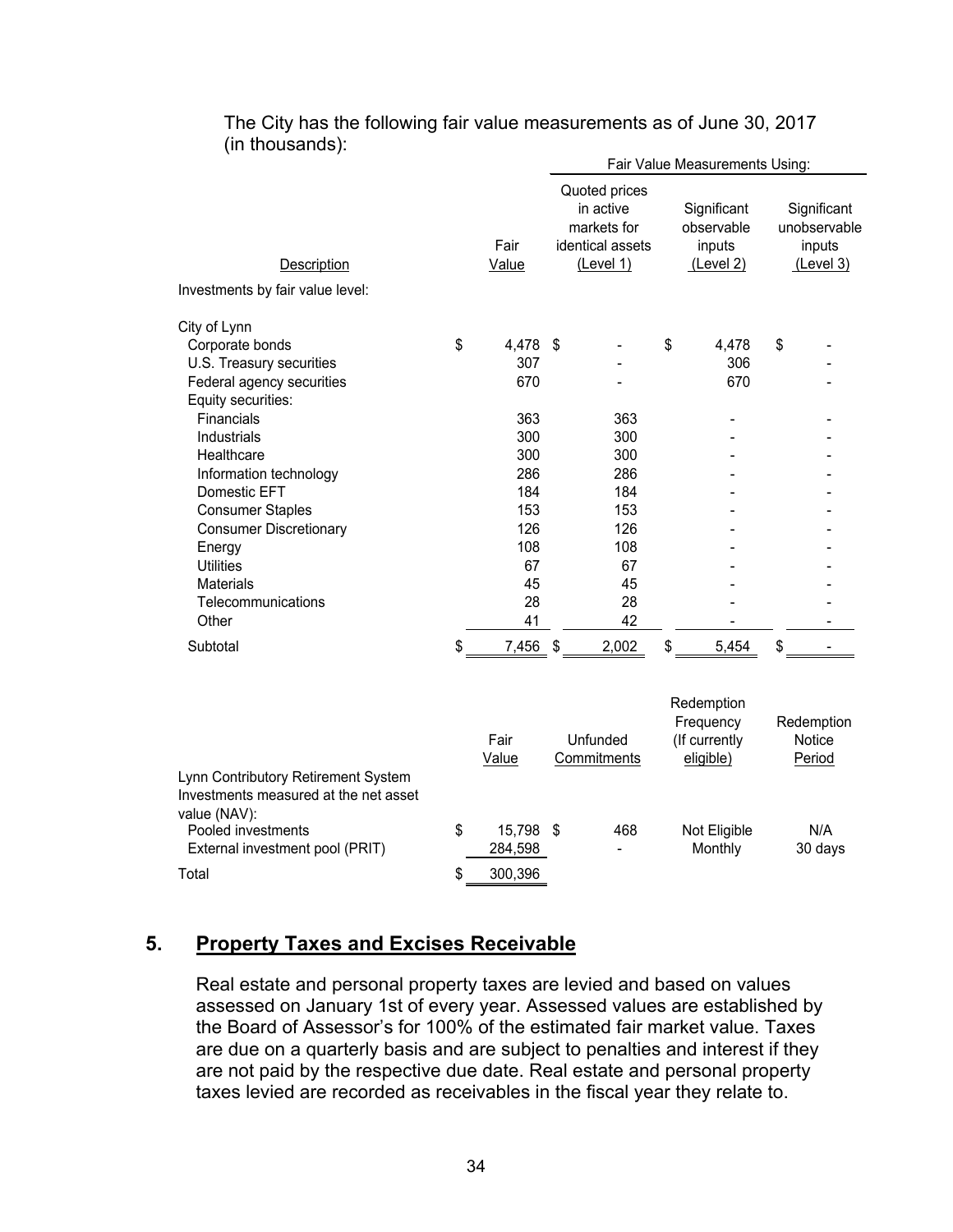The day after the final tax bill is due, a demand notice may be sent to the delinquent taxpayer. Fourteen days after the demand notice has been sent, the tax collector may proceed to file a lien against the delinquent taxpayers' property. The City has an ultimate right to foreclose on property for unpaid taxes. Personal property taxes cannot be secured through the lien process.

Motor vehicle excise taxes are assessed annually for every motor vehicle and trailer registered in the Commonwealth. The Registry of Motor Vehicles annually calculates the value of all registered motor vehicles for the purpose of excise assessment. The amount of motor vehicle excise tax due is calculated using a fixed rate of \$25 per \$1,000 of value.

Tax and motor vehicle excise receivables at June 30, 2017 consist of the following (in thousands):

|                         | Allowance<br>for |        |    |          |    |            |
|-------------------------|------------------|--------|----|----------|----|------------|
|                         |                  | Gross  |    | Doubtful |    | <b>Net</b> |
| Receivables:            |                  | Amount |    | Accounts |    | Amount     |
| Real estate taxes       | \$               | 2,020  | \$ | (250)    | S. | 1,770      |
| Personal property taxes |                  | 1,542  |    | (1, 383) |    | 159        |
| <b>Tax Liens</b>        |                  | 1,425  |    | (143)    |    | 1,282      |
| Foreclosures            |                  | 449    |    | (405)    |    | 44         |
| Deferred taxes          |                  | 399    |    |          |    | 399        |
| Total property taxes    |                  | 5,835  |    | (2, 181) |    | 3,654      |
| Motor vehicle excise    |                  | 2,619  |    | (1,208)  |    | 1,411      |
| <b>Grand total</b>      | \$               | 8,454  | \$ | 3,389    | S  | 5.065      |

# **6. Intergovernmental Receivables**

This balance represents reimbursements requested from Federal and State agencies for expenditures incurred in fiscal 2017. Of the \$4,393,822 of intergovernmental receivables, \$897,167 is due from the Massachusetts School Building Authority for reimbursement of school construction projects.

# **7. Interfund Fund Receivables/Payables and Transfer In/Out**

Although self-balancing funds are maintained, most transactions flow through the general fund. In order to obtain accountability for each fund, interfund receivable and payable accounts must be utilized. The following is an analysis of the June 30, 2017 balances in interfund receivable and payable accounts: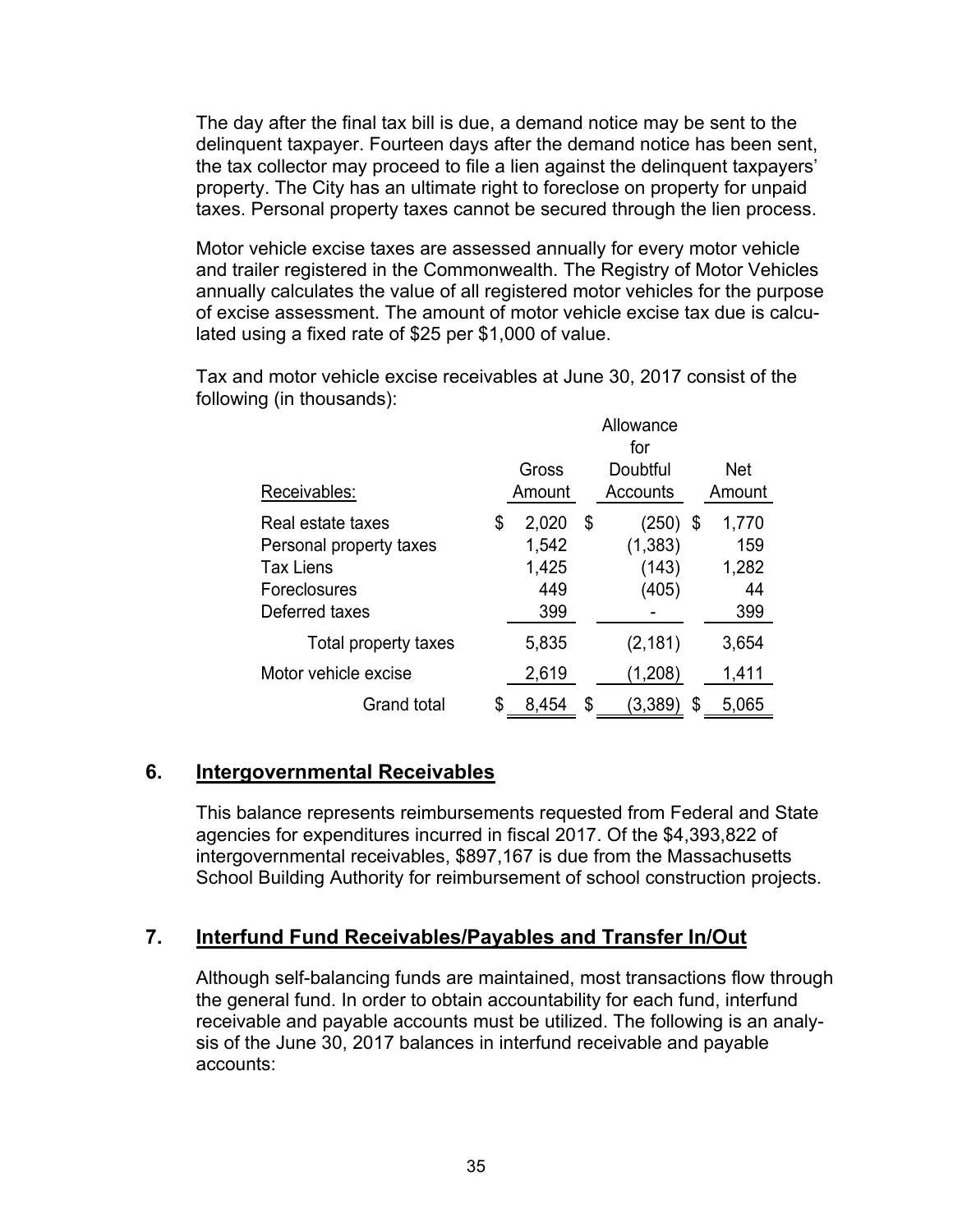| Fund                                                                                |   | Due From<br><b>Other Funds</b> |   | Due To<br><b>Other Funds</b> |
|-------------------------------------------------------------------------------------|---|--------------------------------|---|------------------------------|
| <b>General Fund</b><br><b>Permanent Fund</b><br><b>Nonmajor Governmental Funds:</b> | S | 29,525                         | S | 1,555                        |
| Library trust fund                                                                  |   |                                |   | 27,970                       |
| Total                                                                               | S | 29,525                         |   | 29,525                       |

The City reports interfund transfers between many of its funds. The sum of all transfers presented in the table agrees with the sum of interfund transfers presented in the governmental fund financial statements. The following is an analysis of interfund transfers made in fiscal year 2017:

| Fund                               | <b>Transfers In</b> | <b>Transfers Out</b> |
|------------------------------------|---------------------|----------------------|
| <b>General Fund</b>                | \$<br>1,892,275     | \$<br>1,000,210      |
| Nonmajor Governmental Funds:       |                     |                      |
| <b>Special Revenue Funds:</b>      |                     |                      |
| Insurance reimbursements fund      |                     | 1,308,745            |
| Insurance losses fund              |                     | 62,712               |
| Precinct officers fund             |                     | 140,559              |
| Other                              |                     | 315,080              |
| <b>Capital Project Funds:</b>      |                     |                      |
| Parking lot                        |                     | 45,179               |
| <b>Pickering Middle</b>            | 355,000             | 375,000              |
| Tech roof and Breed window project | 1,000,210           |                      |
| Total                              | 3,247,485           | 3,247,485            |

Transfers are used to (1) move revenues from the fund that statute or budget requires to collect them to the fund that statute or budget requires to expend them, and (2) close out surplus funds.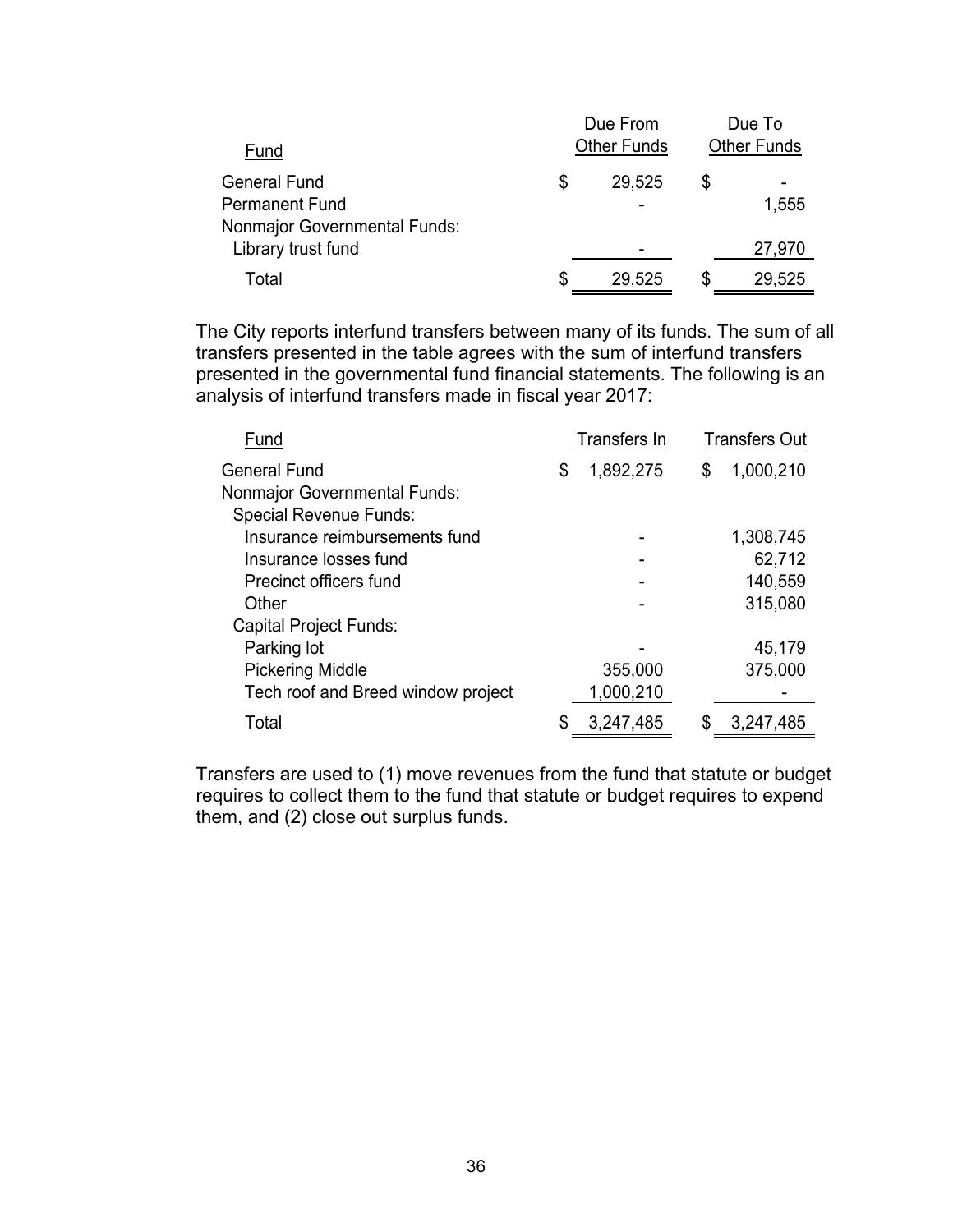# **8. Capital Assets**

Capital asset activity for the year ended June 30, 2017 was as follows (in thousands):

|                                                                                                                                                                                      |    | Beginning<br>Balance                           | Increases                              | Decreases        | Ending<br><b>Balance</b>                        |
|--------------------------------------------------------------------------------------------------------------------------------------------------------------------------------------|----|------------------------------------------------|----------------------------------------|------------------|-------------------------------------------------|
| <b>Governmental Activities:</b><br>Capital assets, being depreciated:<br>Buildings and improvements<br>Machinery, equipment, and furnishings<br>Land improvements<br>Infrastructure  | \$ | 353,354<br>36,897<br>7,832<br>26,739           | \$<br>6,690<br>3,628<br>286<br>938     | \$<br>(1,011)    | \$<br>360,044<br>39,514<br>8,118<br>27,677      |
| Total capital assets, being depreciated                                                                                                                                              |    | 424,822                                        | 11,542                                 | (1,011)          | 435,353                                         |
| Less accumulated depreciation for:<br>Buildings and improvements<br>Machinery, equipment, and furnishings<br>Land improvements<br>Infrastructure                                     |    | (118,500)<br>(22, 890)<br>(2,890)<br>(13, 468) | (7,654)<br>(3,094)<br>(337)<br>(1,026) | (20)<br>1,002    | (126, 174)<br>(24, 982)<br>(3,227)<br>(14, 494) |
| Total accumulated depreciation                                                                                                                                                       |    | (157, 748)                                     | (12, 111)                              | 982              | (168, 877)                                      |
| Total capital assets, being depreciated, net                                                                                                                                         |    | 267,074                                        | (569)                                  | (29)             | 266,476                                         |
| Capital assets, not being depreciated:<br>Land                                                                                                                                       |    | 9,669                                          |                                        |                  | 9,669                                           |
| Total capital assets, not being depreciated                                                                                                                                          |    | 9,669                                          |                                        |                  | 9,669                                           |
| Governmental activities capital assets, net                                                                                                                                          | S  | 276,743                                        | \$<br>(569)                            | \$<br>(29)       | 276,145                                         |
|                                                                                                                                                                                      |    | Beginning<br>Balance                           | Increases                              | <b>Decreases</b> | Ending<br>Balance                               |
| <b>Business-Type Activities:</b><br>Capital assets, being depreciated:<br>Buildings and improvements<br>Machinery, equipment, and furnishings<br>Land improvements<br>Infrastructure | \$ | 2,076<br>434<br>38<br>1,851                    | \$                                     |                  | \$<br>2,076<br>434<br>38<br>1,851               |
| Total capital assets, being depreciated                                                                                                                                              |    | 4,399                                          |                                        |                  | 4,399                                           |
| Less accumulated depreciation for:<br>Buildings and improvements<br>Machinery, equipment, and furnishings<br>Land improvements<br>Infrastructure                                     |    | (871)<br>(408)<br>(38)<br>(646)                | (42)<br>(6)<br>(159)                   |                  | (913)<br>(414)<br>(38)<br>(805)                 |
| Total accumulated depreciation                                                                                                                                                       |    | (1,963)                                        | (207)                                  |                  | (2, 170)                                        |
| Total capital assets, being depreciated, net                                                                                                                                         |    | 2,436                                          | (207)                                  |                  | 2,229                                           |
| Business-type activities capital assets, net                                                                                                                                         | \$ | 2,436                                          | \$<br>$(207)$ \$                       |                  | \$<br>2,229                                     |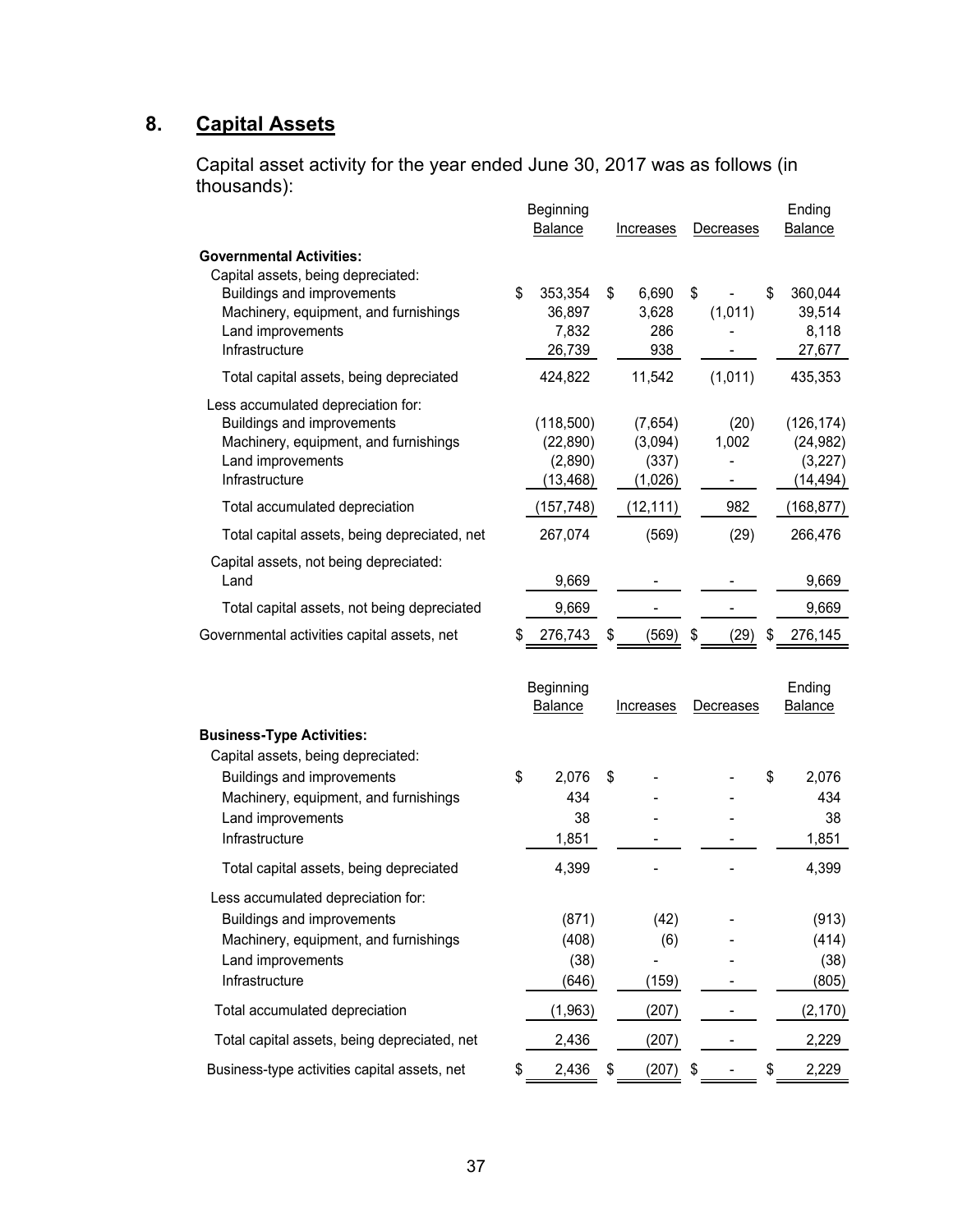Depreciation expense was charged to functions of the City as follows (in thousands):

| <b>Governmental Activities:</b>                       |             |
|-------------------------------------------------------|-------------|
| General government                                    | \$<br>2,468 |
| Public safety                                         | 1,140       |
| Education                                             | 6,693       |
| <b>Public works</b>                                   | 1,455       |
| Culture and recreation                                | 355         |
| Total depreciation expense - governmental activities  | 12,111      |
|                                                       |             |
| <b>Business-Type Activities:</b>                      |             |
| Marina                                                | \$<br>207   |
| Total depreciation expense - business-type activities | \$          |

# **9. Deferred Outflows of Resources**

Deferred outflows of resources represent the consumption of net assets by the City that is applicable to future reporting periods. Deferred outflows of resources have a positive effect on net position, similar to assets. The City reports deferred outflows of resources which is attributable to changes in the net pension liability. These deferred outflows of resources will be recognized in pension expense over the next four years and is more fully described in Note 20.

# **10. Warrants and Accounts Payable**

Warrants payable represent 2017 expenditures paid by July 15, 2017. Accounts payable represent additional 2017 expenditures paid after July 15, 2017.

# **11. Tax Refunds Payable**

This balance consists of an estimate of refunds due to property tax payers for potential abatements. These cases are currently pending with the state Appellate Tax Board.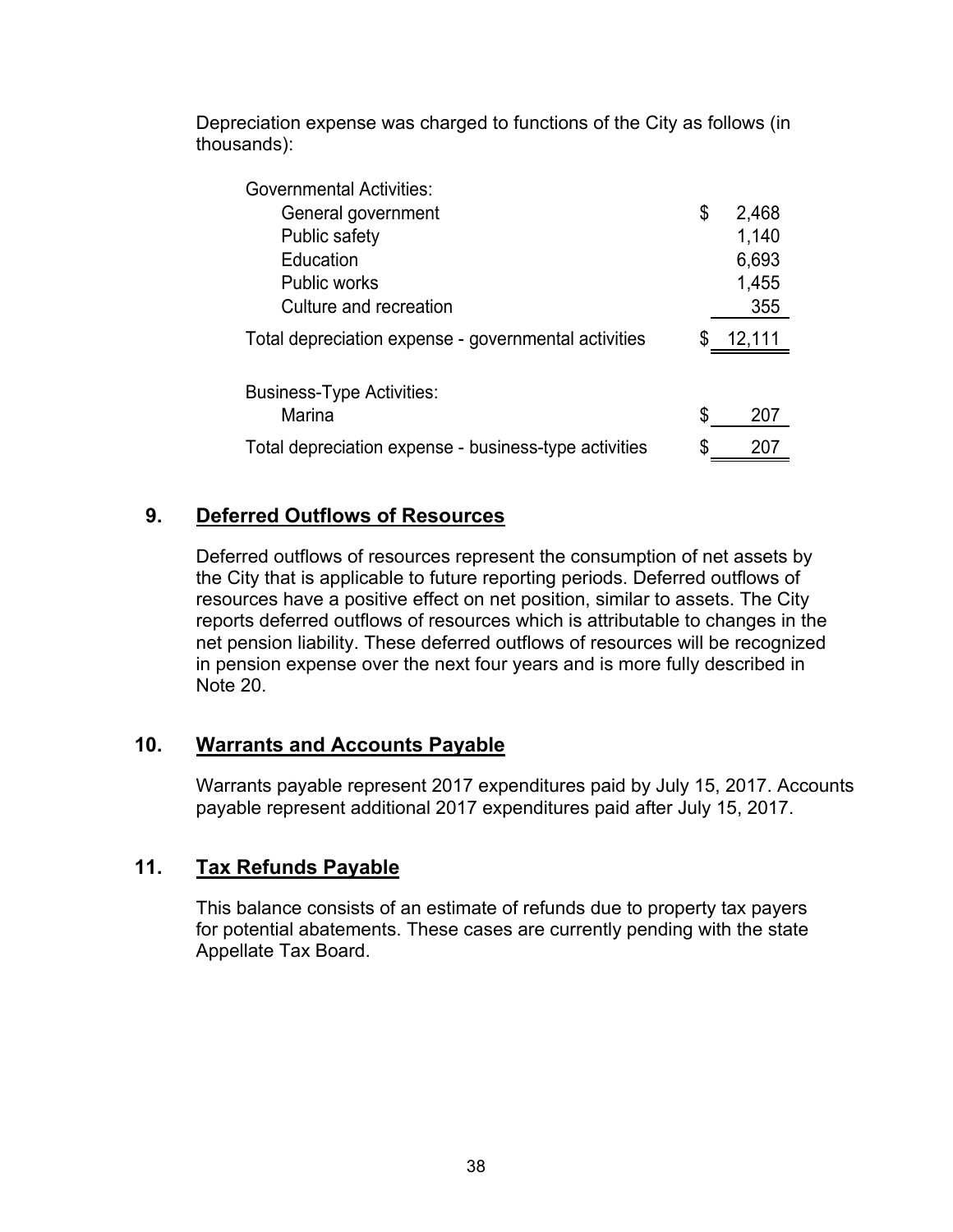# **12. Capital Lease Obligations**

The City is the lessee of certain equipment under capital leases expiring in various years through 2030. Future minimum lease payments under the capital leases consisted of the following as of June 30, 2017:

|             | Present          |                 |                  |
|-------------|------------------|-----------------|------------------|
|             | Value of         |                 |                  |
|             | Minimum          |                 | Total            |
| Fiscal      | Lease            | Interest        | Lease            |
| Year        | Payments         | Payments        | Payments         |
| 2018        | \$<br>1,033,433  | \$<br>316,379   | \$<br>1,349,812  |
| 2019        | 930,852          | 282,647         | 1,213,499        |
| 2020        | 759,704          | 254,437         | 1,014,141        |
| 2021        | 781,374          | 232,767         | 1,014,141        |
| 2022        | 803,666          | 210,475         | 1,014,141        |
| 2023 - 2027 | 4,375,831        | 694,874         | 5,070,705        |
| 2028 - 2030 | 2,223,033        | 119,423         | 2,342,456        |
| Total       | \$<br>10,907,893 | \$<br>2,111,002 | \$<br>13,018,895 |

# **13. Long-Term Debt**

#### *A. General Obligation Bonds*

The City issues general obligation bonds to provide funds for the acquisition and construction of major capital facilities. General obligation bonds have been issued for both governmental and business-type activities. General obligation bonds currently outstanding are as follows: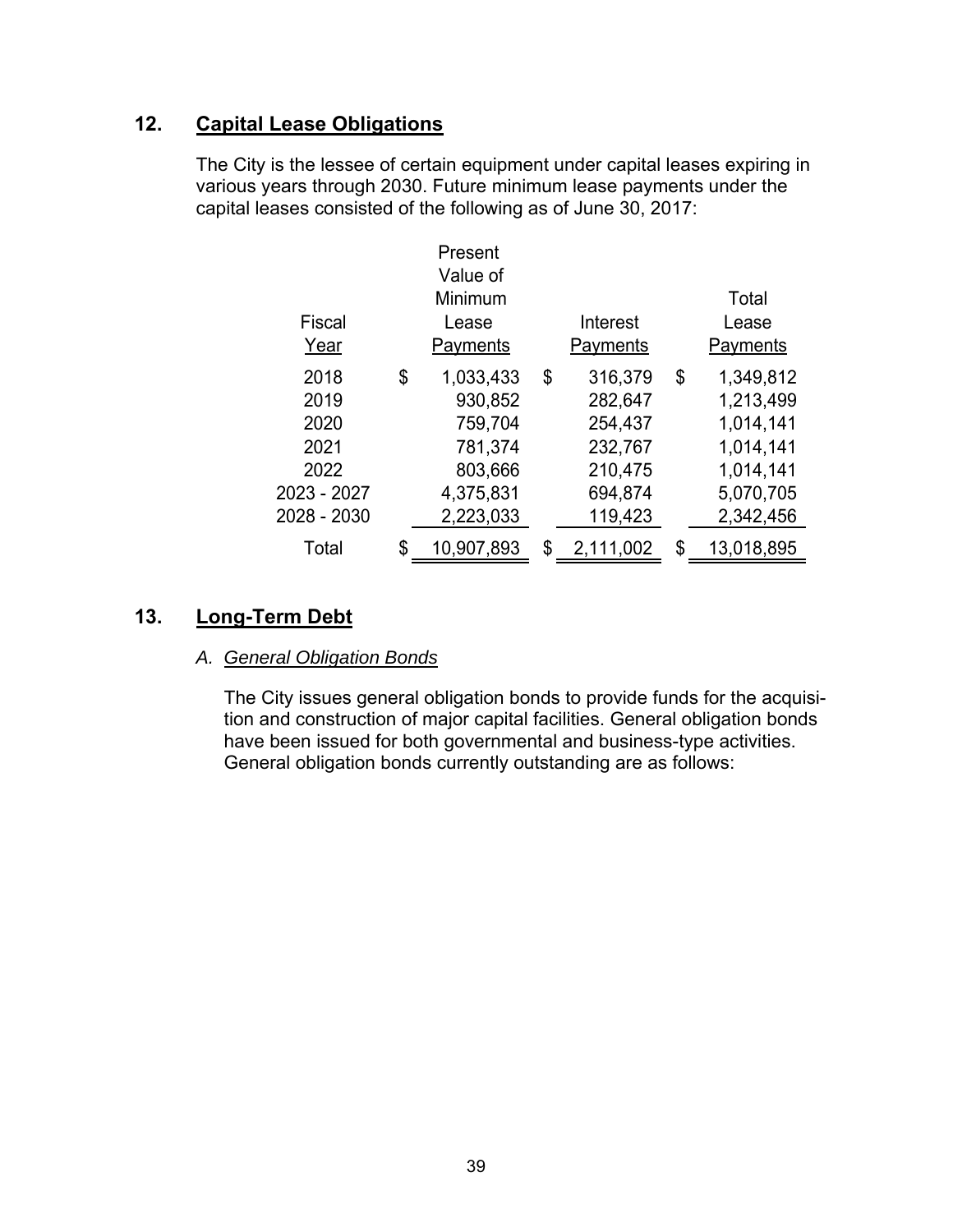|                                       | Serial<br><b>Maturities</b> | Interest     | Amount<br>Outstanding<br>as of |
|---------------------------------------|-----------------------------|--------------|--------------------------------|
| <b>Governmental Activities:</b>       | Through                     | $Rate(s)$ %  | 6/30/17                        |
| School Gen obligation refunding bonds | 09/01/17                    | $2.0 - 4.0$  | \$<br>590,000                  |
| General obligation refunding bonds    | 12/01/17                    | $2.0 - 5.0$  | 1,755,000                      |
| Public improvements refunding         | 09/01/19                    | 3.0          | 35,400                         |
| Recreational facilities refunding     | 09/01/19                    | 3.0          | 922,900                        |
| Police station refunding              | 09/01/20                    | $2.0 - 3.0$  | 530,000                        |
| Police station refunding              | 09/01/24                    | $2.0 - 4.0$  | 5,784,600                      |
| Police station refunding              | 09/01/25                    | $2.0 - 4.0$  | 1,167,100                      |
| General obligation bonds              | 06/01/26                    | $2.25 - 3.9$ | 900,000                        |
| Remodeling                            | 07/15/27                    | $4.0 - 6.0$  | 5,290,000                      |
| <b>Pine Grove Cemetery</b>            | 03/01/28                    | $3.0 - 5.0$  | 605,000                        |
| General obligation bonds              | 06/01/28                    | $2.0 - 3.0$  | 1,700,000                      |
| Power lines                           | 09/01/28                    | $2.0 - 4.0$  | 2,190,000                      |
| <b>Classical High School</b>          | 03/01/29                    | $3.0 - 5.0$  | 2,520,000                      |
| General obligation school bond        | 09/01/38                    | $2.0 - 5.0$  | 8,995,000                      |
| <b>Marshall Middle School</b>         | 06/01/39                    | $3.0 - 5.0$  | 29,745,000                     |
| <b>Total Governmental Activities</b>  |                             |              | \$<br>62,730,000               |
|                                       |                             |              | Amount                         |
|                                       | <b>Serial</b>               |              | Outstanding                    |
|                                       | <b>Maturities</b>           | Interest     | as of                          |
| Business-Type Activities:             | <b>Through</b>              | Rate(s) $%$  | 6/30/17                        |
| Marina                                | $2/1/2014*$                 | 7.0          | \$<br>929,675                  |
| <b>Marina</b>                         | 04/14/26                    | 4.5          | 145,470                        |
| <b>Total Business-Type Activities</b> |                             |              | \$<br>1,075,145                |
|                                       |                             |              |                                |

\* Principal and interest payments have not been made on this loan since fiscal year 2010. The date noted above was the original maturity date. The City does not consider themselves to be in default, as they have requested repayment assistance from NOAA, per the loan agreement, and have yet to hear back.

#### *B. Future Debt Service*

The annual payments to retire all general obligation long-term debt outstanding as of June 30, 2017 are as follows: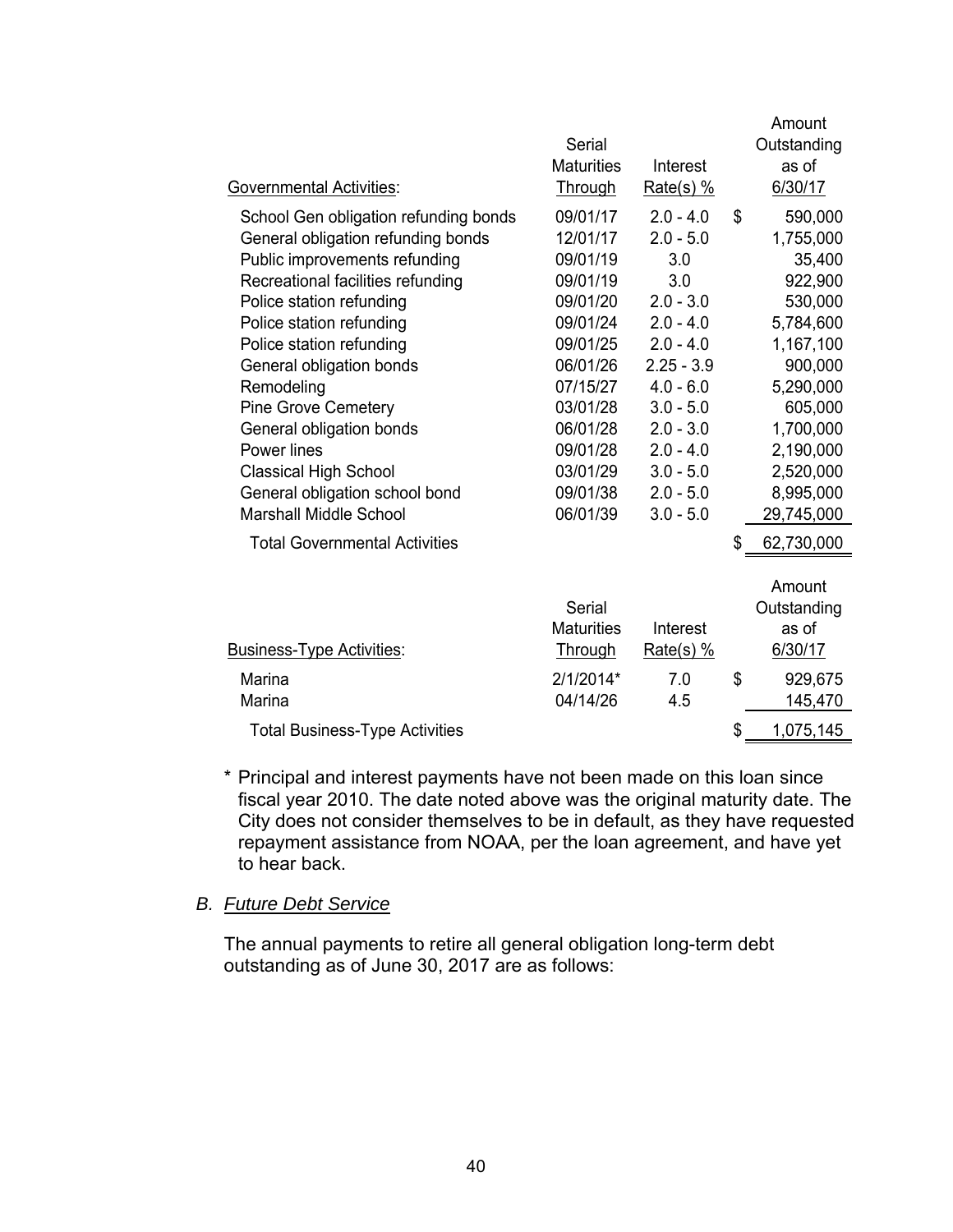| Governmental                                                                                     | Principal                                                                                                                  | Interest                                                                                                              | Total                                                                                                                      |
|--------------------------------------------------------------------------------------------------|----------------------------------------------------------------------------------------------------------------------------|-----------------------------------------------------------------------------------------------------------------------|----------------------------------------------------------------------------------------------------------------------------|
| 2018<br>2019<br>2020<br>2021<br>2022<br>2023 - 2027<br>2028 - 2032<br>2033 - 2037<br>2038 - 2039 | \$<br>6,150,000<br>3,805,000<br>3,835,000<br>3,550,000<br>3,470,000<br>15,725,000<br>10,370,000<br>10,895,000<br>4,930,000 | \$<br>2,311,376<br>2,116,657<br>1,967,538<br>1,819,248<br>1,680,948<br>6,282,221<br>3,835,088<br>2,095,656<br>264,616 | \$<br>8,461,376<br>5,921,657<br>5,802,538<br>5,369,248<br>5,150,948<br>22,007,221<br>14,205,088<br>12,990,656<br>5,194,616 |
| Total                                                                                            | \$<br>62,730,000                                                                                                           | \$<br>22,373,348                                                                                                      | \$<br>85,103,348                                                                                                           |
| <b>Business-Type</b>                                                                             | <b>Principal</b>                                                                                                           | Interest                                                                                                              | Total                                                                                                                      |
| 2018<br>2019<br>2020<br>2021<br>2022<br>2023 - 2026                                              | \$<br>943,410<br>14,366<br>15,026<br>15,716<br>16,438<br>70,189                                                            | \$<br>521,460<br>5,634<br>4,974<br>4,284<br>3,562<br>6,349                                                            | \$<br>1,464,870<br>20,000<br>20,000<br>20,000<br>20,000<br>76,538                                                          |
| Total                                                                                            | \$<br>1,075,145                                                                                                            | \$<br>546,263                                                                                                         | \$<br>1,621,408                                                                                                            |

The general fund has been designated as the source to repay the governmental-type general obligation long-term debt outstanding as of June 30, 2017.

# *C. Changes in General Long-Term Liabilities*

During the year ended June 30, 2017, the following changes occurred in long-term liabilities (in thousands):

|                                                                                           |     | Total<br><b>Balance</b><br>7/1/16  |          | <b>Additions</b>          |          | <b>Reductions</b>              |         | Total<br><b>Balance</b><br>6/30/17 |           | Less<br>Current<br>Portion           |         | Equals<br>Long-Term<br>Portion<br>6/30/17 |
|-------------------------------------------------------------------------------------------|-----|------------------------------------|----------|---------------------------|----------|--------------------------------|---------|------------------------------------|-----------|--------------------------------------|---------|-------------------------------------------|
| <b>Governmental Activities</b><br>Bonds payable<br>Unamortized bond premium<br>Subtotal   | \$  | 72.920<br>2,487<br>75,407          | \$       |                           |          | (10, 190)<br>(356)<br>(10,546) | \$      | 62,730<br>2,131<br>64,861          | \$        | (6, 150)<br>(356)<br>(6,506)         | \$      | 56,580<br>1,775<br>58,355                 |
| Other:<br>Capital leases<br>Accrued employee benefits<br>Workers compensation<br>Subtotal |     | 11,868<br>2.914<br>1,391<br>16,173 |          | 53<br>874<br>335<br>1,262 |          | (1,013)<br>(1,013)             |         | 10,908<br>3,788<br>1,726<br>16,422 |           | (1,033)<br>(379)<br>(173)<br>(1,585) |         | 9,875<br>3,409<br>1,553<br>14,837         |
| Net OPEB obligation<br>Net pension liability                                              |     | 206,238<br>285,870                 |          | 34,393                    |          | (17, 467)<br>(338)             |         | 223,164<br>285,532                 |           |                                      |         | 223,164<br>285,532                        |
| Totals                                                                                    |     | 583,688                            |          | 35,655                    | \$       | (29,364)                       |         | 589,979                            |           | (8,091)                              | \$      | 581,888                                   |
| <b>Business-Type Activities</b><br>Bonds payable<br>Totals                                | \$. | 1,088                              | \$<br>\$ |                           | \$<br>\$ | (13)                           | \$<br>S | 1,075                              | \$.<br>\$ | (943)                                | \$<br>S | 132<br>132                                |
|                                                                                           |     | 1,088                              |          |                           |          | (13)                           |         | 1,075                              |           | (943)                                |         |                                           |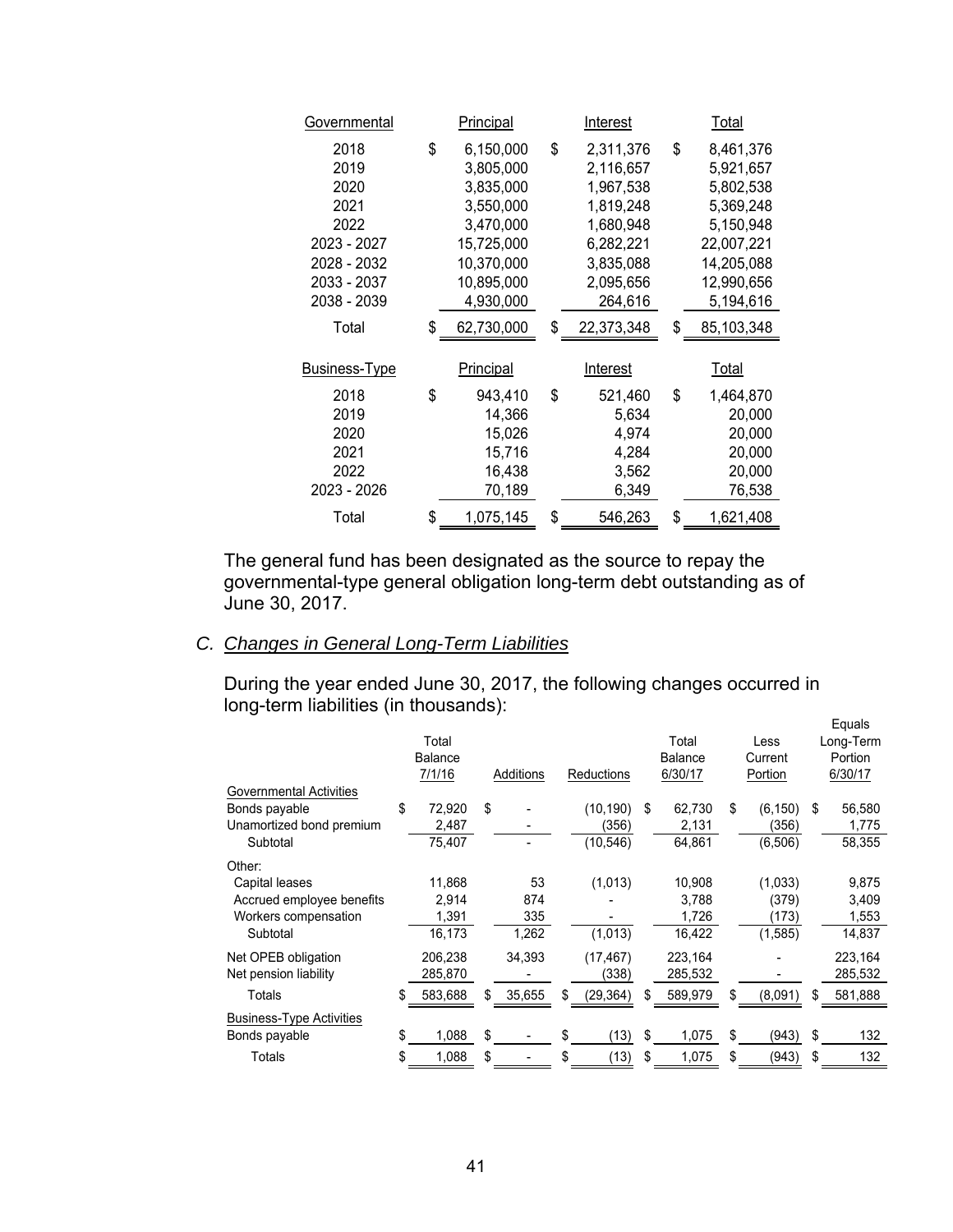# **14. Deferred Inflows of Resources**

Deferred inflows of resources are the acquisition of net assets by the City that are applicable to future reporting periods. Deferred inflows of resources have a negative effect on net position, similar to liabilities. The City reports two items as deferred inflows of resources, one which is attributable to changes in the net pension liability, and the other which arises from the current financial resources measurement focus and the modified accrual basis of accounting in governmental funds. Deferred inflows of resources related to pension will be recognized in pension expense in future years and are more fully described in Note 20. *Unavailable revenues* are reported in the governmental funds balance sheet in connection with receivables for which revenues are not considered available to liquidate liabilities of the current year.

# **15. Restricted Net Position**

The accompanying entity-wide financial statements report restricted net position when external constraints from grantors or contributors are placed on net position.

Permanent fund restricted net position is segregated between nonexpendable and expendable. The nonexpendable portion represents the original restricted principal contribution, and the expendable represents accumulated earnings which are available to be spent based on donor restrictions.

# **16. Governmental Funds - Balances**

Fund balances are segregated to account for resources that are either not available for expenditure in the future or are legally set aside for a specific future use.

The City implemented GASB Statement No. 54 (GASB 54), *Fund Balance Reporting and Governmental Fund Type Definitions,* which enhances the usefulness of fund balance information by providing clearer fund balance classifications that can be more consistently applied and by clarifying existing governmental fund type definitions.

The following types of fund balances are reported at June 30, 2017:

Nonspendable - Represents amounts that cannot be spent because they are either (a) not in spendable form or (b) legally or contractually required to be maintained intact. This fund balance classification includes general fund reserves for a NOAA Marina loan and nonmajor governmental fund reserves for the principal portion of permanent trust funds.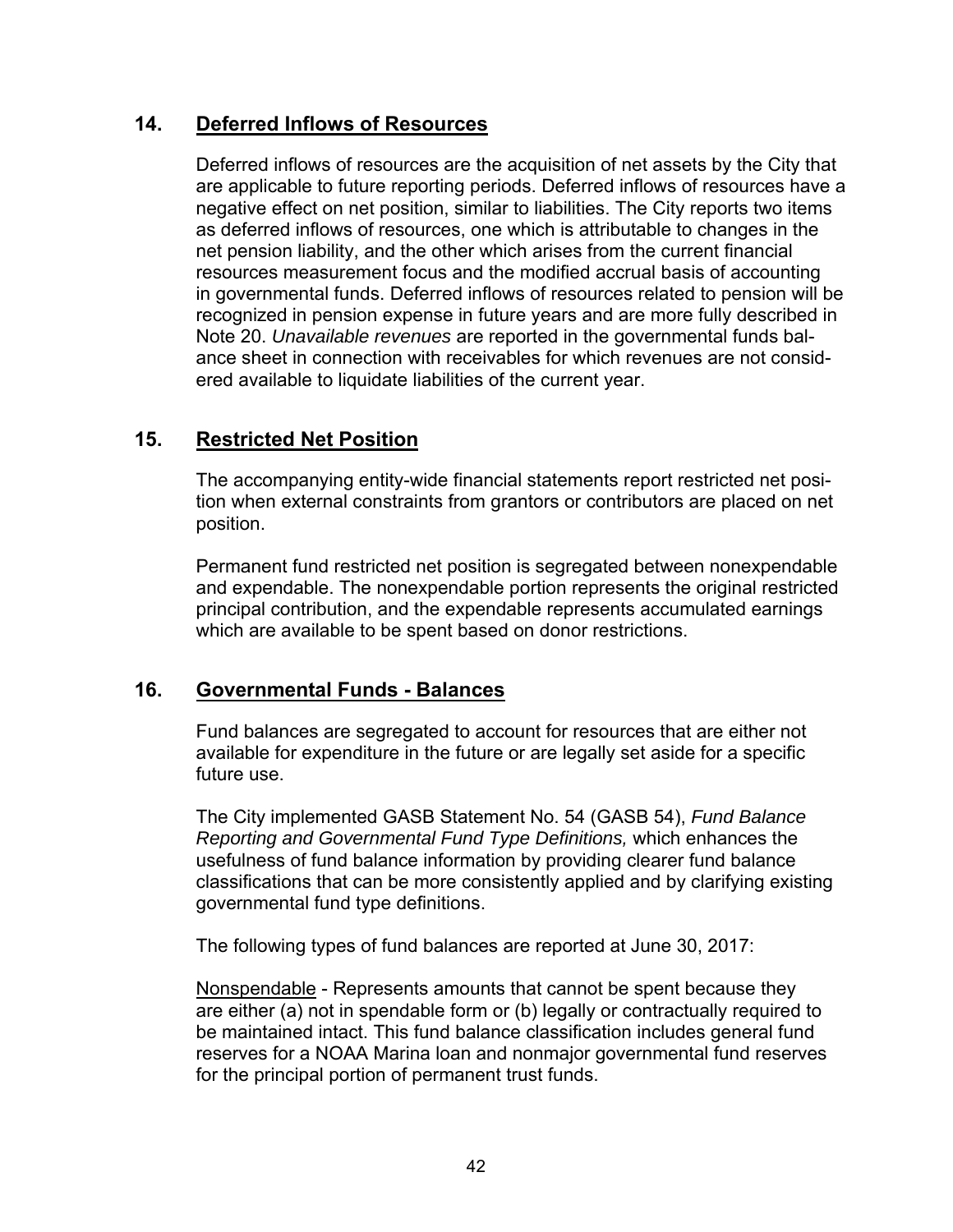Restricted - Represents amounts that are restricted to specific purposes by constraints imposed by creditors, grantors, contributors, or laws or regulations of other governments, or constraints imposed by law through constitutional provisions or enabling legislation. This fund balance classification includes capital projects funded by bond issuances, various special revenue funds, and the income portion of permanent trust funds.

Committed - Represents amounts that can only be used for specific purposes pursuant to constraints imposed by formal action of the City's highest level of decision-making authority. This fund balance classification includes funds set aside by City Council vote for specific capital projects.

Assigned - Represents amounts that are constrained by the City's intent to use these resources for a specific purpose. This fund balance classification includes general fund encumbrances that have been established by various City departments for the expenditure of current year budgetary financial resources upon vendor performance in the subsequent budgetary period. The City follows an informal policy that permits management to assign fund balance amounts to a specific purpose, although fund balance to be applied against a subsequent year's budget is voted by the City Council.

Unassigned - Represents amounts that are available to be spent in future periods and deficit balances in nonmajor governmental funds.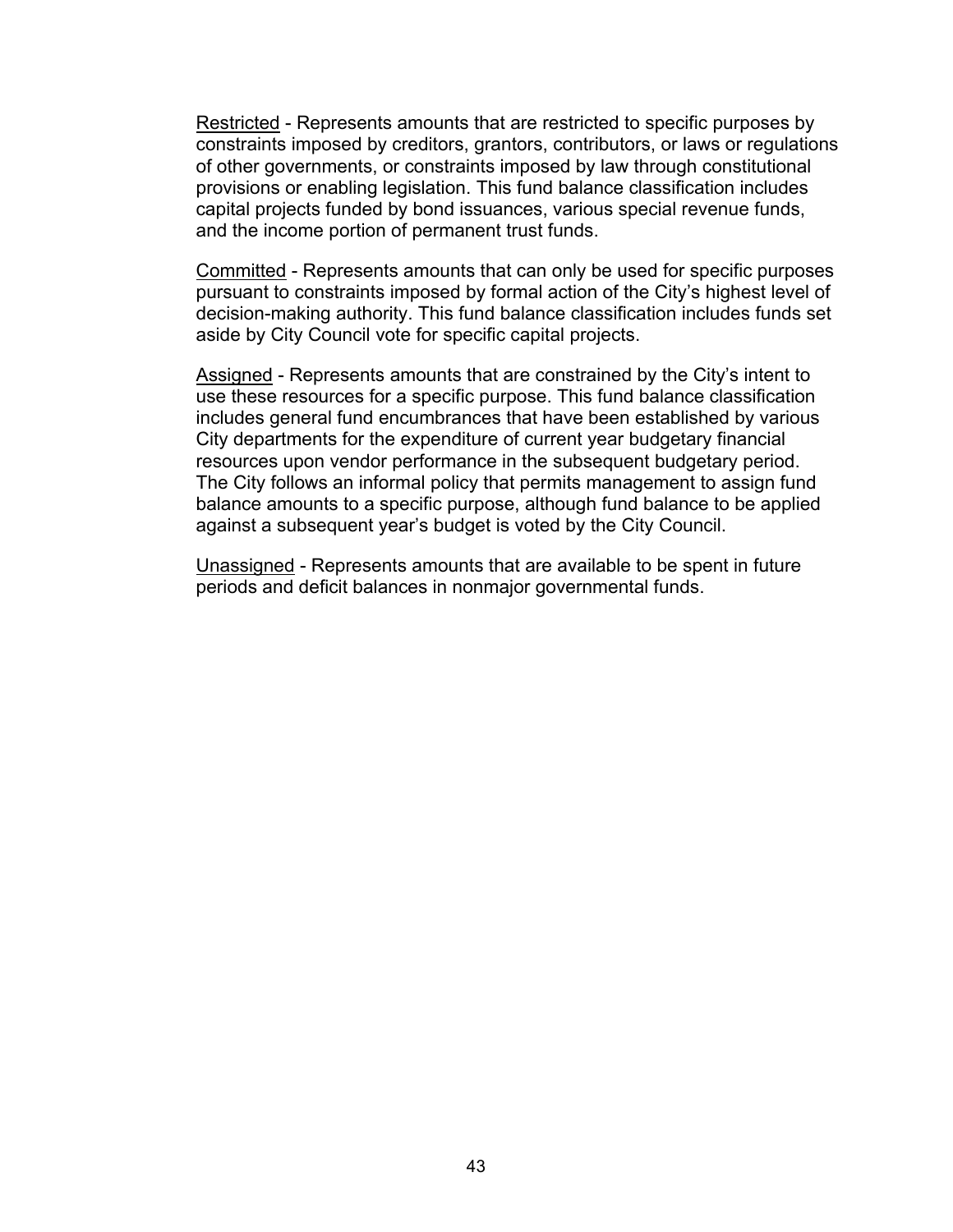# Following is a breakdown of the City's fund balances at June 30, 2017:

|                                       | General<br>Fund  | <b>HOME</b><br>Program | Permanent<br>Funds | Nonmajor<br>Governmental<br>Funds | Total<br>Governmental<br>Funds |
|---------------------------------------|------------------|------------------------|--------------------|-----------------------------------|--------------------------------|
| Nonspendable                          |                  |                        |                    |                                   |                                |
| NOAA Marina loan                      | \$<br>929,675    | \$                     | \$                 | \$                                | \$<br>929,675                  |
| Nonspendable permanent funds          |                  |                        | 7,504,355          |                                   | 7,504,355                      |
| <b>Total Nonspendable</b>             | 929,675          |                        | 7,504,355          |                                   | 8,434,030                      |
| Restricted                            |                  |                        |                    |                                   |                                |
| Circuit breaker (special education)   |                  |                        |                    | 1,538,297                         | 1,538,297                      |
| School lunch                          |                  |                        |                    | 3,703,621                         | 3,703,621                      |
| Other school revolving                |                  |                        |                    | 1,132,787                         | 1,132,787                      |
| City federal grants                   |                  |                        |                    | 153,079                           | 153,079                        |
| School federal grants                 |                  |                        |                    | 790,779                           | 790,779                        |
| City state grants and contributions   |                  |                        |                    | 1,550,771                         | 1,550,771                      |
| School state grants and contributions |                  |                        |                    | 92,255                            | 92,255                         |
| Cemetery                              |                  |                        |                    | 820,610                           | 820,610                        |
| Golf course                           |                  |                        |                    | 720,373                           | 720,373                        |
| Sale of public property               |                  |                        |                    | 447,354                           | 447,354                        |
| Insurance refunds                     |                  |                        |                    | 315,571                           | 315,571                        |
| Parks and recreation                  |                  |                        |                    | 368,906                           | 368,906                        |
| <b>Memorial Auditorium</b>            |                  |                        |                    | 547,540                           | 547,540                        |
| Cable access                          |                  |                        |                    | 357,450                           | 357,450                        |
| Other miscellaneous grants and        |                  |                        |                    |                                   |                                |
| contributions                         |                  |                        |                    | 2,589,386                         | 2,589,386                      |
| Other school miscellaneous grants     |                  |                        |                    |                                   |                                |
| and contributions                     |                  |                        |                    | 1,434,428                         | 1,434,428                      |
| Lynn Housing Authority                |                  |                        |                    | 244,861                           | 244,861                        |
| <b>HOME Program</b>                   |                  | 164,556                |                    |                                   | 164,556                        |
| School capital projects               |                  |                        |                    | 2,597,758                         | 2,597,758                      |
| Various city capital projects         |                  |                        |                    | 13,833                            | 13,833                         |
| Expendable permanent funds            |                  |                        |                    | 558,265                           | 558,265                        |
| <b>Total Restricted</b>               |                  | 164,556                |                    | 19,977,924                        | 20,142,480                     |
| Committed                             |                  |                        |                    |                                   |                                |
| Pickering MS capital project          |                  |                        |                    | 134,248                           | 134,248                        |
| Other city capital projects           |                  |                        |                    | 66,959                            | 66,959                         |
|                                       |                  |                        |                    |                                   |                                |
| <b>Total Committed</b>                |                  |                        |                    | 201,207                           | 201,207                        |
| Assigned                              |                  |                        |                    |                                   |                                |
| For encumbrances:                     |                  |                        |                    |                                   |                                |
| General government                    | 1,118,990        |                        |                    |                                   | 1,118,990                      |
| Public safety                         | 363,244          |                        |                    |                                   | 363,244                        |
| Education                             | 6,738,068        |                        |                    |                                   | 6,738,068                      |
| Public works                          | 479,991          |                        |                    |                                   | 479,991                        |
| Health and human services             | 5,838            |                        |                    |                                   | 5,838                          |
| Culture and recreation                | 23,747           |                        |                    |                                   | 23,747                         |
| Employee benefits                     | 8,178            |                        |                    |                                   | 8,178                          |
| <b>Total Assigned</b>                 | 8,738,056        |                        |                    |                                   | 8,738,056                      |
| Unassigned                            | 4,546,898        |                        |                    | (187, 426)                        | 4,359,472                      |
| <b>Total Fund Balance</b>             | \$<br>14,214,629 | \$<br>164,556          | \$<br>7,504,355    | \$<br>19,991,705                  | \$<br>41,875,245               |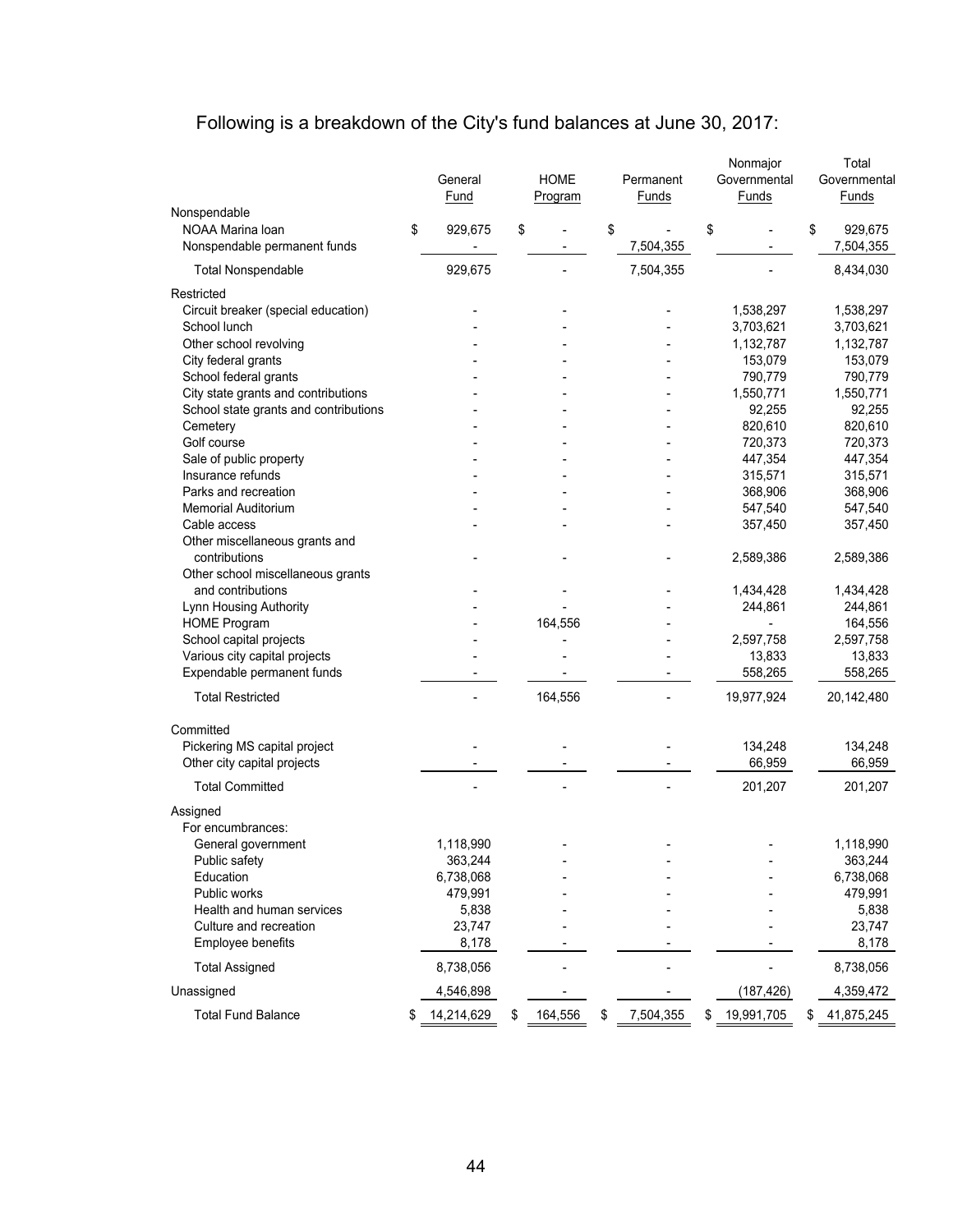# **17. Subsequent Events**

In March of 2018, House docket number 4302 was filed with the Commonwealth of Massachusetts relative to the financial condition of the City of Lynn. The legislation, among other things, authorizes the City to borrow up to \$14,000,000 to achieve a balanced budget in fiscal years 2018 and 2019.

# **18. Commitments and Contingencies**

Outstanding Legal Issues – On an ongoing basis, there are typically pending legal issues in which the City is involved. The City's management is of the opinion that the potential future settlement of these issues would not materially affect its financial statements taken as a whole.

Grants - Amounts received or receivable from grantor agencies are subject to audit and adjustment by grantor agencies, principally the federal government. Any disallowed claims, including amounts already collected, may constitute a liability of the applicable funds. The amount of expenditures which may be disallowed by the grantor cannot be determined at this time, although the City expects such amounts, if any, to be immaterial.

Abatements – There are several cases pending before the Appellate Tax Board in regard to alleged discrepancies in property assessments. According to the City's council, the probable outcome of these cases at the present time is indeterminable, although the City expects such amounts, if any, to be indeterminable.

Net School Spending – In 2016 the City did not meet its required Net School Spending (NSS), resulting in a penalty of \$825,689 which was deducted from Chapter 70 revenue received in fiscal year 2017. In 2017 the City did not meet its required NSS by \$2,421,022, which is being deducted from Chapter 70 revenue in fiscal year 2018. The amounts appropriated for fiscal year 2018 indicate that the City anticipates meeting its NSS requirement for this fiscal year.

# **19. Post-Employment Healthcare and Life Insurance Benefits**

GASB Statement 45, *Accounting and Financial Reporting by Employers for Post-Employment Benefits Other Than Pensions,* requires governments to account for other post-employment benefits (OPEB), primarily healthcare, on an accrual basis rather than on a pay-as-you-go basis. The effect is the recognition of an actuarially required contribution as an expense on the Statement of Activities when a future retiree earns their post-employment benefits, rather than when they use their post-employment benefit. To the extent that an entity does not fund their actuarially required contribution, a post-employment benefit liability is recognized on the Statement of Net Position over time.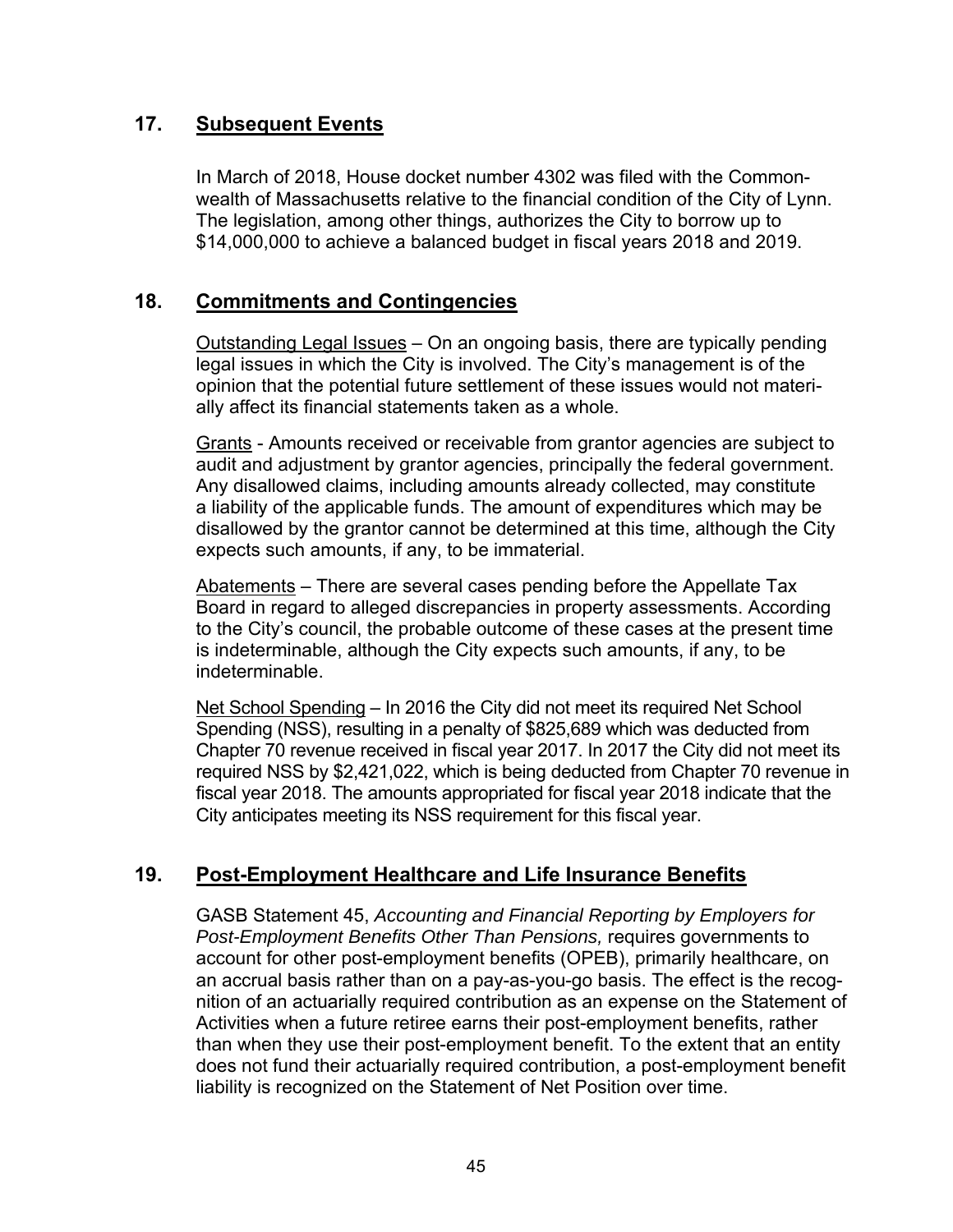#### *A. Plan Description*

In addition to providing the pension benefits described, the City provides post-employment healthcare and life insurance benefits for retired employees through the City's plan. The benefits, benefit levels, employee contributions and employer contributions are governed by Chapter 32 of the Massachusetts General Laws. As of June 30, 2016, the actuarial valuation date, approximately 2,041 retirees and 1,906 active employees meet the eligibility requirements. The plan does not issue a separate financial report.

#### *B. Benefits Provided*

The City provides medical, prescription drug, mental health/substance abuse and life insurance to retirees and their covered dependents. All active employees who retire from the City and meet the eligibility criteria will receive these benefits.

#### *C. Funding Policy*

Retirees contribute various amounts based on active blended rates of the cost of the health plan, as determined by the City. The City contributes the remainder of the health plan costs on a pay-as-you-go basis.

#### *D. Annual OPEB Costs and Net OPEB Obligation*

The City's fiscal year 2017 annual OPEB expense is calculated based on the annual required contribution of the employer (ARC), an amount actuarially determined in accordance with the parameters of GASB Statement No. 45. The ARC represents a level of funding that, if paid on an ongoing basis, is projected to cover the normal cost per year and amortize the unfunded actuarial liability over a period of thirty years.

The following table shows the components of the City's annual OPEB cost for the year ending June 30, 2017, the amount actually contributed to the plan, and the change in the City's net OPEB obligation based on an actuarial valuation as of June 30, 2016 (in thousands):

| <b>Annual Required Contribution (ARC)</b> | \$<br>33,580  |
|-------------------------------------------|---------------|
| Interest on net OPEB obligation           | 7,218         |
| Adjustment to ARC                         | (6, 405)      |
| Annual OPEB cost                          | 34,393        |
| Contributions made                        | (17, 467)     |
| Increase in net OPEB obligation           | 16,926        |
| Net OPEB obligation - beginning of year   | 206,238       |
| Net OPEB obligation - end of year         | \$<br>223,164 |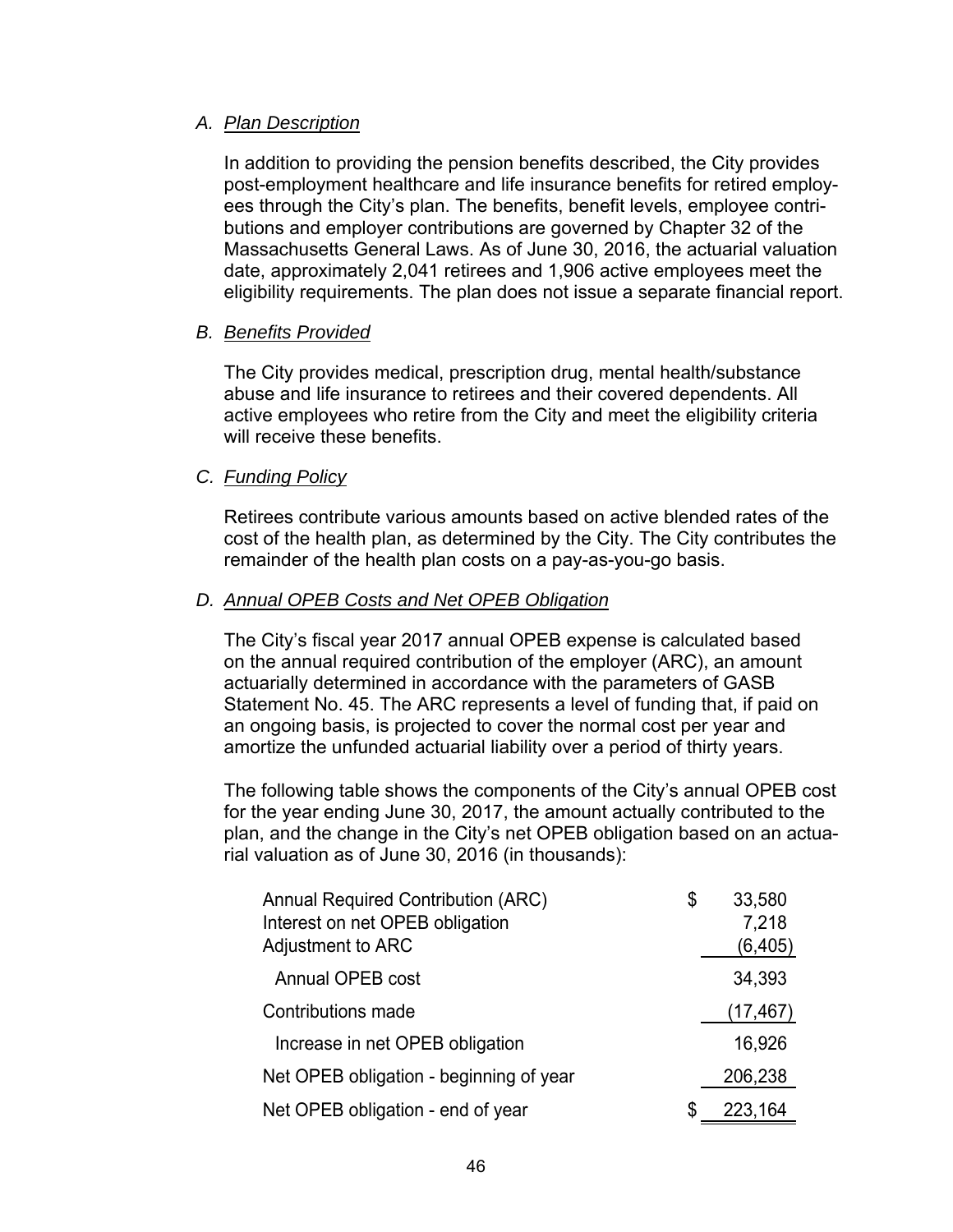|                          | Annual      | Percentage of           |                 |
|--------------------------|-------------|-------------------------|-----------------|
|                          | <b>OPEB</b> | <b>OPEB</b>             | <b>Net OPEB</b> |
| <b>Fiscal Year Ended</b> | Cost        | <b>Cost Contributed</b> | Obligation      |
| 2017                     | \$34,393    | 50.79%                  | \$223,164       |
| 2016                     | \$33,143    | 49.59%                  | \$206,238       |
| 2015                     | \$44,699    | 33.71%                  | \$189,529       |
| 2014                     | \$42,683    | 39.70%                  | \$159,900       |
| 2013                     | \$43,414    | 35.83%                  | \$134,162       |
| 2012                     | \$41,444    | 33.36%                  | \$106,303       |

The City's annual OPEB cost, the percentage of annual OPEB cost contributed to the plan, and the net OPEB obligation were as follows (in thousands):

The City's net OPEB obligation as of June 30, 2017 is recorded as a noncurrent liability.

# *E. Funded Status and Funding Progress*

The funded status of the plan as of June 30, 2016, the date of the most recent actuarial valuation, was as follows (in thousands):

| Actuarial accrued liability (AAL)<br>Actuarial value of plan assets | S | 602,775 |
|---------------------------------------------------------------------|---|---------|
| Unfunded actuarial accrued liability (UAAL)                         |   | 602,775 |
| Funded ratio (actuarial value of plan assets/AAL)                   |   | 0%      |
| Covered payroll (active plan members)                               |   | 160,409 |
| UAAL as a percentage of covered payroll                             |   | 375.8%  |

Actuarial valuations of an ongoing plan involve estimates of the value of reported amount and assumptions about the probability of occurrence of events far into the future. Examples included assumptions about future employment, mortality, and the healthcare cost trend. Amounts determined regarding the funded status of the plan and the annual required contributions of the employer are subject to continual revision, as actual results are compared with past expectations and new estimates are made about the future. The Schedule of OPEB Funding Progress, presented as required supplementary information following the Notes to the Financial Statements, presents multiyear trend information that shows whether the actuarial value of plan assets is increasing or decreasing over time relative to the actuarial accrued liabilities for benefits.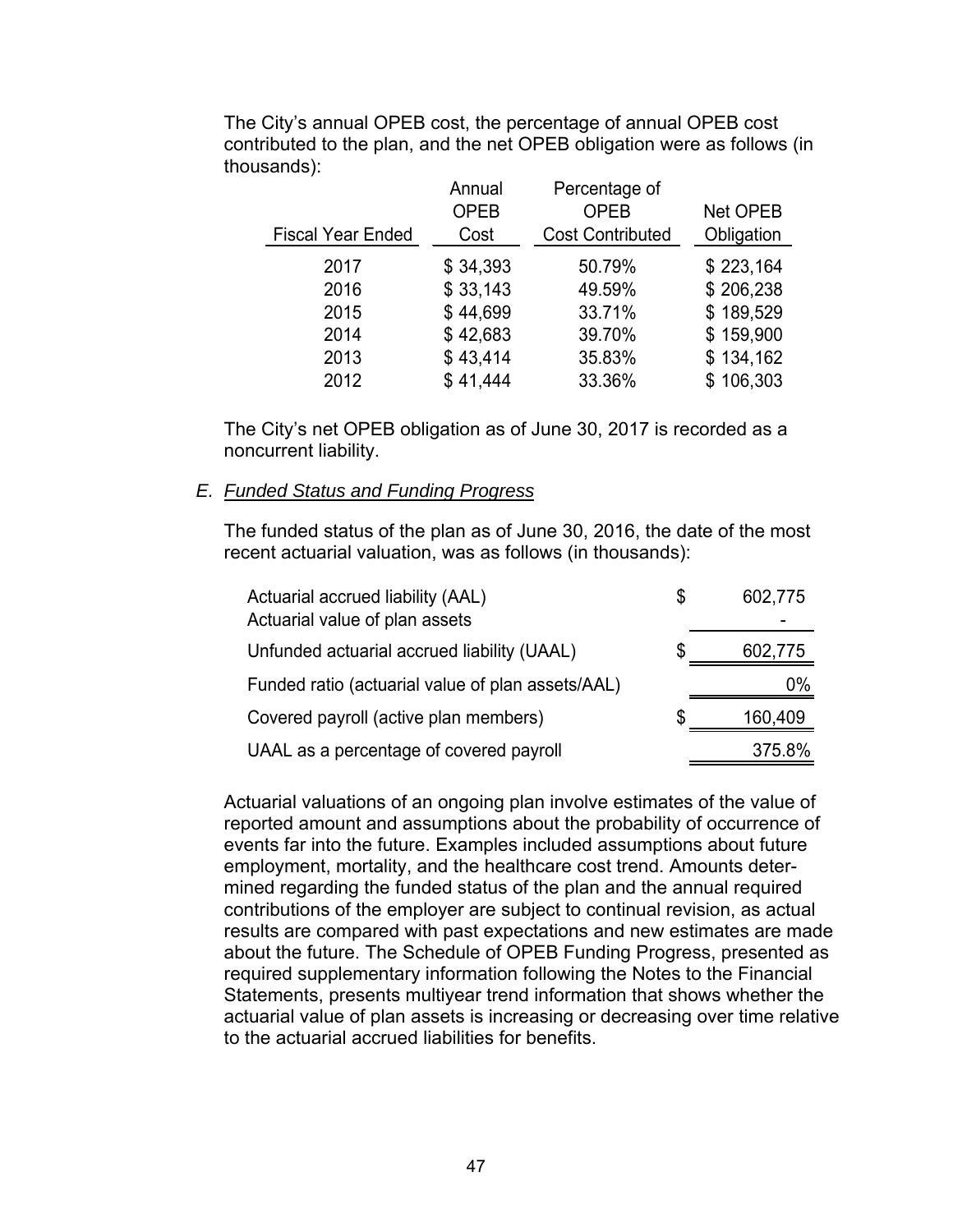#### *F. Actuarial Methods and Assumptions*

Projections of benefits for financial reporting purposes are based on the plan as understood by the City and the plan members and include the types of benefits provided at the time of each valuation and the historical pattern of sharing of benefit costs between the City and plan members to that point. The actuarial methods and assumptions used include techniques that are designed to reduce short-term volatility in actuarial accrued liabilities and the actuarial value of assets, consistent with the long-term perspective of the calculations.

In the June 30, 2016 actuarial valuation, the projected unit credit cost method was used. The actuarial value of assets was not determined, as the City has not advance funded its obligation. The actuarial assumptions included a 3.5% investment rate of return and an initial annual healthcare cost trend rate of 6.0% which decreases to a 4.5% long-term rate for all healthcare benefits after five years. The amortization costs for the initial UAAL is a level percentage of payroll for a period of 30 years, on a closed basis. This has been calculated assuming the amortization payment increases at a rate of 4.0%.

# **20. Retirement System**

The City follows the provisions of GASB Statement No. 67 *Financial Reporting*  for Pension Plans – an amendment of GASB Statement No. 25 and GASB Statement No. 68, *Accounting and Financial Reporting for Pensions – an amendment of GASB Statement No. 27,* with respect to the employees' retirement funds.

#### *A. Plan Description*

The City is a member of the Lynn Contributory Retirement System and is governed by Chapter 32 of the Massachusetts General Laws. Because of the significance of its operational and financial relationship with the City, the System is included as a pension trust fund in the City's basic financial systems.

Substantially all employees of the City (except teachers and administrators under contract employed by the School Department) Lynn Housing Authority, and Lynn Water and Sewer Commission are members of the Lynn Contributory Retirement System (the System), a cost sharing, multiple employer public employee retirement system (PERS). Eligible employees must participate in the System. The pension plan provides pension benefits, deferred allowances, and death and disability benefits. Chapter 32 of the Massachusetts General Laws establishes the authority of the System, contribution percentages and benefits paid.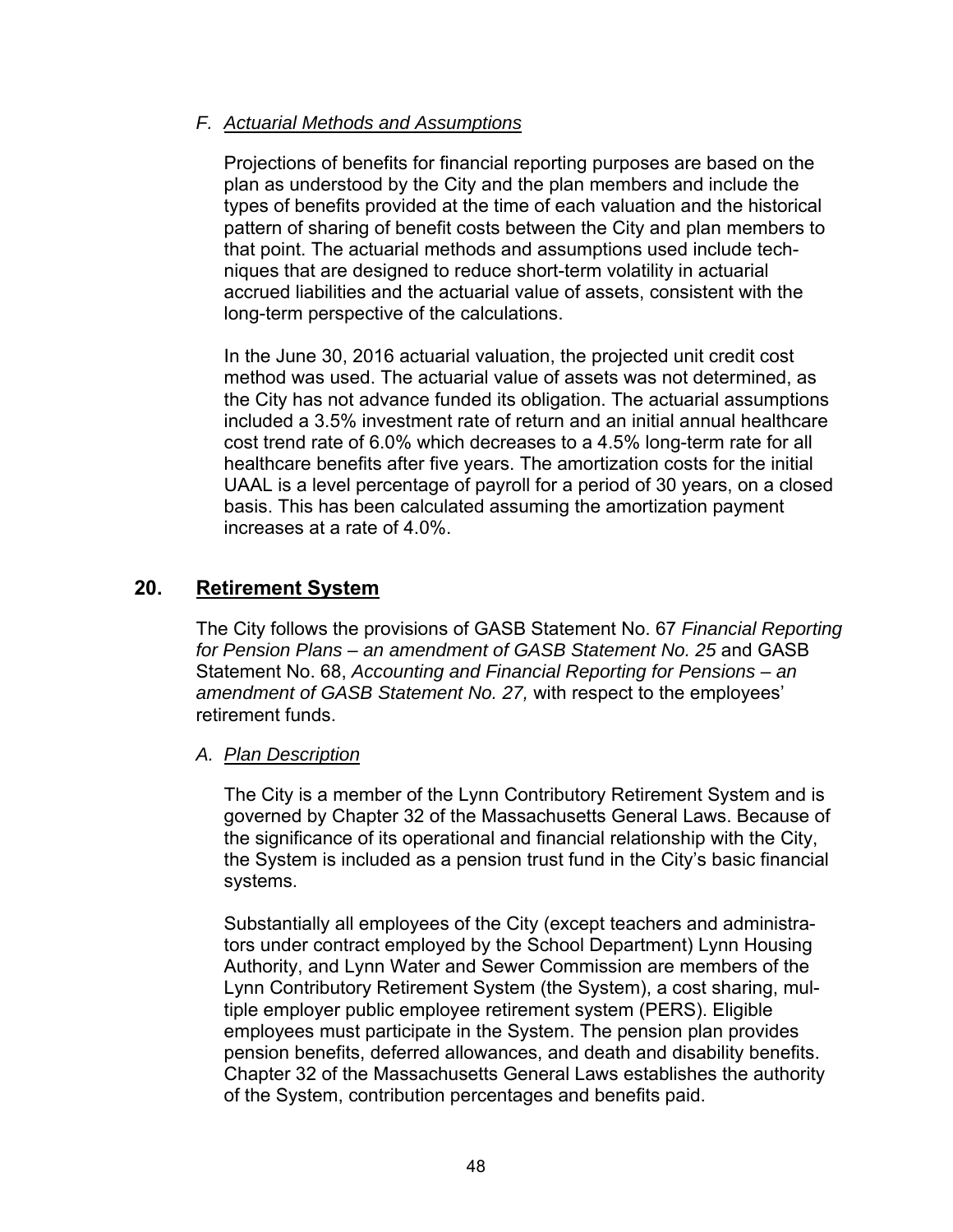The System is governed by a five-member board. The five members include two appointed by the City, two elected by the members and retirees, and a fifth member chosen by the other four members with the approval of the Public Employee Retirement Administration Commission. The System Retirement Board does not have the authority to amend benefit provisions.

Membership of each plan consisted of the following at January 1, 2015:

| Retirees and beneficiaries receiving benefits                         | 1,189 |
|-----------------------------------------------------------------------|-------|
| Terminated plan members entitled to but not yet<br>receiving benefits | 239   |
| Active plan members                                                   | 1,307 |
| Total                                                                 | 2,735 |
| Number of participating employers                                     |       |

#### **Participant Retirement Benefits**

The System provides for retirement allowance benefits up to a maximum of 80% of a member's highest three-year average annual rate of regular compensation for those hired prior to April 2, 2012 and the highest fiveyear average annual rate of regular compensation for those first becoming members of the Massachusetts System on or after that date. However, per Chapter 176 of the Acts of 2011, for members who retire on or after April 2, 2012, if in the 5 years of creditable service immediately preceding retirement, the difference in the annual rate of regular compensation between any 2 consecutive years exceeds 100 percent, the normal yearly amount of the retirement allowance shall be based on the average annual rate of regular compensation received by the member during the period of 5 consecutive years preceding retirement. Benefit payments are based upon a member's age, length of creditable service, level of compensation and group classification.

A retirement allowance may be received at any age, upon attaining 20 years of service. The plan also provides for retirement at age 55 if the participant was a member prior to January 1, 1978, with no minimum vesting requirements. If the participant was a member on or after January 1, 1978 and a member of Groups 1 or 2, then a retirement allowance may be received if the participant (1) has at least 10 years of creditable service, (2) is age 55, (3) voluntarily left City employment on or after that date, and (4) left accumulated annuity deductions in the fund. Members of Group 4, have no minimum vesting requirements, however, must be at least age 55. Groups 2 and 4 require that participants perform the duties of the Group position for at least 12 months immediately prior to retirement.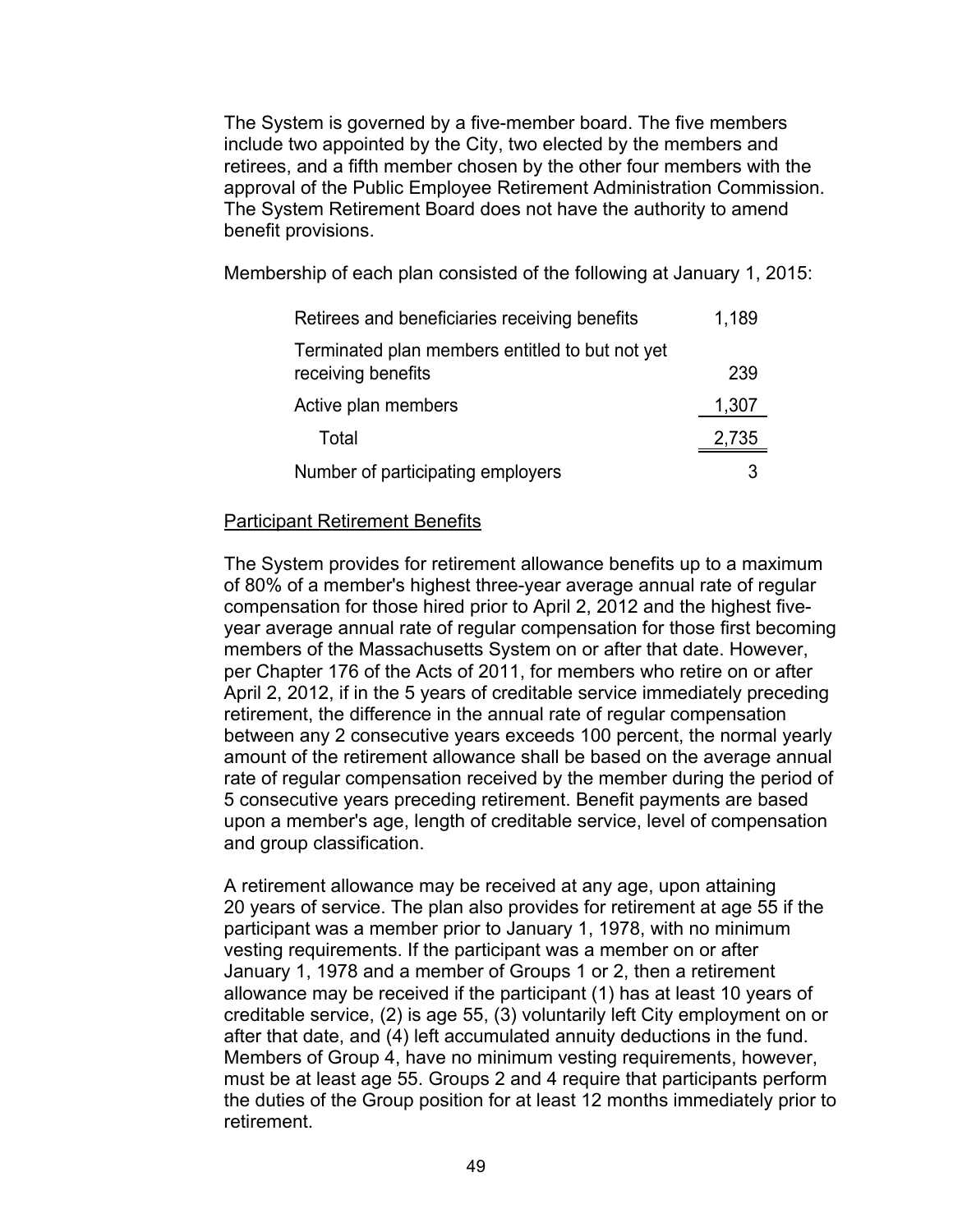A participant who became a member on or after April 2, 2012 is eligible for a retirement allowance upon 10 years creditable service and reaching ages 60 or 55 for Groups 1 and 2, respectively. Participants in Group 4 must be at least age 55. Groups 2 and 4 require that participants perform the duties of the Group position for at least 12 months immediately prior to retirement.

A retirement allowance consists of two parts: an annuity and a pension. A member's accumulated total deductions and a portion of the interest they generate constitute the annuity. The difference between the total retirement allowance and the annuity is the pension. The average retirement benefit is approximately 80-85% pension and 15-20% annuity.

#### Participant Refunds

Employees who resign from service and who are not eligible to receive a retirement allowance are entitled to request a refund of their accumulated total deductions. Members voluntarily withdrawing with at least 10 years of service or involuntarily withdrawing receive 100% of the regular interest that has accrued on those accumulated total deductions. Members voluntarily withdrawing with less than 10 years of service get credited interest each year at a rate of 3%.

#### Participants Contributions

Participants contribute a set percentage of their gross regular compensation annually. Employee contribution percentages are specified in Chapter 32 of the Massachusetts General Laws. The employee's individual contribution percentage is determined by their date of entry into the system. In addition, all employees hired on or after January 1, 1979 contribute an additional 2% on all gross regular compensation over the rate of \$30,000 per year. The percentages are as follows:

| Before January 1, 1975              | $5\%$ |
|-------------------------------------|-------|
| January 1, 1975 - December 31, 1983 | 7%    |
| January 1, 1984 - June 30, 1996     | 8%    |
| Beginning July 1, 1996              | $9\%$ |

For those members entering a Massachusetts System on or after April 2, 2012 in Group 1, the contribution rate will be reduced to 6% when at least 30 years of creditable service has been attained.

#### Employer Contributions

Employers are required to contribute at actuarially determined rates as accepted by the Public Employee Retirement Administration Commission (PERAC).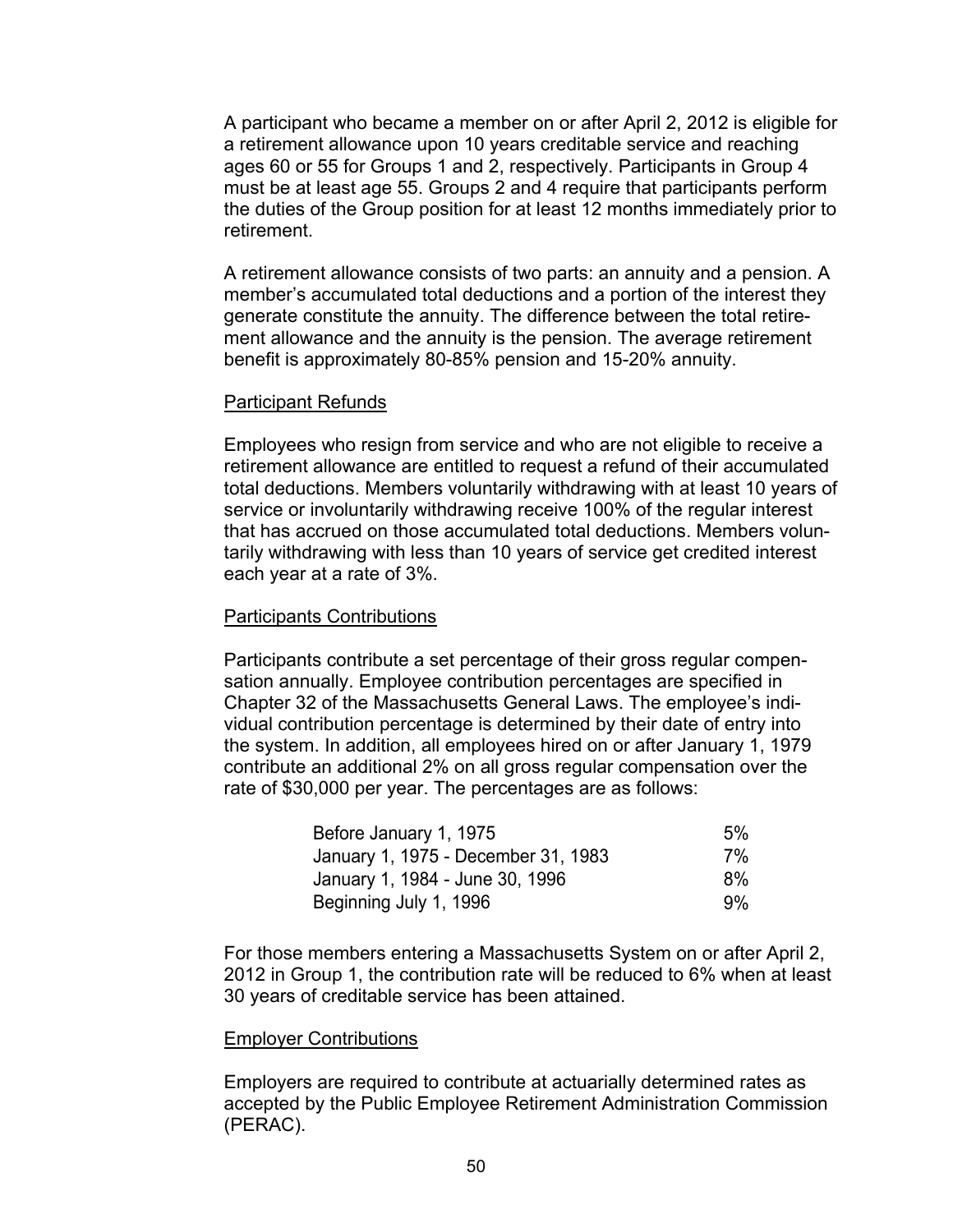The City's contribution to the System for the year ended June 30, 2017 was \$27,227,177, which was equal to its annual required contribution.

#### *B. Summary of Significant Accounting Policies*

The accounting policies of the System as reflected in the accompanying financial statements for the year ended June 30, 2017 conform to generally accepted accounting principles for public employee retirement systems (PERS). The more significant accounting policies of the System are summarized below:

Basis of Accounting - Contributory retirement system financial statements are prepared using the accrual basis of accounting. Plan member contributions are recognized as revenue in the period in which the members provide services to the employer. Employer contributions are recognized when due and the employer has made a formal commitment to provide the contributions. Benefits and refunds are recognized when due and payable in accordance with the terms of the plan.

#### Investments

### *Investment Policy*

Investments are reported at fair value in accordance with PERAC requirements. System assets are managed on a total return basis with a long-term objective of achieving and maintaining a fully funded status for the benefits provided through the pension plan.

#### *Rate of Return*

For the year ended December 31, 2016, the annual money-weighted rate of return on pension plan investments, net of pension plan investment expenses, was 7.51%. The money-weighted rate of return expresses investment performance, net of investment expense, adjusted for the changing amounts actually invested.

#### Net Pension Liability

For purposes of measuring the net pension liability, deferred outflows of resources and deferred inflows of resources related to pensions, and pension expense, information about the fiduciary net position of the System and additions to/deductions from System's fiduciary net position have been determined on the same basis as they are reported by System. For this purpose, benefit payments (including refunds of employee contributions) are recognized when due and payable in accordance with benefit terms. Investments are reported at fair value.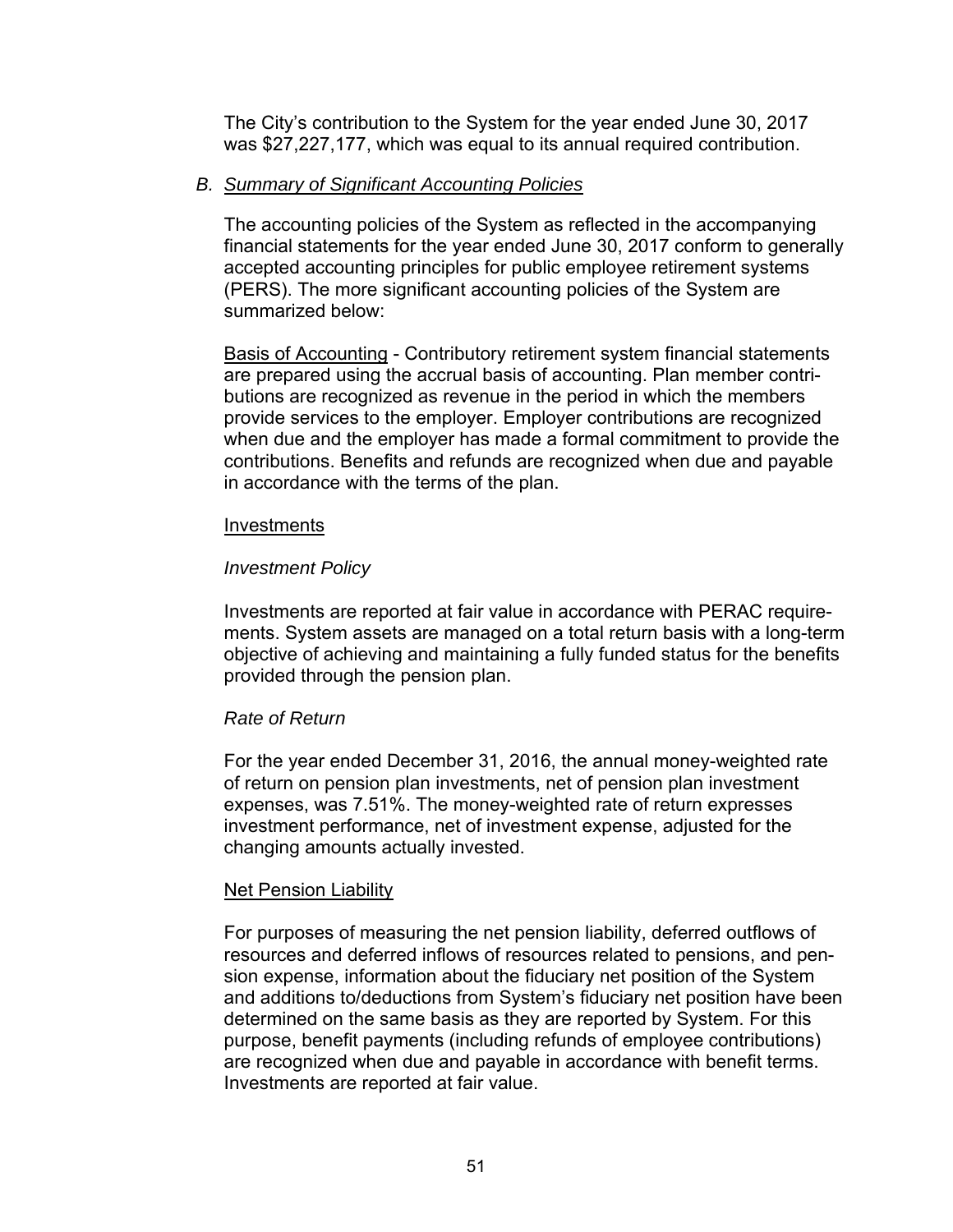#### *C. Net Pension Liability of Participating Employers*

The net pension liability was based on an actuarial valuation dated January 1, 2015, and rolled forward to December 31, 2016.

#### Net Pension Liability of Employers

The components of the net pension liability of the participating employers at June 30, 2017 were as follows (in thousands):

| <b>Total pension liability</b>        | 629,130    |
|---------------------------------------|------------|
| Plan fiduciary net position           | (306, 313) |
| Employers' net pension liability      | 322,817    |
| Plan fiduciary net position as a      |            |
| percentage of total pension liability | 48.69%     |

#### Actuarial Assumptions

A summary of the actuarial assumptions as of the latest actuarial valuation is shown below:

| <b>Valuation Date</b>                     | January 1, 2015                 |
|-------------------------------------------|---------------------------------|
| Actuarial cost method                     | <b>Entry Age Normal</b>         |
| Actuarial assumptions:                    |                                 |
| Investment rate of return                 | 7.60%                           |
| Projected salary increases                | 4.25% for Group 1 and 4.75% for |
|                                           | Group 4                         |
| Inflation rate                            | Not explicitly assumed          |
| Post-retirement cost-of-living adjustment | 3% of first \$14,000            |
|                                           |                                 |

Actuarial valuation of the ongoing Systems involves estimates of the reported amounts and assumptions about probability of occurrence of events far into the future. Examples include assumptions about future employment mortality and future salary increases. Amounts determined regarding the net pension liability are subject to continual revision, as actual results are compared with past expectations and new estimates are made about the future. The actuarial assumptions used in the December 31, 2015 valuation were based on the results of the most recent actuarial experience study, dated January 1, 2015, which was for the period January 1, 2013 through December 31, 2014.

Mortality rates were based on pre-retirement rates that reflect the RP-2000 Employees table projected generationally with Scale BB and a base year of 2009 (gender distinct). Post retirement rates reflect the RP-2000 Healthy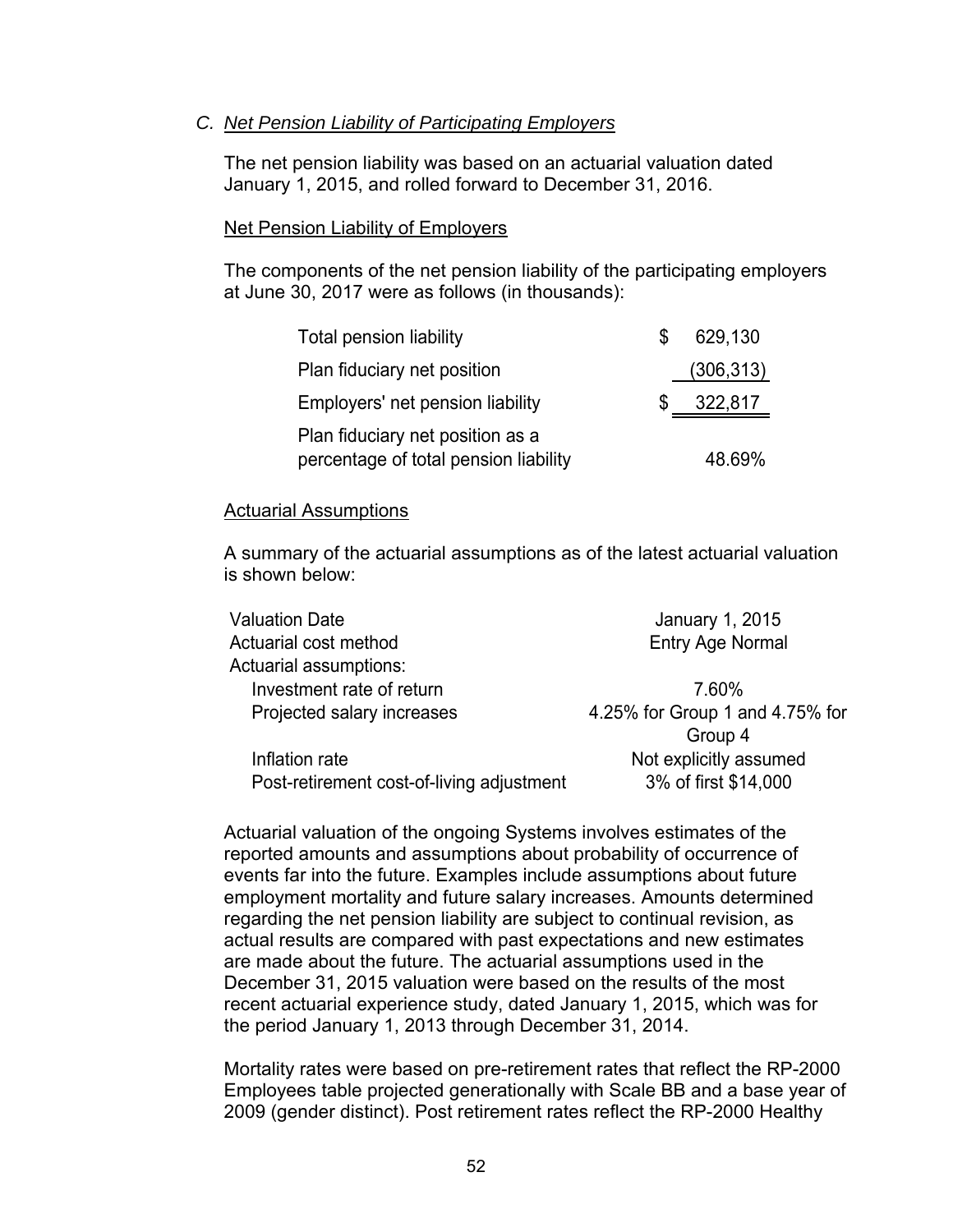Annuitant table projected generationally with Scale BB and a base year of 2009 (gender distinct). For disabled retirees, this table is set forward 3 years.

#### **Target Allocations**

The long-term expected rate of return on pension plan investments was selected from a best estimate range determined using the building block approach. Under this method, an expected future real return range (expected returns, net of pension plan investment expense and inflation) is calculated separately for each asset class. These ranges are combined to produce the long-term expected rate of return by weighting the expected future real rates of return net of investment expenses by the target asset allocation percentage and by adding expected inflation. The target allocation and best estimates of arithmetic real rates of return for each major class are summarized in the following table:

| <b>Asset Class</b>              | Target<br>Asset<br>Allocation | Long-term<br>Expected<br><b>Real Rate</b><br>of Return |
|---------------------------------|-------------------------------|--------------------------------------------------------|
| International equity            | 22.00%                        | 8.75%                                                  |
| Domestic equity                 | 18.00%                        | 7.63%                                                  |
| <b>Core Fixed Income</b>        | 13.00%                        | 3.76%                                                  |
| Value-added Fixed Income        | 10.00%                        | 6.45%                                                  |
| Private equity                  | 10.00%                        | 9.50%                                                  |
| Real estate                     | 10.00%                        | 6.50%                                                  |
| Hedge funds                     | 9.00%                         | 6.80%                                                  |
| <b>Timber/Natural Resources</b> | 4.00%                         | 7.07%                                                  |
| Portfolio completion strategies | 4.00%                         | 6.18%                                                  |
| Total                           | 100.00%                       |                                                        |

#### Discount Rate

The discount rate used to measure the total pension liability was 7.60%. The projection of cash flows used to determine the discount rate assumed that the plan member contributions will be made at the current contribution rate and that employer contributions will be made at contractually required rates, actuarially determined. Based on those assumptions, the pension plan's fiduciary net position was projected to be available to make all projected future benefit payments to current active and inactive plan members. Therefore, the long-term expected rate of return on pension plan investments was applied to all periods of projected benefit payments to determine the total pension liability.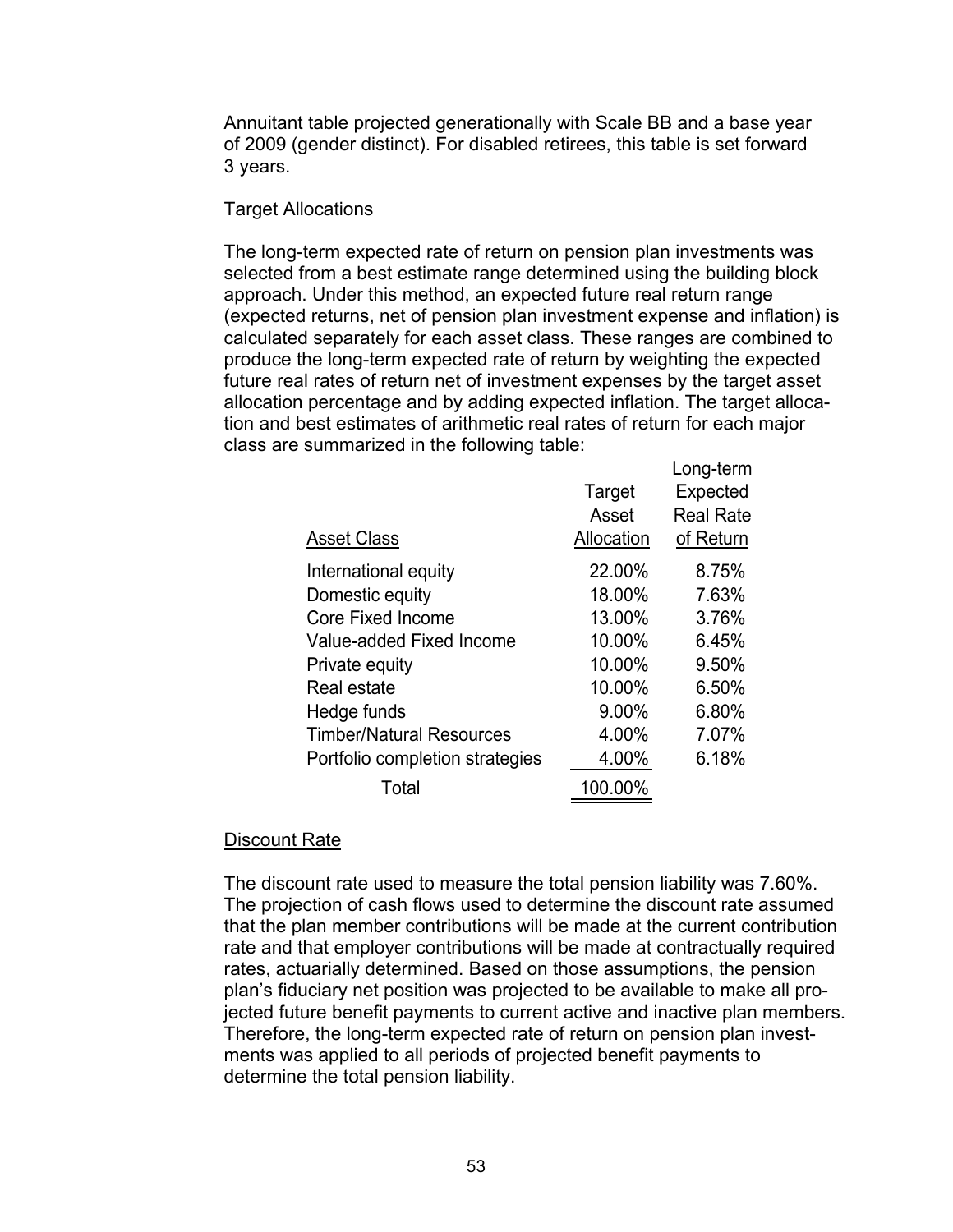#### Sensitivity of the Proportionate Share of the Net Pension Liability to Changes in the Discount Rate

The following presents the City's proportionate share of the net pension liability calculated using the discount rate of 7.60%, as well as what the City's proportionate share of the net pension liability would be if it were calculated using a discount rate that is one percentage-point lower (6.60%) or one percentage-point higher (8.60%) than the current rate (in thousands):

|                          |            |      | Current         |             |
|--------------------------|------------|------|-----------------|-------------|
|                          | $1\%$      |      | <b>Discount</b> |             |
|                          | Decrease   |      | Rate            | 1% Increase |
| <b>Fiscal Year Ended</b> | $(6.60\%)$ |      | $(7.60\%)$      | $(8.60\%)$  |
| December 31, 2015        | 348.987    | $\%$ | 285,532         | 231,837     |

#### *D. Pension Liabilities, Pension Expense, and Deferred Outflows of Resources and Deferred Inflows of Resources Related to Pensions*

At June 30, 2017, the City reported a liability of \$ 285,532,000 for its proportionate share of the net pension liability. The net pension liability was measured as of December 31, 2016, and the total pension liability used to calculate the net pension liability was determined by an actuarial valuation as of January 1, 2015. The City's proportion of the net pension liability was based on a projection of the City's long-term share of contributions to the pension plan relative to the projected contributions of all participating employers, actuarially determined. At December 31, 2016, the City's proportion was 88.45%.

For the year ended June 30, 2017, the City recognized pension expense of \$32,681,000. In addition, the City reported deferred outflows of resources and deferred inflows of resources related to pensions from the following sources (in thousands):

|                                             | Deferred         | <b>Deferred</b>  |
|---------------------------------------------|------------------|------------------|
|                                             | Outflows of      | (Inflows) of     |
|                                             | <b>Resources</b> | <b>Resources</b> |
| Differences between expected and actual     |                  |                  |
| experience                                  | \$               | \$<br>(991)      |
| Net difference between projected and actual |                  |                  |
| earnings on pension plan investments        | 10,737           |                  |
| Changes in proportions and contributions    | 369              | (564)            |
| Changes of assumptions                      | 12,246           |                  |
| Total                                       | 23,352           | 1,555)           |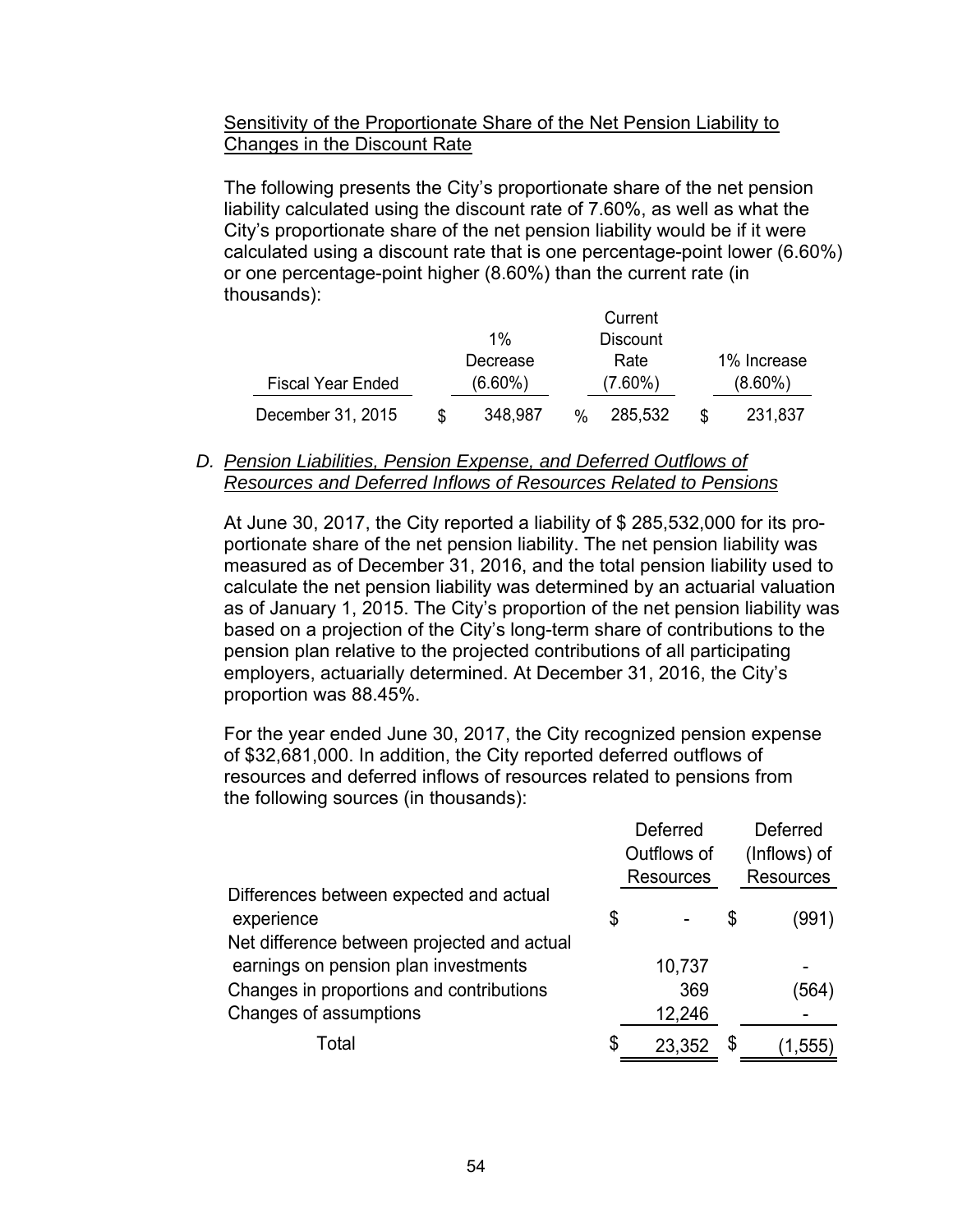Amounts reported as deferred outflows and deferred inflows of resources related to pensions will be recognized in pension expense as follows (in thousands):

|                     | Outflows         |
|---------------------|------------------|
|                     | (Inflows) of     |
|                     | <b>Resources</b> |
| Year ended June 30: |                  |
| 2018                | \$<br>7,584      |
| 2019                | 7,584            |
| 2020                | 6,296            |
| 2021                | 333              |
| Total               | 21,797           |

# **21. Massachusetts Teachers' Retirement System (MTRS)**

#### *A. Plan Description*

The Massachusetts Teachers' Retirement System (MTRS) is a public employee retirement system (PERS) that administers a cost-sharing multiemployer defined benefit plan, as defined in Governmental Accounting Standards Board (GASB) Statement No. 67, Financial Reporting for Pension Plans. MTRS is managed by the Commonwealth on behalf of municipal teachers and municipal teacher retirees. The Commonwealth is a nonemployer contributor and is responsible for all contributions and future benefit requirements of the MTRS. The MTRS covers certified teachers in cities (except Boston), towns, regional school districts, charter schools, educational collaboratives, and Quincy College. The MTRS is part of the Commonwealth's reporting entity and does not issue a standalone audited financial report.

Management of MTRS is vested in the Massachusetts Teachers' Retirement Board (MTRB), which consists of seven members—two elected by the MTRS members, one who is chosen by the six other MTRB members, the State Treasurer (or their designee), the State Auditor (or their designee), a member appointed by the Governor, and the Commissioner of Education (or their designee), who serves ex-officio as the Chairman of the MTRB.

#### *B. Benefits Provided*

MTRS provides retirement, disability, survivor, and death benefits to members and their beneficiaries. Massachusetts General Laws (MGL) establishes uniform benefit and contribution requirements for all contributory PERS. These requirements provide for superannuation retirement allowance benefits up to a maximum of 80% of a member's highest threeyear average annual rate of regular compensation. For employees hired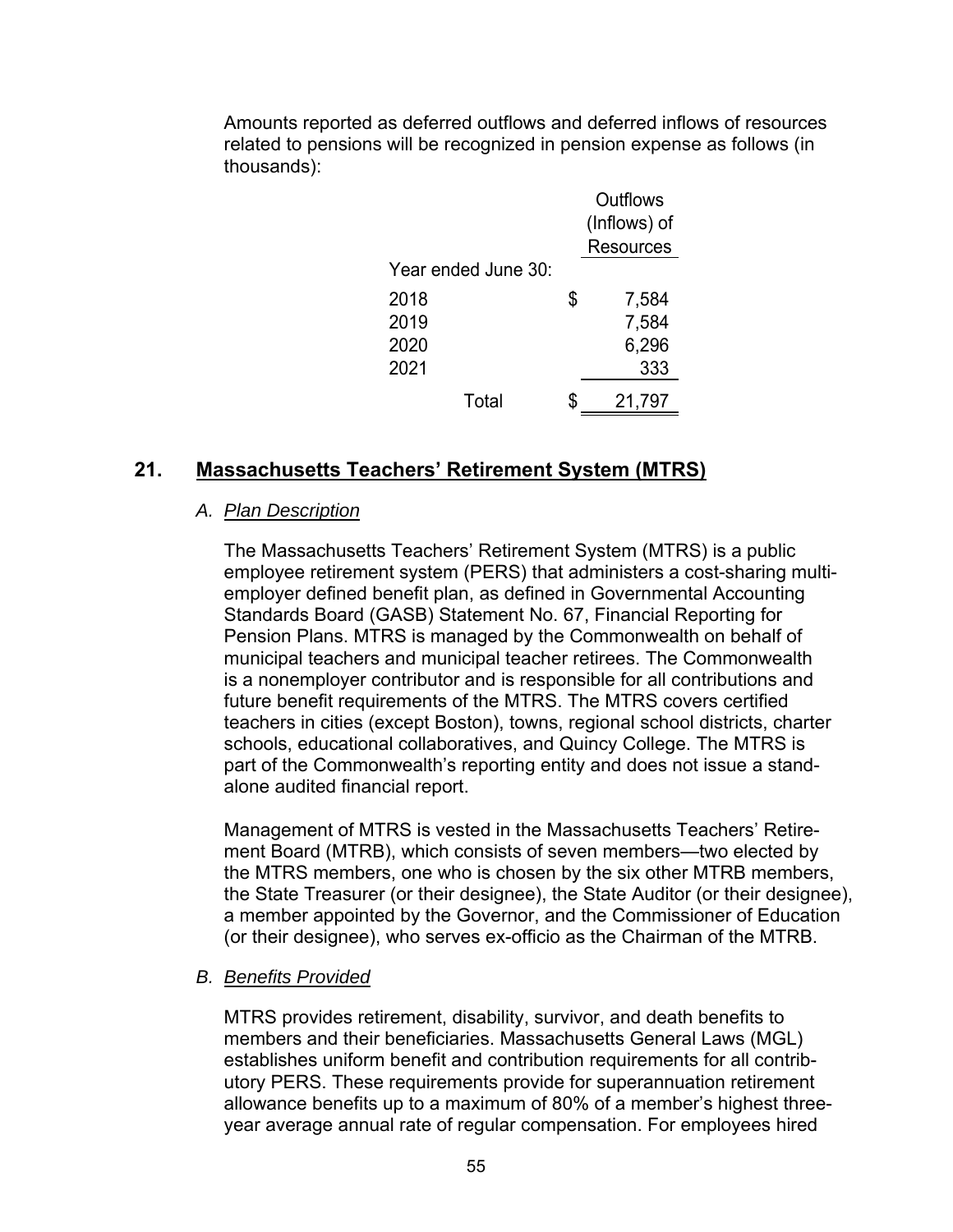after April 1, 2012, retirement allowances are calculated on the basis of the last five years or any five consecutive years, whichever is greater in terms of compensation. Benefit payments are based upon a member's age, length of creditable service, and group creditable service, and group classification. The authority for amending these provisions rests with the Legislature.

Members become vested after ten years of creditable service. A superannuation retirement allowance may be received upon the completion of twenty years of creditable service or upon reaching the age of 55 with ten years of service. Normal retirement for most employees occurs at age 65. Most employees who joined the system after April 1, 2012 cannot retire prior to age 60.

The MTRS' funding policies have been established by Chapter 32 of the MGL. The Legislature has the authority to amend these policies. The annuity portion of the MTRS retirement allowance is funded by employees, who contribute a percentage of their regular compensation. Costs of administering the plan are funded out of plan assets.

*C. Contributions* 

Member contributions for MTRS vary depending on the most recent date of membership:

| <b>Membership Date</b>                            | % of Compensation                                                                                                                       |
|---------------------------------------------------|-----------------------------------------------------------------------------------------------------------------------------------------|
| Prior to 1975<br>1975 - 1983<br>1984 to 6/30/1996 | 5% of regular compensation<br>7% of regular compensation<br>8% of regular compensation                                                  |
| 7/1/1996 to present                               | 9% of regular compensation                                                                                                              |
| 7/1/2001 to present                               | 11% of regular compensation (for teachers<br>hired after 7/1/01 and those accepting provi-<br>sions of Chapter 114 of the Acts of 2000) |
| 1979 to present                                   | An additional 2% of regular compensation in<br>excess of \$30,000                                                                       |

#### *D. Actuarial Assumptions*

The total pension liability for the June 30, 2016 measurement date was determined by an actuarial valuation as of January 1, 2016 rolled forward to June 30, 2016. This valuation used the following assumptions:

- (a) 7.50% investment rate of return, (b) 3.50% interest rate credited to the annuity savings fund and (c) 3.00% cost of living increase per year on the first \$13,000 per year.
- Salary increases are based on analyses of past experience, but range from 4.00% to 7.50%, depending on length of service.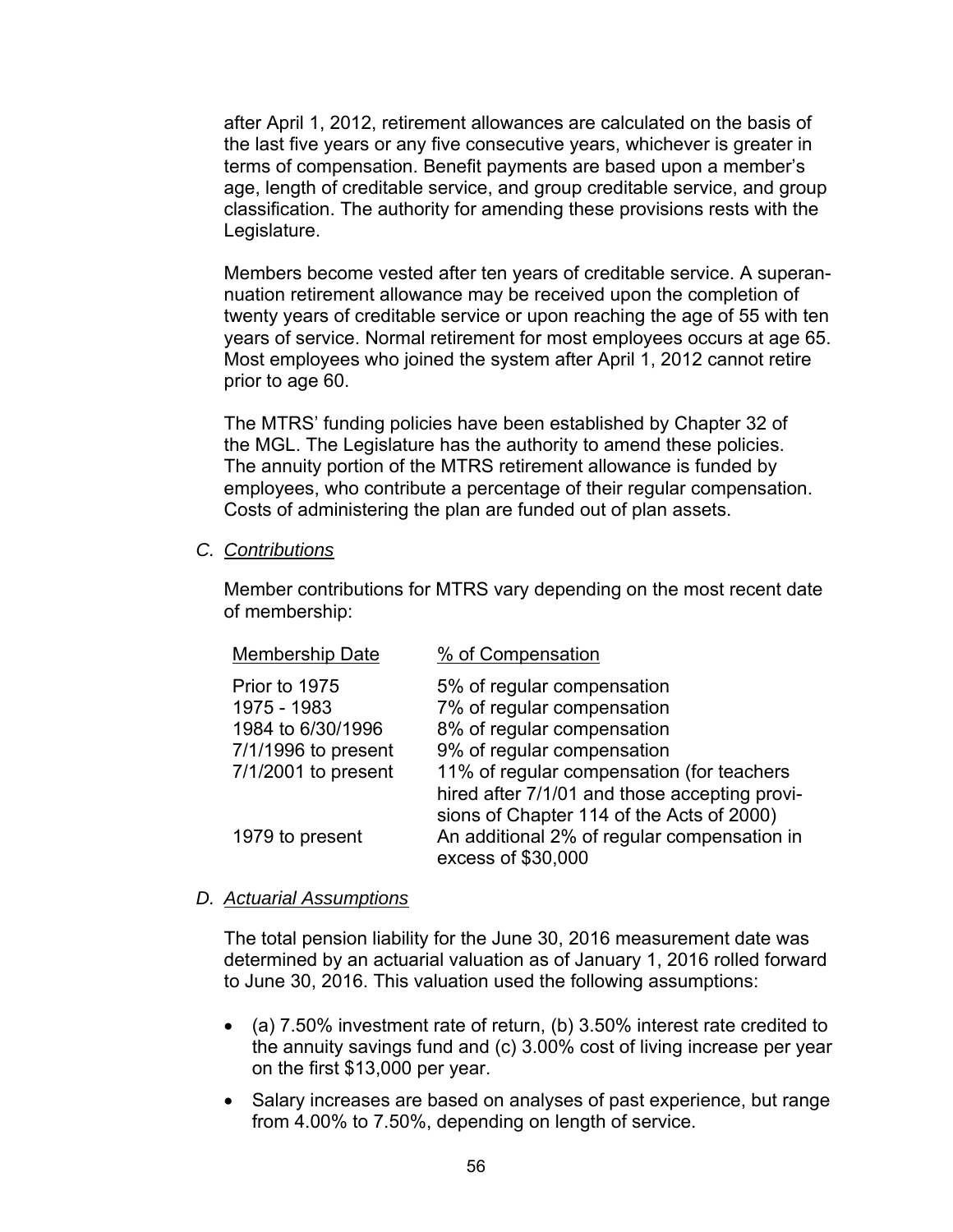- Mortality rates were as follows:
	- Pre-retirement reflects RP-2014 Employees table projected generationally with Scale BB and a base year of 2014 (gender distinct)
	- Post-retirement reflects RP-2014 Healthy Annuitant table projected generationally with Scale BB and a base year of 2014 (gender distinct)
	- $-$  Disability assumed to be in accordance with the RP-2014 Healthy Annuitant table projected generationally with Scale BB and a base year of 2014 set forward 4 years.

Investment assets of the MTRS are with the Pension Reserves Investment Trust (PRIT) Fund. The long-term expected rate of return on pension plan investments was determined using a building-block method in which bestestimate ranges of expected future rates of return are developed for each major asset class. These ranges are combined to produce the long-term expected rate of return by weighting the expected future rates of return by the target asset allocation percentage. Best estimates of geometric rates of return for each major asset class included in the PRIT Fund's target asset allocation as of June 30, 2016 are summarized in the following table:

| <b>Real Rate of Return</b><br>Allocation<br><b>Asset Class</b><br>40.0%<br>6.9%<br>Global equity |  |
|--------------------------------------------------------------------------------------------------|--|
|                                                                                                  |  |
|                                                                                                  |  |
| Core fixed income<br>13.0%<br>1.6%                                                               |  |
| 10.0%<br>8.7%<br>Private equity                                                                  |  |
| 10.0%<br>4.6%<br>Real estate                                                                     |  |
| 10.0%<br>4.8%<br>Value added fixed income                                                        |  |
| 9.0%<br>4.0%<br>Hedge funds                                                                      |  |
| Portfolio completion strategies<br>4.0%<br>3.6%                                                  |  |
| Timber/natural resources<br>4.0%<br>5.4%                                                         |  |
| 100.0%<br>Total                                                                                  |  |

#### *E. Discount Rate*

The discount rate used to measure the total pension liability was 7.5%. The projection of cash flows used to determine the discount rate assumed that plan member contributions will be made at the current contribution rates and the Commonwealth's contributions will be made at rates equal to the difference between actuarially determined contribution rates and the member rates. Based on those assumptions, the net position was projected to be available to make all projected future benefit payments of current plan members. Therefore, the long-term expected rate of return on pension plan investments was applied to all periods of projected benefit payments to determine the total pension liability.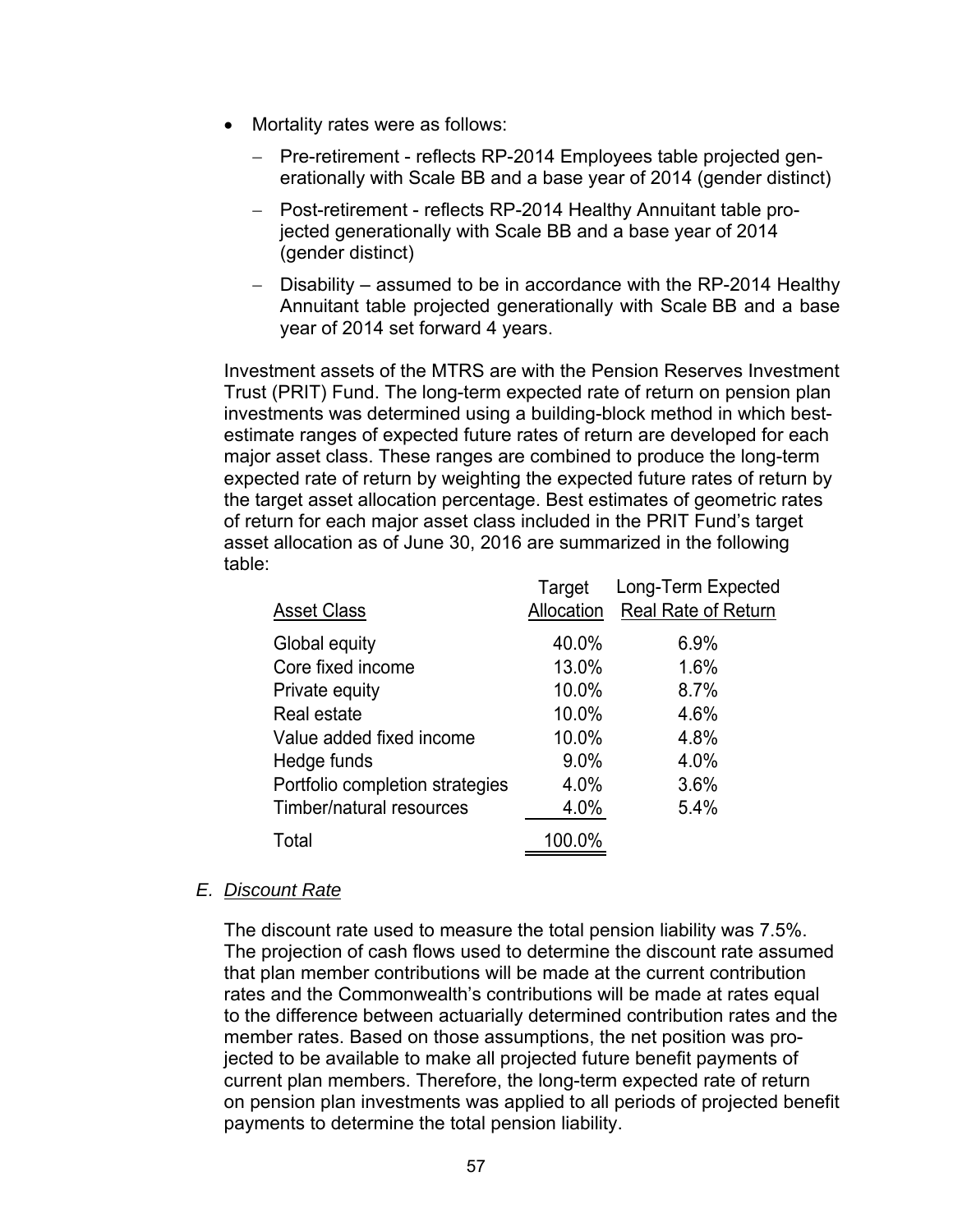## *F. Sensitivity Analysis*

The following illustrates the sensitivity of the collective net pension liability to changes in the discount rate. In particular, the table presents the MTRS collective net pension liability assuming it was calculated using a single discount rate that is one-percentage-point lower or one-percentage-point higher than the current discount rate (amounts in thousands):

| 1% Decrease   | <b>Current Discount</b> | 1% Increase   |
|---------------|-------------------------|---------------|
| to $(6.50\%)$ | Rate (7.50%)            | to $(8.50\%)$ |
| \$27,464,000  | 22,357,928              | \$18,022,000  |

### *G. Special Funding Situation*

The Commonwealth is a nonemployer contributor and is required by statute to make all actuarial determined employer contributions on behalf of the member employers. Therefore, these employers are considered to be in a special funding situation as defined by GASB Statement No. 68, Accounting and Financial Reporting for Pensions (GASB 68) and the Commonwealth is a nonemployer contributing entity in MTRS. Since the employers do not contribute directly to MTRS, there is no net pension liability to recognize for each employer.

#### *H. City Proportions*

In fiscal year 2017 (the most recent measurement period), the Commonwealth's proportionate share of the MTRS' collective net pension liability and pension expense that is associated with the City was \$323,521,810 and \$33,001,346 respectively, based on a proportionate share of 1.447012%. As required by GASB 68, the City has recognized its portion of the collective pension expense as both a revenue and expenditure in the general fund.

# **22. Self-Insurance**

The City self-insures against claims for workers compensation, unemployment and most employee health coverage. Annual estimated requirements for claims are provided in the City's annual operating budget.

#### Health Insurance

The City contracts with an insurance carrier for excess liability coverage and an insurance consultant for claims processing. Under the terms of its insurance coverage, the City is liable for all claims. The claims liability represents an estimate of claims incurred but unpaid at year-end, based on past historical costs and claims paid subsequent to year-end.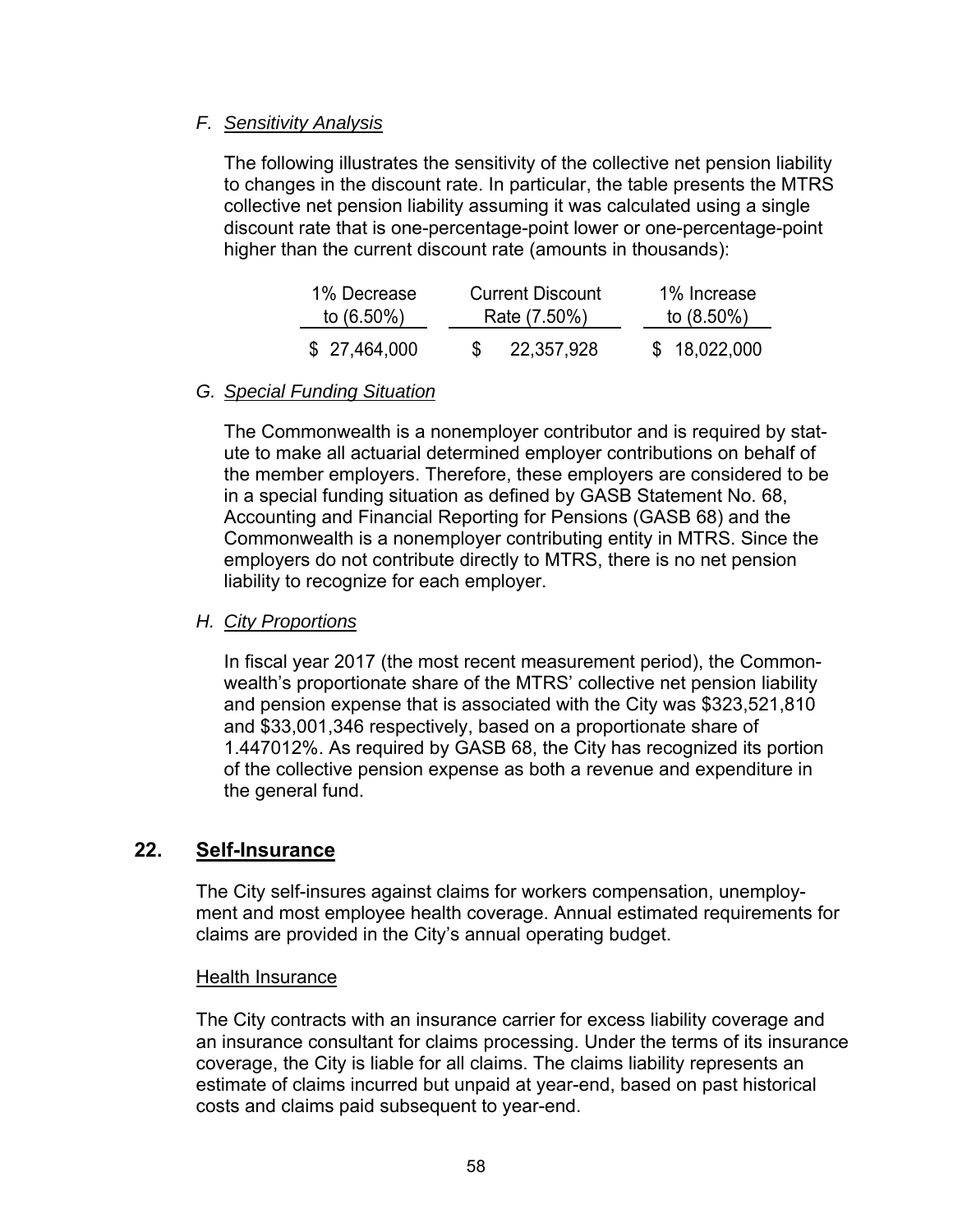Changes in the aggregate liability for claims for the year ended June 30, 2017 are as follows:

|                                                   | Health          |
|---------------------------------------------------|-----------------|
|                                                   | Coverage        |
| Claims liability, beginning of year               | \$<br>7,911,009 |
| Claims incurred/recognized<br>in fiscal year 2017 | 52,191,028      |
| Claims paid in fiscal year 2017                   | (53,188,165)    |
| Claims liability, end of year                     | \$<br>6,913,872 |

The \$3,277,471 estimated liability for claims incurred but not reported includes only an estimate for known loss events expected to later be presented as claims. The City is unable to estimate the amount of unknown loss events expected to become claims and expected future developments on claims already reported.

# **23. Risk Management**

The City is exposed to various risks of loss related to torts; theft of, damage to and destruction of assets; errors and omissions; and natural disasters for which the government carries commercial insurance. There were no significant reductions in insurance coverage from the previous year and have been no material settlements in excess of coverage in any of the past three fiscal years.

# **24. Beginning Fund Balance Reclassification**

The City's major governmental funds for fiscal year 2017, as defined by GASB Statement 34, have changed from the previous fiscal year. Accordingly, the following reconciliation is provided:

|                                               |    | Permanent<br><b>Funds</b> |  | Nonmajor<br>Governmental<br><b>Funds</b> |   | Total      |  |
|-----------------------------------------------|----|---------------------------|--|------------------------------------------|---|------------|--|
| As previously reported<br>Reclass major funds | S  | ۰<br>7,352,754            |  | 27,584,994<br>(7, 352, 754)              | S | 27,584,994 |  |
| As restated                                   | \$ | 7,352,754                 |  | 20,232,240                               | S | 27,584,994 |  |

Fund Basis Financial Statements: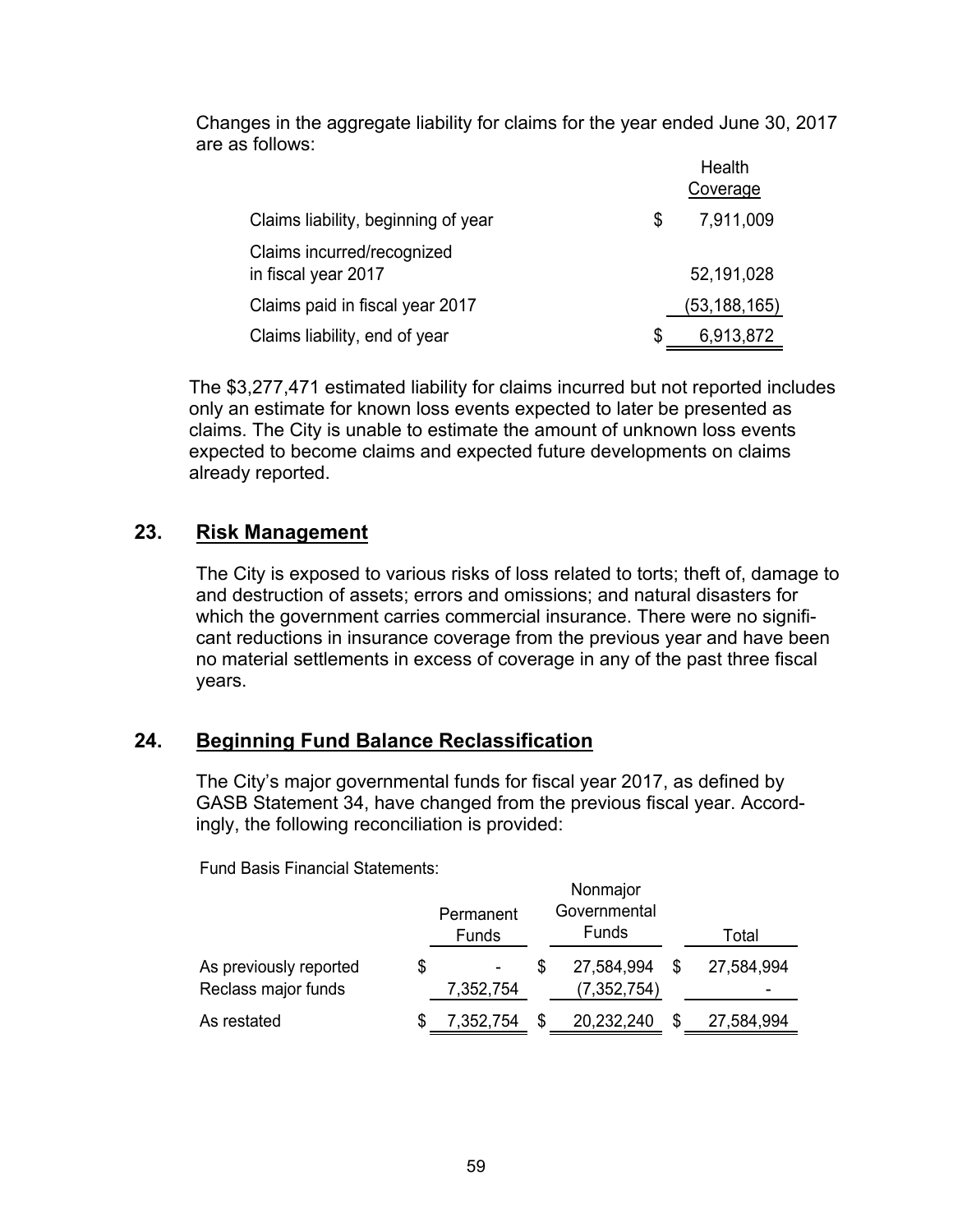# **25. Implementation of New GASB Standard**

The Governmental Accounting Standards Board (GASB) has issued Statement No. 75, *Accounting and Financial Reporting for Postemployment Benefits Other than Pensions*, replacing requirements of Statements No. 45 and 57, effective for the City beginning with its year ending June 30, 2018. This Statement establishes standards for recognizing and measuring liabilities, deferred outflows of resources, deferred inflows of resources, and expense/expenditures. In addition, this Statement details the recognition and disclosure requirements for employers with payables to defined benefit OPEB plans that are administered through trusts that meet the specific criteria and for employers whose employees are provided with defined contribution OPEB.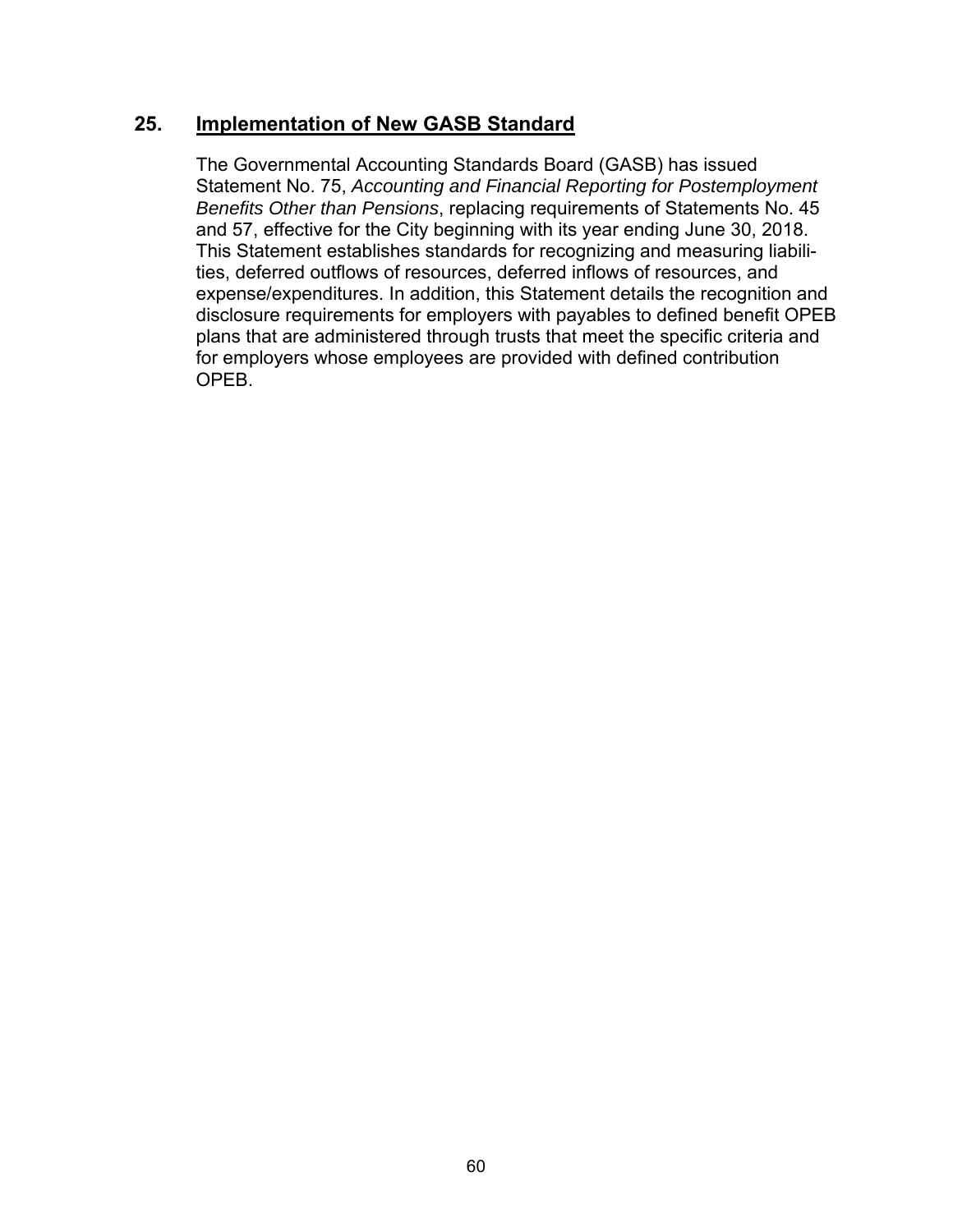#### **SCHEDULE OF PROPORTIONATE SHARE OF THE NET PENSION LIABILITY (GASB 68) REQUIRED SUPPLEMENTARY INFORMATION JUNE 30, 2017 (Unaudited) (Amounts expressed in thousands)**

| Lynn Contributory Retirement System             |                                                             |                                                  |                                                           |                                  |                                                                                           |                                                                             |  |  |  |
|-------------------------------------------------|-------------------------------------------------------------|--------------------------------------------------|-----------------------------------------------------------|----------------------------------|-------------------------------------------------------------------------------------------|-----------------------------------------------------------------------------|--|--|--|
| Fiscal<br><u>Year</u>                           | Measurement<br><u>Date</u>                                  | Proportion<br>of the<br>Net Pension<br>Liability | Proportionate<br>Share of the<br>Net Pension<br>Liability | <b>Covered Payroll</b>           | Proportionate Share of the<br>Net Pension Liability as a<br>Percentage of Covered Payroll | Plan Fiduciary Net Position<br>Percentage of the Total<br>Pension Liability |  |  |  |
| June 30, 2017<br>June 30, 2016<br>June 30, 2015 | December 31, 2016<br>December 31, 2015<br>December 31, 2014 | 88.45%<br>88.29%<br>88.63%                       | \$285.532<br>\$285,870<br>\$255.044                       | \$64.858<br>\$64.858<br>\$61.856 | 440.24%<br>440.76%<br>412.32%                                                             | 48.69%<br>46.65%<br>49.31%                                                  |  |  |  |

| Massachusetts Teachers' Retirement System |                                |                                            |                                              |                                                                                                                     |                                                             |  |                        |                                                                                 |                                                                     |
|-------------------------------------------|--------------------------------|--------------------------------------------|----------------------------------------------|---------------------------------------------------------------------------------------------------------------------|-------------------------------------------------------------|--|------------------------|---------------------------------------------------------------------------------|---------------------------------------------------------------------|
| Fiscal                                    | Measurement                    | Proportion<br>of the<br><b>Net Pension</b> | Proportionate<br>Share of the<br>Net Pension | Commonwealth of<br>Massachusetts' Total<br><b>Proportionate Share</b><br>of the Net Pension<br>Liability Associated | Total Net<br>Pension<br>Liability<br>Associated<br>with the |  |                        | Proportionate<br>Share of the<br>Net Pension<br>Liability as a<br>Percentage of | Plan Fiduciary<br><b>Net Position</b><br>Percentage of<br>the Total |
| Year                                      | Date                           | Liability                                  | Liability                                    | with the City                                                                                                       | City                                                        |  | <b>Covered Pavroll</b> | <b>Covered Pavroll</b>                                                          | Pension Liability                                                   |
| June 30, 2017<br>June 30, 2016            | June 30, 2016<br>June 30, 2015 | 1.447012%<br>1.457250%                     | S<br>-<br>\$<br>$\overline{\phantom{a}}$     | \$323.522<br>\$298.585                                                                                              | \$323.522<br>\$298.585                                      |  | 95.853<br>92.373       | $0.00\%$<br>$0.00\%$                                                            | 52.73%<br>55.38%                                                    |
| June 30, 2015                             | June 30, 2014                  | 1.384225%                                  | S                                            | \$220.041                                                                                                           | \$220,041                                                   |  | 84.874                 | $0.00\%$                                                                        | 61.64%                                                              |

*Schedules are intended to show information for 10 years. Additional years will be displayed as they become available.*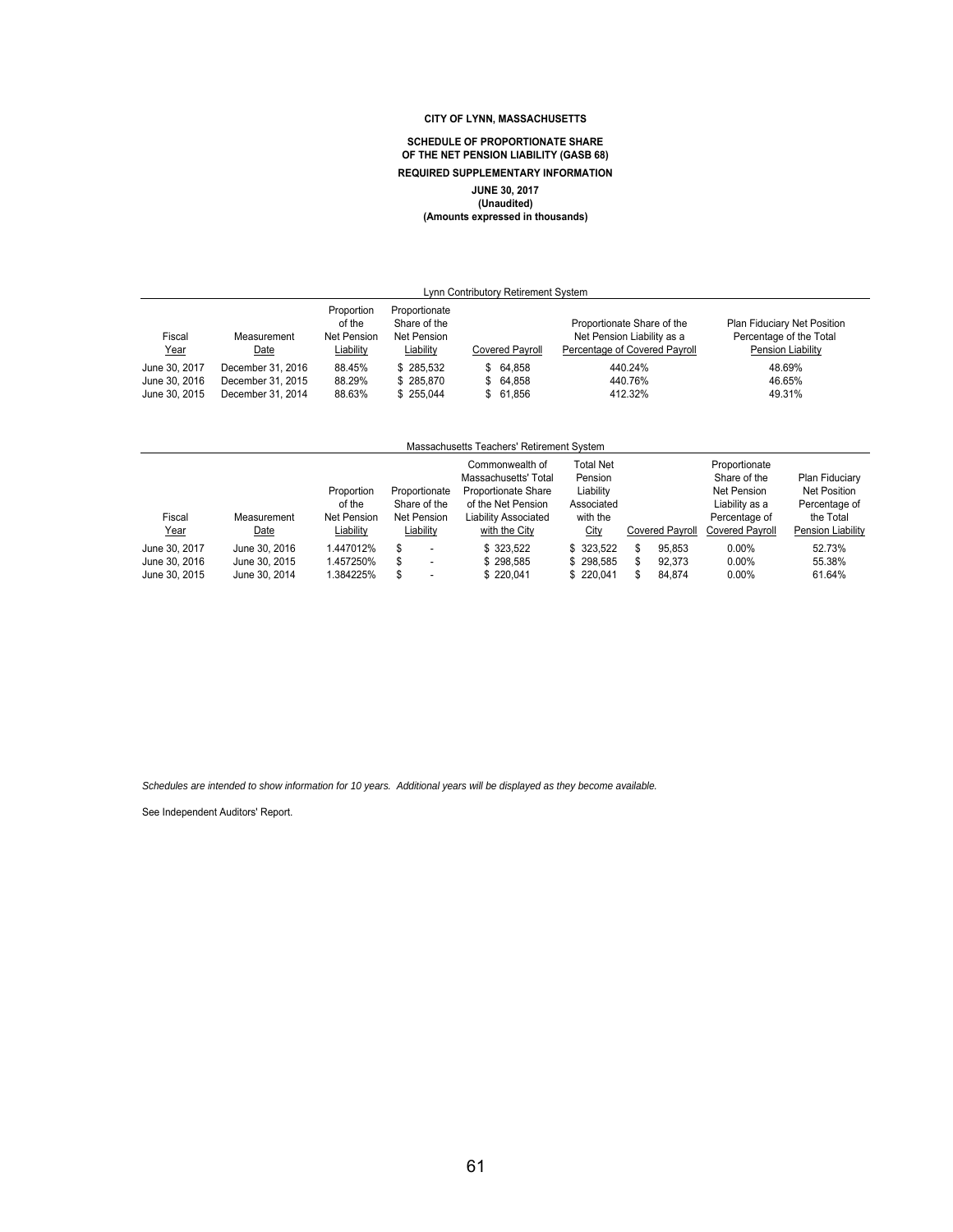# **SCHEDULE OF PENSION CONTRIBUTIONS (GASB 68) REQUIRED SUPPLEMENTARY INFORMATION JUNE 30, 2017**

# **(Unaudited) (Amounts expressed in thousands)**

| Lynn Contributory Retirement System             |                                           |                                           |                                                                                                    |                                  |                                                               |  |  |  |
|-------------------------------------------------|-------------------------------------------|-------------------------------------------|----------------------------------------------------------------------------------------------------|----------------------------------|---------------------------------------------------------------|--|--|--|
| Contributions in<br>Relation to the             |                                           |                                           |                                                                                                    |                                  |                                                               |  |  |  |
| Fiscal<br>Year                                  | Contractually<br>Required<br>Contribution | Contractually<br>Required<br>Contribution | Contribution<br>Deficiency<br>(Excess)                                                             | Covered<br>Payroll               | Contributions as<br>a Percentage of<br><b>Covered Payroll</b> |  |  |  |
| June 30, 2017<br>June 30, 2016<br>June 30, 2015 | \$27,227<br>26,094<br>\$<br>\$25,193      | \$27,227<br>26,094<br>\$<br>\$25,193      | \$<br>$\overline{\phantom{a}}$<br>\$<br>$\overline{\phantom{0}}$<br>\$<br>$\overline{\phantom{0}}$ | \$73,460<br>\$73,460<br>\$69,791 | 37.06%<br>35.52%<br>36.10%                                    |  |  |  |

*Schedules are intended to show information for 10 years. Additional years will be displayed as they become available.*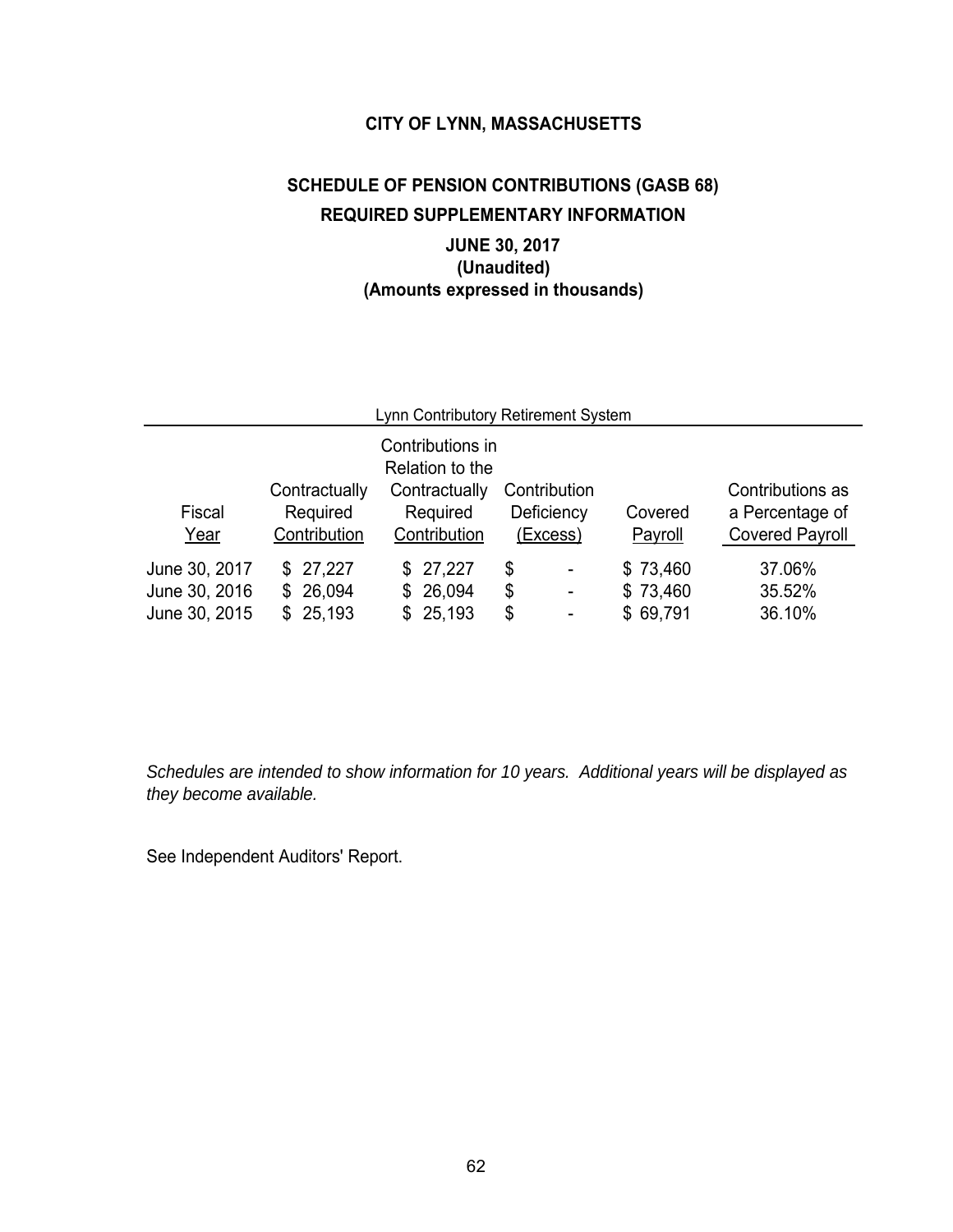#### **CITY OF LYNN, MASSACHUSETTS CONTRIBUTORY RETIREMENT SYSTEM**

#### **Schedule of Changes in the Net Pension Liability (GASB 67)**

(Unaudited) (Amounts expressed in thousands)

|                                                                                                                                                                                                                                                    | 2016                                                       |    | 2015                                                 | 2014                                                       |
|----------------------------------------------------------------------------------------------------------------------------------------------------------------------------------------------------------------------------------------------------|------------------------------------------------------------|----|------------------------------------------------------|------------------------------------------------------------|
| <b>Total pension liability</b><br>Service cost<br>Interest on unfunded liability - time value of \$<br>Differences between expected and actual experience<br>Changes of assumptions<br>Benefit payments, including refunds of member contributions | \$<br>11,581<br>45,675<br>(35,068)                         | \$ | 11,082<br>42,598<br>(1,950)<br>24,100<br>(36, 621)   | \$<br>10,537<br>42,060<br>(34,069)                         |
| Net change in total pension liability                                                                                                                                                                                                              | 22,188                                                     |    | 39,209                                               | 18,528                                                     |
| Total pension liability - beginning                                                                                                                                                                                                                | 606,942                                                    |    | 567,733                                              | 549,205                                                    |
| Total pension liability - ending (a)                                                                                                                                                                                                               | \$<br>629,130                                              |    | \$ 606,942                                           | \$<br>567,733                                              |
| Plan fiduciary net position<br>Contributions - employer<br>Contributions - member<br>Net investment income<br>Benefit payments, including refunds of member contributions<br>Administrative expense<br>Other                                       | \$<br>30,824<br>7,465<br>20,151<br>(35,068)<br>(260)<br>44 | \$ | 29,642<br>7,048<br>3,403<br>(36, 621)<br>(302)<br>17 | \$<br>28,433<br>6,829<br>19,567<br>(34,069)<br>(386)<br>14 |
| Net change in plan fiduciary net position                                                                                                                                                                                                          | 23,156                                                     |    | 3,187                                                | 20,388                                                     |
| Plan fiduciary net position - beginning                                                                                                                                                                                                            | 283,157                                                    |    | 279,970                                              | 259,582                                                    |
| Plan fiduciary net position - ending (b)                                                                                                                                                                                                           | 306,313                                                    |    | 283,157                                              | \$<br>279,970                                              |
| Net pension liability (asset) - ending (a-b)                                                                                                                                                                                                       | 322,817                                                    | S  | 323,785                                              | \$<br>287,763                                              |

*Schedule is intended to show information for 10 years. Additional years will be displayed as they become available.*

See notes to the City's financial statements for summary of significant actuarial methods and assumptions.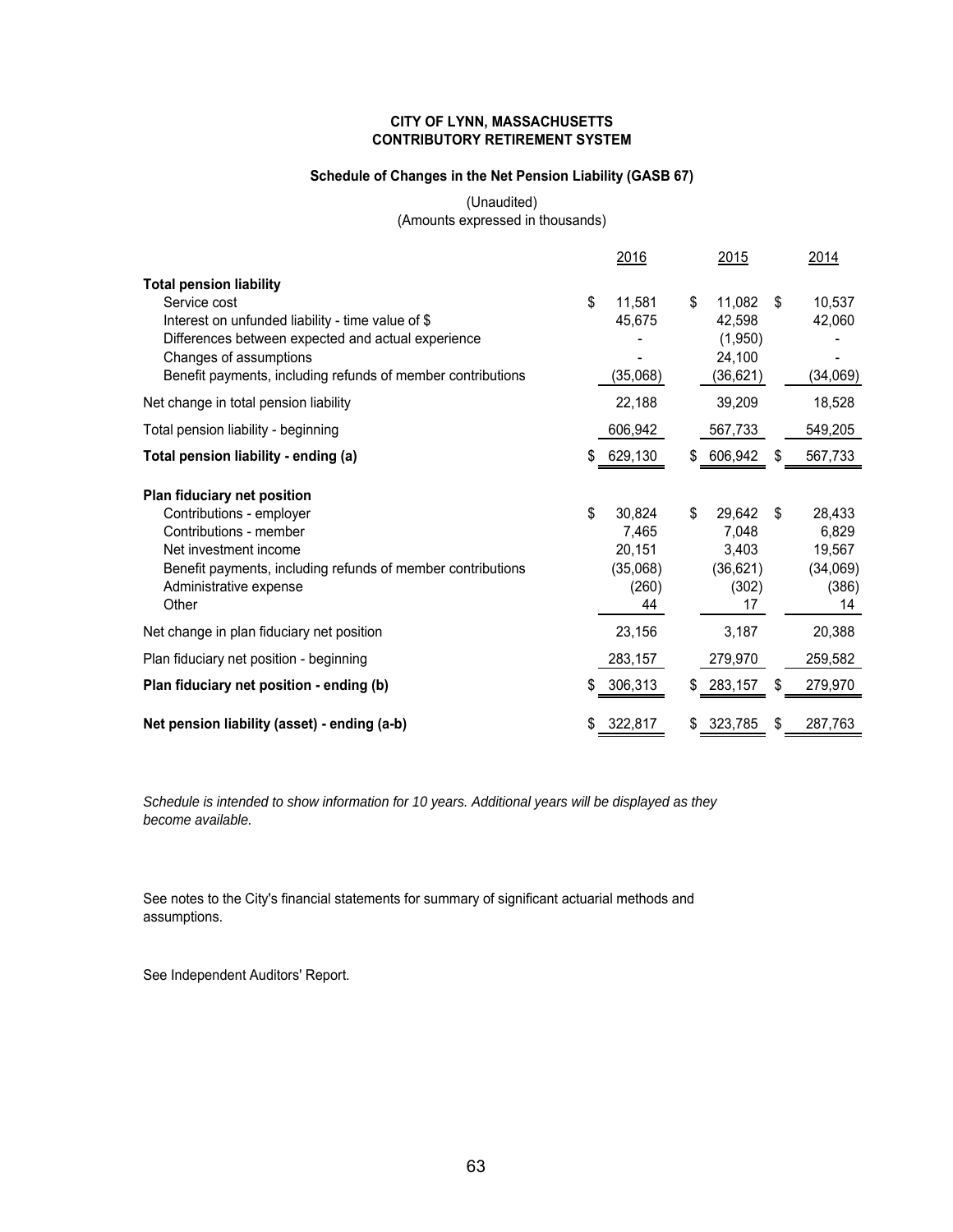#### **CITY OF LYNN, MASSACHUSETTS CONTRIBUTORY RETIREMENT SYSTEM**

#### **Schedules of Net Pension Liability, Contributions, and Investment Returns (GASB 67)**

(Unaudited) (Amounts expressed in thousands)

| <b>Schedule of Net Pension Liability</b>                                                                    |                             |    |                       |                             |
|-------------------------------------------------------------------------------------------------------------|-----------------------------|----|-----------------------|-----------------------------|
|                                                                                                             | 2016                        |    | 2015                  | 2014                        |
| Total pension liability<br>Plan fiduciary net position                                                      | \$<br>629,130<br>(306, 313) | \$ | 606,942<br>(283, 157) | \$<br>567,733<br>(279, 970) |
| Net pension liability (asset)                                                                               | \$<br>322,817               | \$ | 323,785               | \$<br>287,763               |
| Plan fiduciary net position as a percentage of the total pension liability                                  | 48.69%                      |    | 46.65%                | 49.31%                      |
| Covered payroll                                                                                             | \$<br>73,460                | \$ | 73,460                | \$<br>69,791                |
| Participating employer net pension liability (asset)<br>as a percentage of covered employee payroll         | 439.45%                     |    | 440.76%               | 412.32%                     |
| <b>Schedule of Contributions</b>                                                                            | 2016                        |    | 2015                  | 2014                        |
| Actuarially determined contribution<br>Contributions in relation to the actuarially determined contribution | \$<br>29,609<br>29,609      | \$ | 29,555<br>29,555      | \$<br>29,555<br>29,555      |
| Contribution deficiency (excess)                                                                            | \$                          | S  |                       |                             |
| Covered payroll                                                                                             | \$<br>73,460                | \$ | 73,460                | \$<br>69,791                |
| Contributions as a percentage of covered payroll                                                            | 40.31%                      |    | 40.23%                | 42.35%                      |
| <b>Schedule of Investment Returns</b><br><b>Year Ended December 31</b>                                      | 2016                        |    | 2015                  | 2014                        |
| Annual money weighted rate of return, net of investment expense                                             | 7.51%                       |    | 0.75%                 | 7.45%                       |

*Schedules are intended to show information for 10 years. Additional years will be displayed as they become available.*